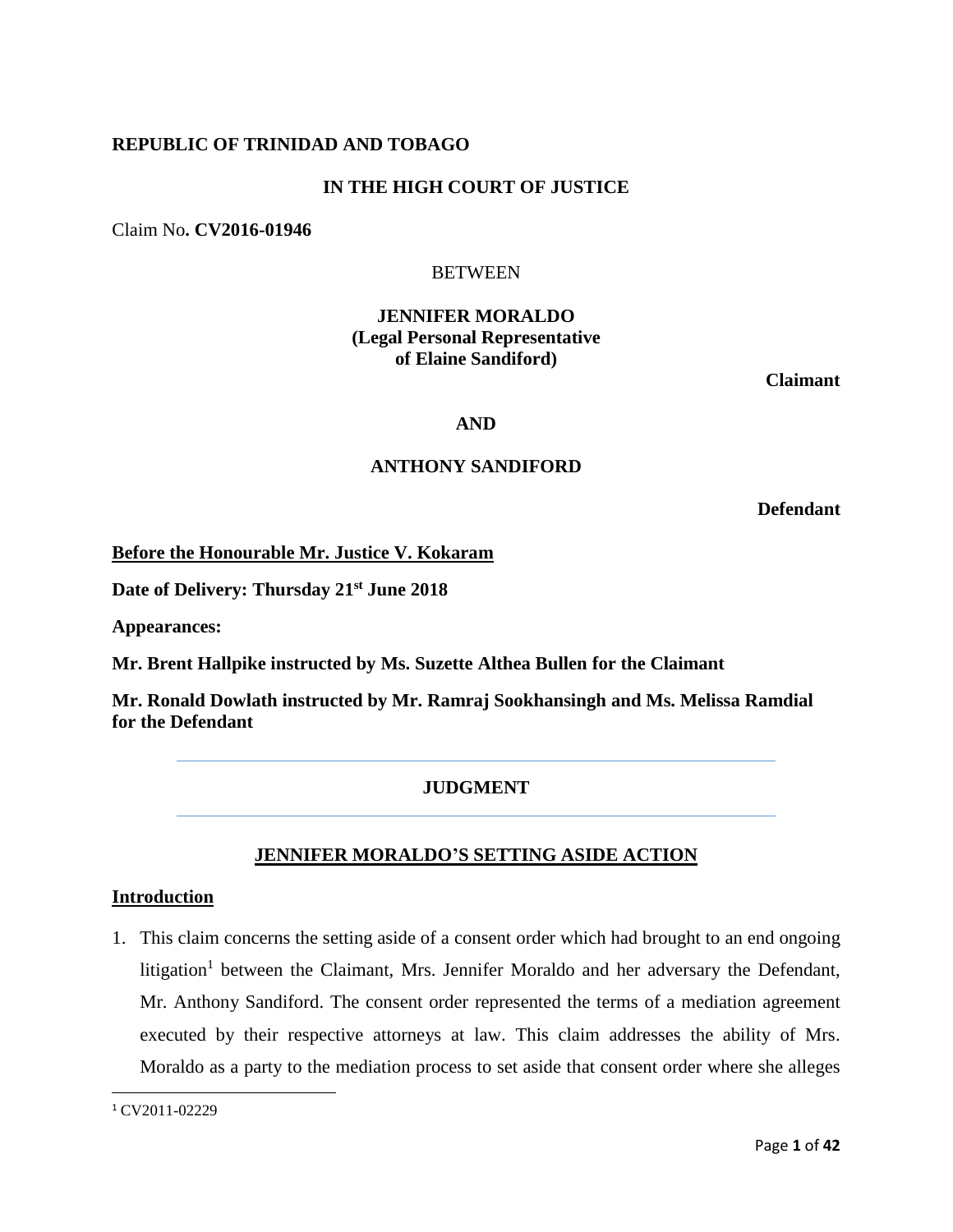that she did not give her attorney at law any instructions to settle her claim. In a separate action, **Jennifer Moraldo v Kenneth O'Brien** CV2017-00857, she has brought a claim in negligence against her attorney-at-law ("The negligence action"). Both actions were heard on the same day. The negligence action explores the extent to which Mrs. Moraldo's attorney can be liable in an action in negligence for presenting the said consent order allegedly without his client's instructions or whether such acts are protected by "attorney immunity" and "mediation immunity".

- 2. Disputes such as these highlight the need to ensure that litigants and equally their attorneys understand the importance of mediation as an appropriate dispute resolution process in enhancing the citizens access to justice where the participants are actively engaged in a collaborative problem solving exercise and a working example of social justice.
- 3. Mediation is an effective and practical means of resolving many commercial disputes in this jurisdiction, as it is globally. Mediation as an "appropriate" dispute resolution ("ADR") mechanism is an important pillar in the achievement of civil justice reform effected by the Civil Proceedings Rules (1998) as amended (CPR). To give effect to the overriding objective<sup>2</sup> the Court must, as one of its case management duties, robustly encourage the parties to use mediation as a means of resolving the claim<sup>3</sup>. The use of ADR and mediation is an integral feature of the pre-action protocols<sup>4</sup>. Parties may be sanctioned in costs for an unreasonable refusal to agree to an ADR process<sup>5</sup>. Many attorneys are certified mediators while others, notably recent graduates of the Hugh Wooding Law School, have been exposed to mediation training and mediation advocacy. 6

 $\overline{a}$ 

<sup>2</sup> Part 1 of the Civil Proceeding Rules 1998 as amended (CPR)

 $3$  Rule 25(1)(c) of the CPR

<sup>&</sup>lt;sup>4</sup> In Rule 1.4(2) of Pre-Action Protocols, one of the objectives of the pre-action protocols are:

a) To encourage the exchange of early and full information about the prospective legal claim;

b) To enable parties to avoid litigation by agreeing a settlement of the claim before the commencement of proceedings;

c) To support the efficient management of proceedings under the CPR where litigation cannot be avoided. <sup>5</sup> Rule 66.6 (6) CPR

<sup>&</sup>lt;sup>6</sup> "Since 2010, the Hugh Wooding Law School has been training persons both with mediation skills and techniques as mediators, or with skills that will equip them to be mediation representation advocates, as attorneys, representing their clients in a mediation. This has been accomplished through early exposure to negotiation and mediation representation techniques. The goal is that by 2020, approximately 1500 attorneys would have been trained. The effects should then be noticed in the next decade or so (between 2020-2030), within the Caribbean region, that we possess within our midst a cadre of robust and well-informed mediation-minded attorneys. The expectation is that these attorneys will be better able to negotiate or mediate the litigated or non-litigated case (recalling that mediation is facilitated negotiation with a third party neutral)– be it family, commercial, shipping or construction matters - with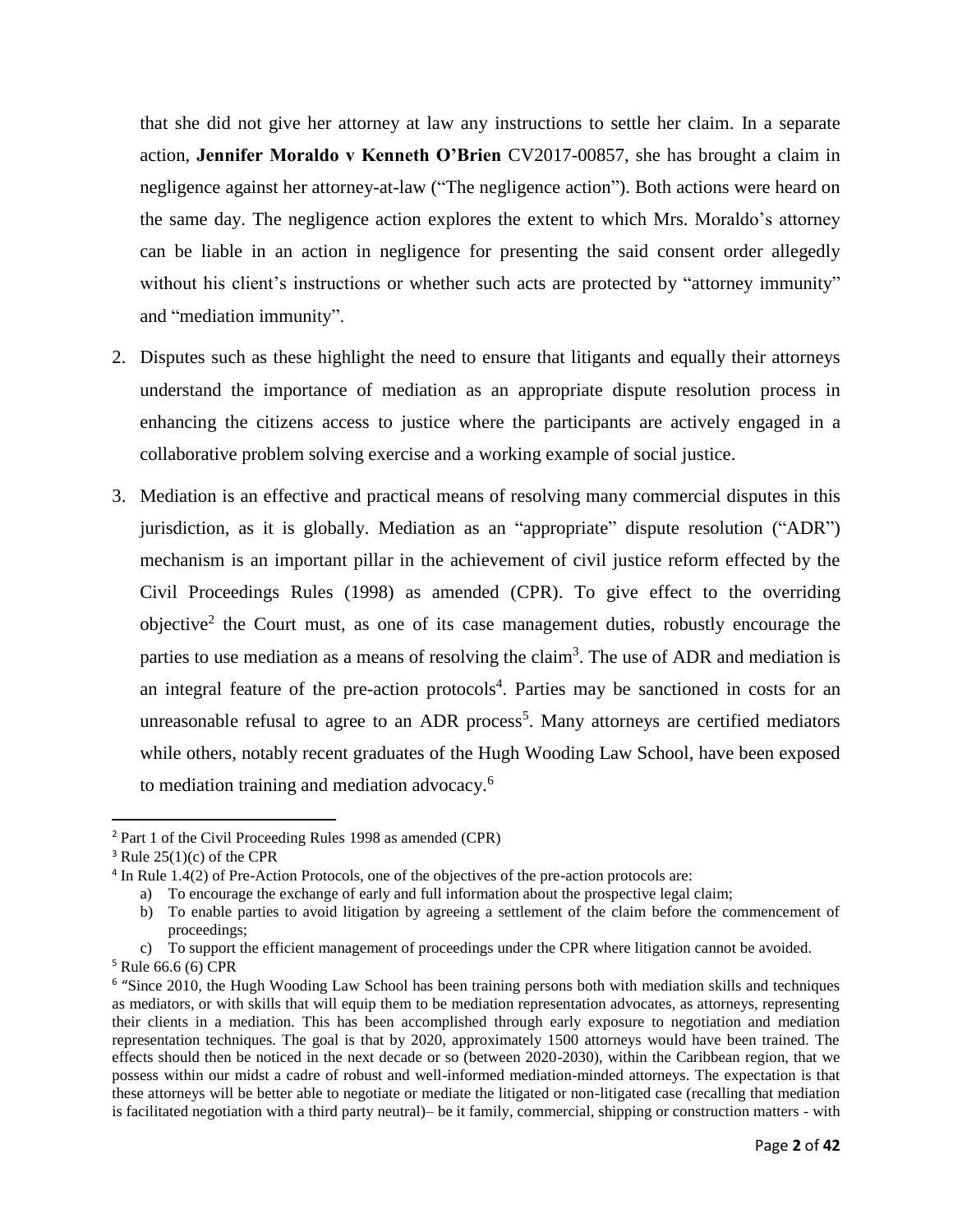- 4. The practice of mediation is regulated by legislation (the Mediation Act 2004 Chapter 5:32) unlike most other jurisdictions in the Commonwealth. The principle of regulation underpinning the Mediation Act is one method of ensuring access to justice through mediation. The Mediation Act establishes among other things the standards to be complied with by mediators, a Code of Ethics to guide mediators and a disciplinary process for mediators. Judges now also increasingly refer matters to judicial settlement conferencing (JSC) another form of consensual dispute resolution with similarities to the mediation process. The Chief Justice of this jurisdiction<sup>7</sup> has piloted two projects on court annexed mediation and JSCs and indicated in his Opening Address for the 2017-2018 law term<sup>8</sup> that a permanent court annexed ADR programme will be introduced in the new term.
- 5. Routinely our Courts receive draft consent orders and settlement agreements from attorneys at law on behalf of their clients typically by email, setting out terms of compromise obtained through either all parties conferences, mediations or JSCs. With this undoubted support for the increased use of mediation, disputants and their legal advisors must quickly come up to speed with understanding the aims, objectives and their roles in this process.
- 6. One of the aims of the mediation process and certainly not the only one, is to provide a more meaningful and collaborative problem-solving approach to the practical resolution of disputes as an alternative to the adversarial model in litigation. The key difference in this consensual problem-solving model from adversarialism in litigation is the focus on underlying interests of disputants and not on positions based on rights. As in some cases mediation is seen as a superior form of dispute resolution to litigation, no effort must be spared by all practitioners in the profession to ensure the quality of the process. That is, there must be full agreement to the process engaged and a satisfactory outcome based on informed consent, autonomous decision making and the voluntary submission to terms of settlement

 $\overline{a}$ 

a tool bag of mixed negotiation techniques and approaches. These attorneys will appear at mediations, be wellprepared and understand the meaning of an opening statement in a mediation, or be ready with a briefing or position paper. These attorneys will understand the importance of an agreement to mediate (before the mediation begins) and their role in drafting the terms of the settlement agreement (at the outcome of the mediation). These attorneys will have done their homework with their analysis of the BATNA (best alternative to a negotiated agreement) and WATNA (worst alternative to a negotiated agreement). These attorneys will also have their prepared representation plans (outlining their negotiating strategies) in advance, with built-in flexibility for creative options and solutions mapped to both their client and the other side's interests." Giselle Yearwood Welch, Course Director ADR, The Resolution Issue II April 2018.

<sup>7</sup> The Honourable Chief Justice Mr. Ivor Archie O.R.T.T.

<sup>8</sup> Speech By The Honourable The Chief Justice For The Ceremonial Opening Of The 2017/2018 Law Term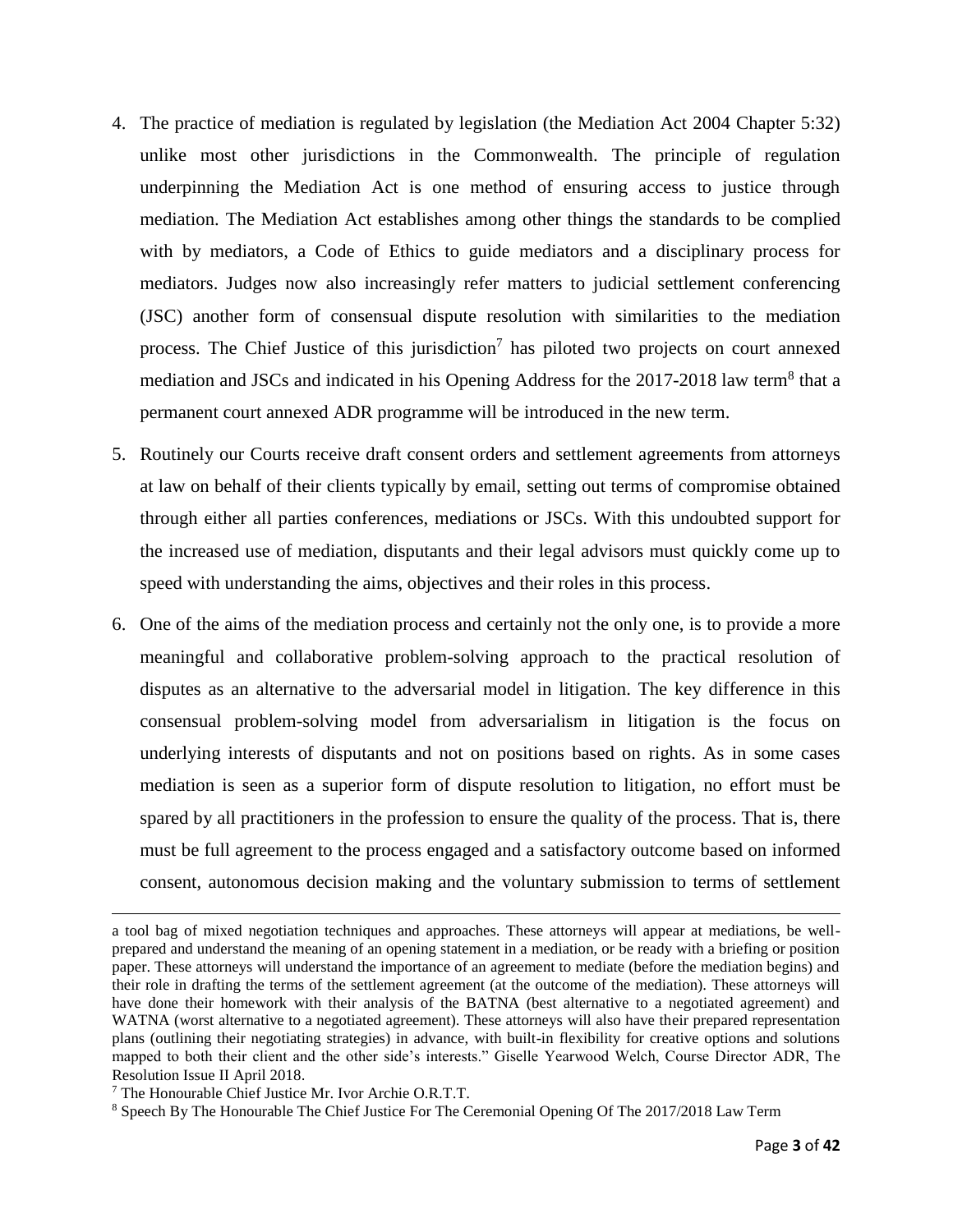which represent for the clients and participants their own version of what is known in the mediation world as the "win-win" result. In such an event, both parties would have satisfied their underlying interests in the disputes and to that extent, both parties are winners unlike the adversarial model where justice is characterised by the winning adversary.

- 7. The two actions before this Court unfortunately deal with a dispute between a client, her own attorney and her adversary concerning whether a mediation agreement and consent order settling High Court proceedings was in fact agreed by her. These two claims, the setting aside action and the negligence action, were not consolidated but were heard one after the other and the parties agreed that the evidence in both matters are to be examined in isolation. The setting aside and the negligence actions represent in effect a continuum in a mediation process of the relationship between the parties in a Court ordered mediation process and the responsibilities of the attorney subsequent to the mediation in drawing up the mediation/agreement or consent order as a result of the mediation discussions.
- 8. An attractive feature of mediations is its informality, its fluid shape, its control by consensus of the parties and the guiding but not determining hand of the mediator. The informality of mediations should not be underestimated by litigants nor their attorney at law. Parties and their attorneys must be properly prepared for their mediation. They must prepare in advance for all possible options to resolve a claim, be prepared to negotiate in good faith and to share all necessary information to obtain what they will consider the best possible result in the circumstances of the uncertainty, high stakes and risks of litigation. It is not often that a Court will set aside an agreement which was obtained in a mediation. These mediation agreements must be treated with the respect it deserves as an expression of the free will of the parties.<sup>9</sup> Questions may still arise on whether the agreement is final and binding and a body of law founded on the ordinary law of contract has grown to deal with such issues which typically may arise out of a mediation session or any settlement process.
- 9. Ironically, the two main disputants in the original litigation, Mrs. Moraldo and Mr. Sandiford, are again enjoined in litigation over an agreement which was designed to put their

 $\overline{\phantom{a}}$ 

<sup>9</sup> As Foskett quite correctly observed, "at any stage on the litigation parties may draw back from asking the Court to adjudicate upon their dispute and may resolve it themselves. They have complete freedom to do so without interference for the Court. Having resolved it in this way, it is no less binding on them than if they had asked the Court to resolve it for them" **The Law and Practice on Compromise** by David Foskett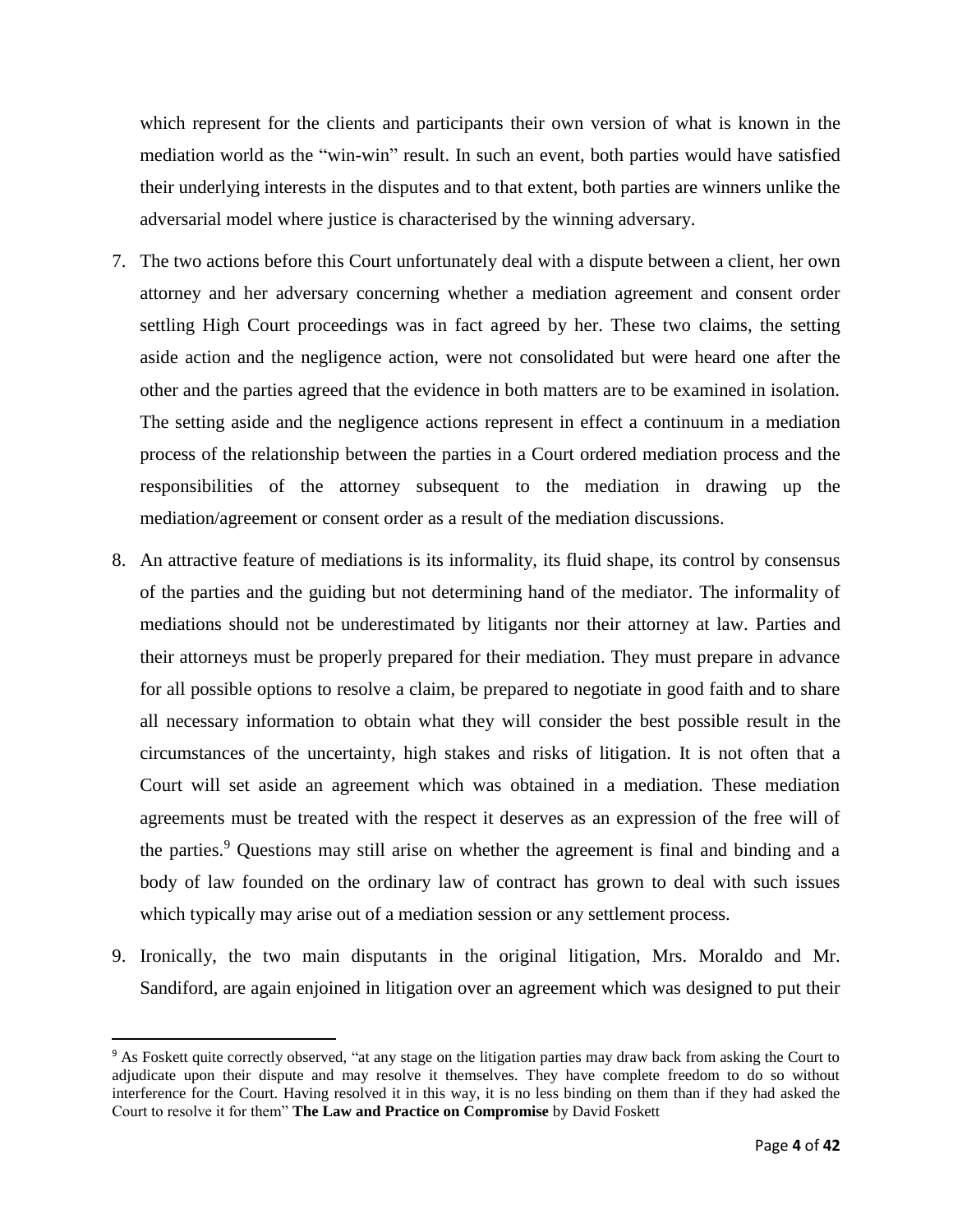main dispute behind them. However, the setting aside action and the negligence action raises the unique opportunity for the Court to place a marker to highlight the rights and obligations of all parties engaged in the Court ordered mediation process and to stymie further satellite litigation that may arise out of such a process from a misunderstanding of roles and functions.

- 10. This action raises the following important issues in relation to the mediation process:
	- a) Whether the parties had arrived at an agreement at the mediation session;
	- b) Whether Mrs. Moraldo's attorney at law had the implied and ostensible authority to bind her to the terms of compromise arrived at the mediation as set out in the consent order;
	- c) Can that order be set aside in circumstances where Mrs. Moraldo has allegedly instructed her attorney at law not to enter into those terms or would her remedy be left against the attorney at law.
- 11. I turn to the main question which is whether an agreement was arrived at by the parties in a mediation which became a consent order of this Court. There is no dispute that the legal representatives for both parties and the mediator signed an agreement after the conclusion of the mediation. There is also no dispute that a consent order was entered by the legal representatives of both parties on the same terms of that agreement bringing the proceedings to an end on those terms. What is in dispute is whether Mrs. Moraldo agreed to those terms or gave her attorney, Dr. Kenneth O'Brien, the authority to enter into a consent order in those terms.
- 12. The Court will set aside an agreement obtained in mediation in the same manner in which any agreement or contract can be set aside. In this case, the sole ground on which this agreement is said not to be binding on the parties is simply that Mrs. Moraldo alleges she did not agree to those terms at the mediation and after the mediation, she alleges she expressly told her attorney that she did not agree to those terms. She seeks an order setting aside that consent order and to restore the trial for action.
- 13. For the reasons set out in this judgement, there are no exceptional reasons to set aside this consent order. Mrs. Moraldo attended a Court ordered mediation together with her then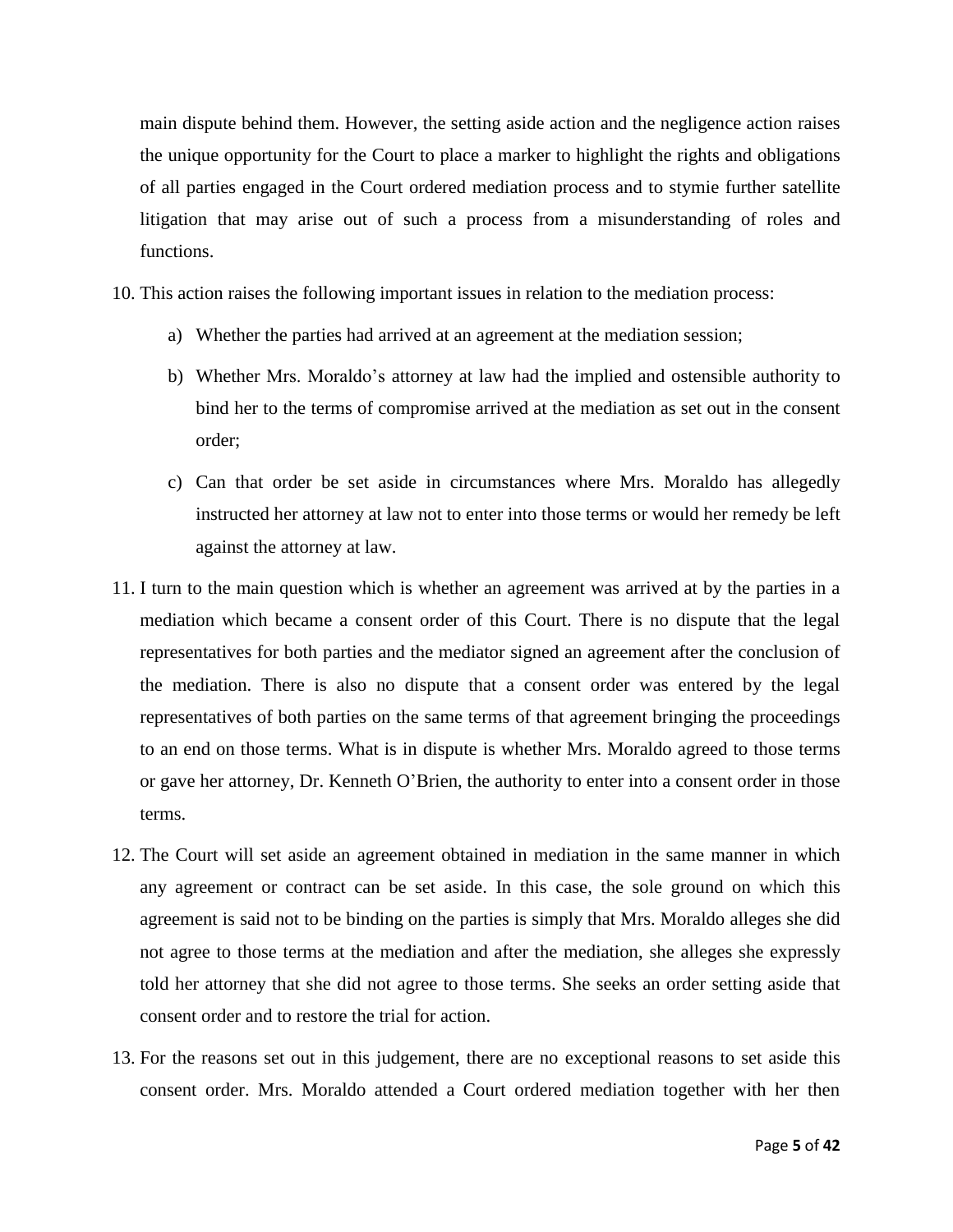Attorney-at-Law, Dr. Kenneth O'Brien, to discuss the resolution of pending litigation<sup>10</sup>. The mediation was conducted by a certified mediator<sup>11</sup> under the Mediation Act 2004. On a balance of probabilities the parties themselves agreed to the terms of settlement at that mediation which was read out by the mediator and gave their attorneys the authority to execute the agreement on those terms. Those terms were subsequently at a later stage drawn up by the mediator and sent to the attorneys at law on both sides for their execution. Those attorneys executed the settlement agreement and issued it to the Court. The pending litigation was fully compromised in terms of that agreement for which full consent was obtained at the mediation session. In so far as Mrs. Moraldo complains that she never gave her attorney at law any authority to enter into an agreement or consent order after she left the mediation room, quite apart from such an allegation being a departure from her pleaded case, this was never communicated to the mediator nor to Mr. Sandiford nor his attorney at the mediation session nor was it brought to the attention of the Court in a timely manner. If indeed it is being asserted that after the mediation she changed her mind or that she made a mistake, this is simply not enough to set aside this order when both parties had communicated their acceptance of terms without demur in the mediation room.

- 14. It is undisputed that Mrs. Moraldo's attorney at law had the implied and ostensible authority to settle and compromise the proceedings on her behalf. It would be a rare event for a Court to set aside a consent order made after such representations were made by parties at the mediation session and their Counsels to the Court.
- 15. Although the authorities demonstrate there is a discretion to set aside such an order where there is in fact no authority by the client or the attorney has acted in excess of his authority, it is a discretion that is to be exercised with caution. There is absolutely no evidence from Mrs. Moraldo's attorney at law in this case as to whether or not there was any communication as alleged by her to have been made after the mediation session was over. It would be unfair, unjust and prejudicial to Mr. Sandiford for this agreement to be set aside in the circumstances as was known and made known to him before the consent order was entered. I have therefore found that:

(a) The parties did arrive at the said agreement at the mediation session.

 $\overline{\phantom{a}}$ <sup>10</sup> High Court Action CV2011-02229

<sup>&</sup>lt;sup>11</sup> Mr. Anthony Vieira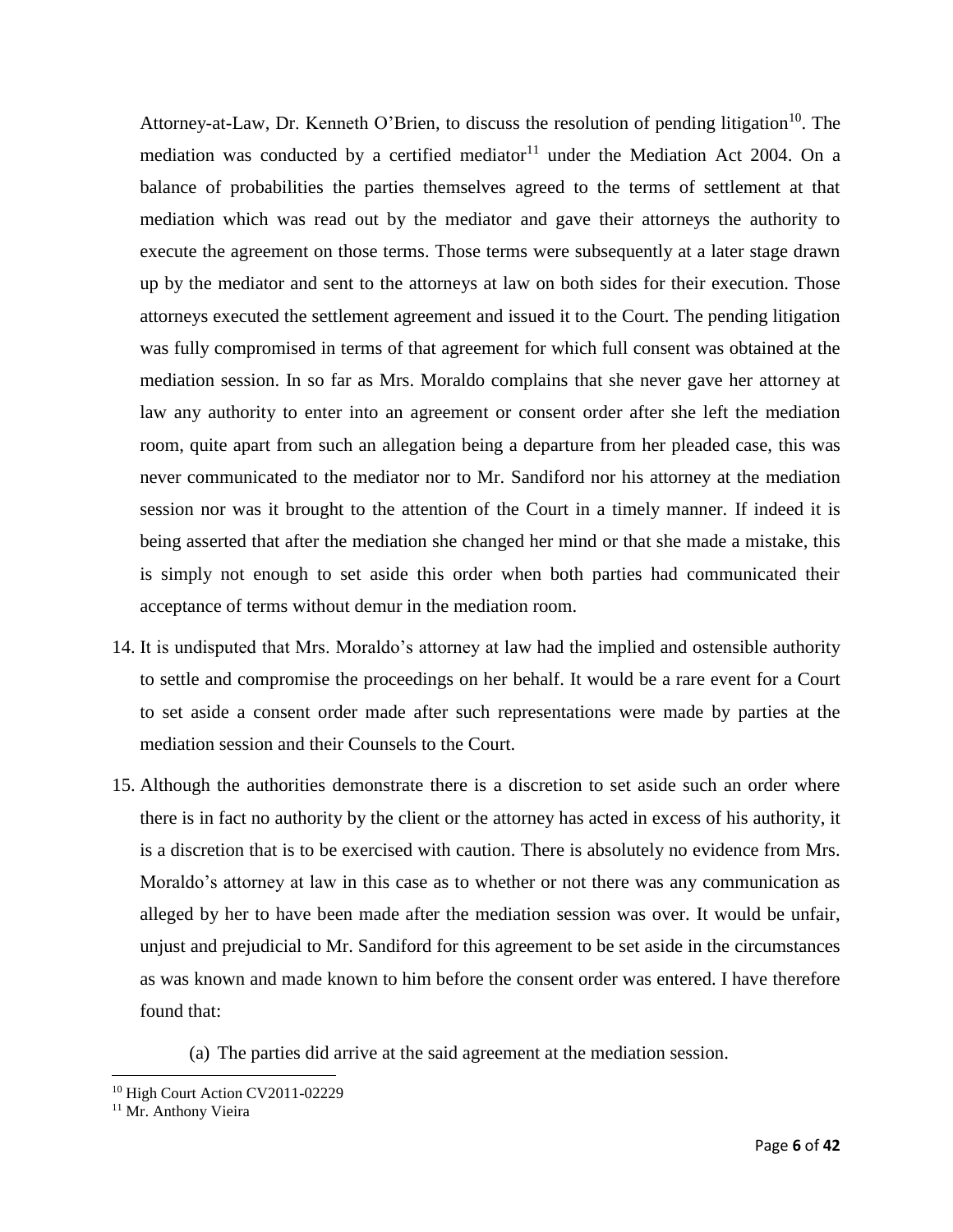- (b) The proceedings should not be set aside as the attorney had the implied and ostensible authority to compromise the proceedings based upon the agreement arrived at the mediation.
- (c) Mrs. Moraldo's remedy for any alleged failure to comply with her instructions lies against her attorney at law and not Mr. Sandiford.
- 16. I now set out the brief facts and evidence and address the issues of whether an agreement was arrived at the mediation session and whether the consent order, in the circumstances as determined in this action, can be set aside. I turn first to the factual background.

## **Factual background**

- 17. On December 2012 by the consent of the parties Mrs. Moraldo and Mr. Sandiford were ordered by the Court to attend mediation. The mediator that was appointed was Mr. Anthony Vieira, a certified mediator under the Mediation Act. The parties attended the mediation session with Mr. Vieira on February, 2013.
- 18. At the mediation session, Mrs. Moraldo was represented by her then attorney at law, Dr. Kenneth O'Brien. At the mediation session, Mr. Sandiford proposed certain terms of settlement which Mrs. Moraldo contends that she did not expressly or impliedly agree. Upon the conclusion of the mediation session, she contends that she instructed Dr. O'Brien that she could not agree to the terms proposed by Mr. Sandiford. She alleged she was informed by Dr. O'Brien that the matter would be listed for hearing before this Court. She contended she continued to make enquiries after the mediation session as to when the matter would be listed but she did not receive a response from Dr. O'Brien.
- 19. On 8<sup>th</sup> March 2013 an email was sent to the Court containing the terms of the consent order which was signed by both attorneys Ms. Turkessa Blades for Mr. Sandiford and Dr. O'Brien for Mrs. Moraldo. On  $13<sup>th</sup>$  March 2013, the consent order was entered in CV2011-02229 which reflects the terms of the mediation agreement. Mrs. Moraldo contends that the consent order was entered without her knowledge and consent and was a consequence of the unilateral mistake of Dr. O'Brien. Mrs. Moraldo claims a declaration that the consent order dated 13<sup>th</sup> March 2013 in CV2011-02229 is null void and unenforceable, an order that the consent order be set aside and costs.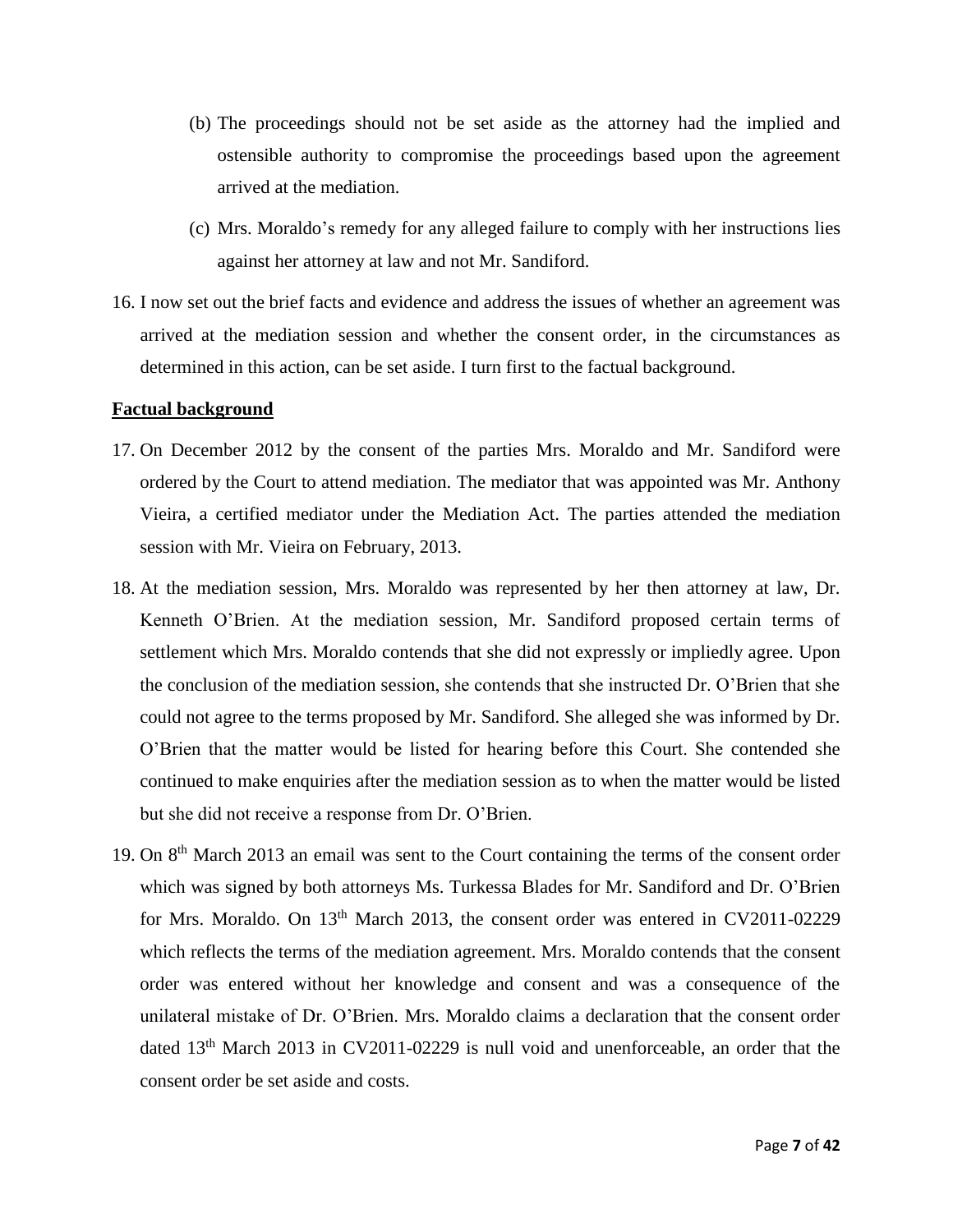20. The consent order in fact brought to an end three sets of proceedings arising out of a dispute over possession of premises at No.104 Capildeo Lands, Cleaver Road, Arima. That dispute had a long and convoluted history.

## **Background to the parties' dispute**

- 21. In CV2011-02229, Mr. Sandiford claimed possession against a number of unknown Defendants who were residing at No. 104 Capildeo Land, Cleaver Road, Arima ("the Cleaver Road property"). He contended that he was the owner in fee simple of the said premises and that the Defendants were in occupation without his licence or consent.
- 22. By Deed of Gift dated 8<sup>th</sup> November 1995 registered as Deed No.977 of 1996, Mr. Arnold Sandiford (now deceased) conveyed the premises unto Mr. Anthony Sandiford. There were two buildings on the land, the front dwelling house known as the "East Apartment" and the back dwelling house known as the "West Apartment." The deceased resided at the East Apartment which was an old dilapidated building and the West Apartment was an unfinished concrete structure. Mr. Sandiford renovated the East Apartment and completed the West Apartment. This West Apartment was then rented to tenants and the rent was collected by the deceased who deposited it in a joint account with Mr. Sandiford.
- 23. In 2005, Mr. Sandiford returned to Trinidad with his wife and stayed with the deceased at the East Apartment until June 2006 when they moved into the West Apartment after the tenants vacated same. He returned to the USA in March 2007. In April 2008, he received information that the deceased left the East Apartment to spend a weekend with his daughter, Jennifer Moraldo. Thereafter, the deceased indicated to him that he wished to reside for the time being with his daughter. The deceased then visited the said premises and disputed Mr. Sandiford's entitlement to rent out the finished building.
- 24. On 8<sup>th</sup> May, 2008, Mr. Sandiford sought an injunction in CV2008-01690 restraining the deceased from remaining in possession of the West Apartment. The matter was heard by the then Justice Tiwari. On  $9<sup>th</sup>$  May, 2008 an interim order was made restraining the deceased from entering in the West Apartment. On  $25<sup>th</sup>$  November 2008 the order of 9<sup>th</sup> May 2008 was vacated and it was ordered inter alia that Mr. Sandiford would continue to occupy the West Apartment and him and the deceased gave undertakings not to interfere with each other's use and occupation of the respective apartments.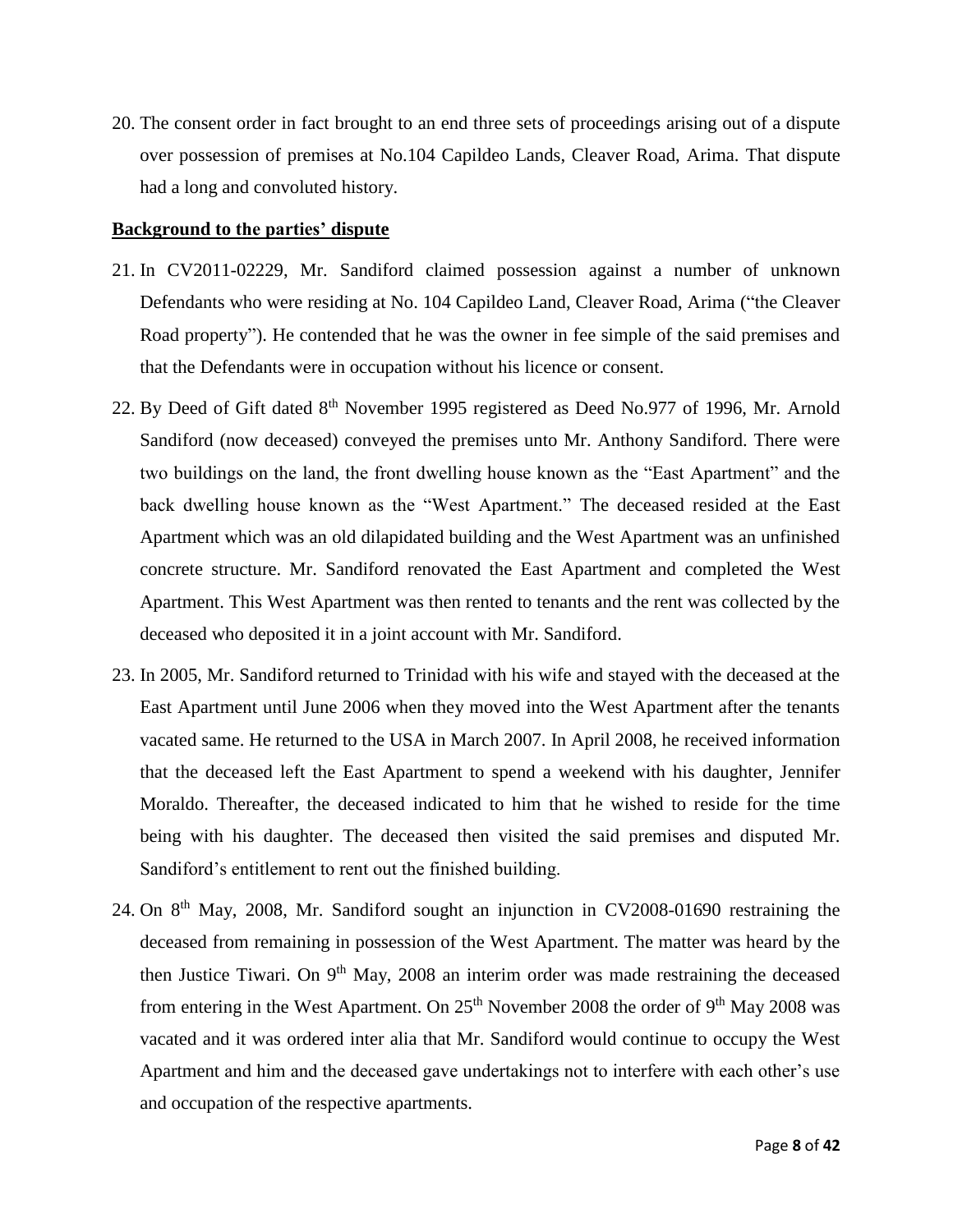- 25. On 11<sup>th</sup> December, 2008 the deceased died and on 15<sup>th</sup> March, 2010 his daughter, Carol Sandiford was substituted as a defendant in the CV2008-01690 action.
- 26. In May 2011, Mr. Sandiford became aware that the East Apartment was occupied by persons unknown to him and he sought possession of same.
- 27. Mrs. Jennifer Moraldo applied and was joined as a party and became a Defendant in CV2011-02229 wherein she contended that the deceased through fraudulent acts caused Elaine Sandiford to be removed and his name substituted in Deed of Conveyance dated 18th March 1977 No. 4637 of 1977. This caused Elaine Sandiford to suffer loss of her property rights which Mrs. Moraldo only discovered on 23rd July 2008. She further contended that the Deed No. 977 of 1996 is based on a voidable conveyance which the deceased admitted prior to his death.
- 28. She contended that Mr. Sandiford was aware of her challenge to the deeds of the deceased and of the Claimant. She then brought Claim Number CV2009-04330 and CV2010-5045 intituled **Jennifer Moraldo and Anthony Sandiford and the Administrator of the Republic of Trinidad and Tobago**.
- 29. She sought inter alia a declaration that the estate of Elaine Sandiford was entitled to the entire interest in the said lands.
- 30. After such a long and bruising battle over the Cleaver Road property, it was fortuitous that the parties agreed to mediate their dispute. The consent order in fact reflected a final resolution of three High Court actions and where Mrs. Moraldo would obtain possession of the home and Mr. Sandiford paid a sum of money. The full terms of the mediation agreement and the consent order are as follows:

## **The mediation agreement**

"*This Agreement dated and effective this day of February 2013 is made between (1) Jennifer Moraldo; and (2) Anthony Sandiford.*

## *It is Agreed:*

*1. Matter settled for Nine Hundred Thousand Dollars (TT\$900,000.00) and a congruent transfer of property, specifically:*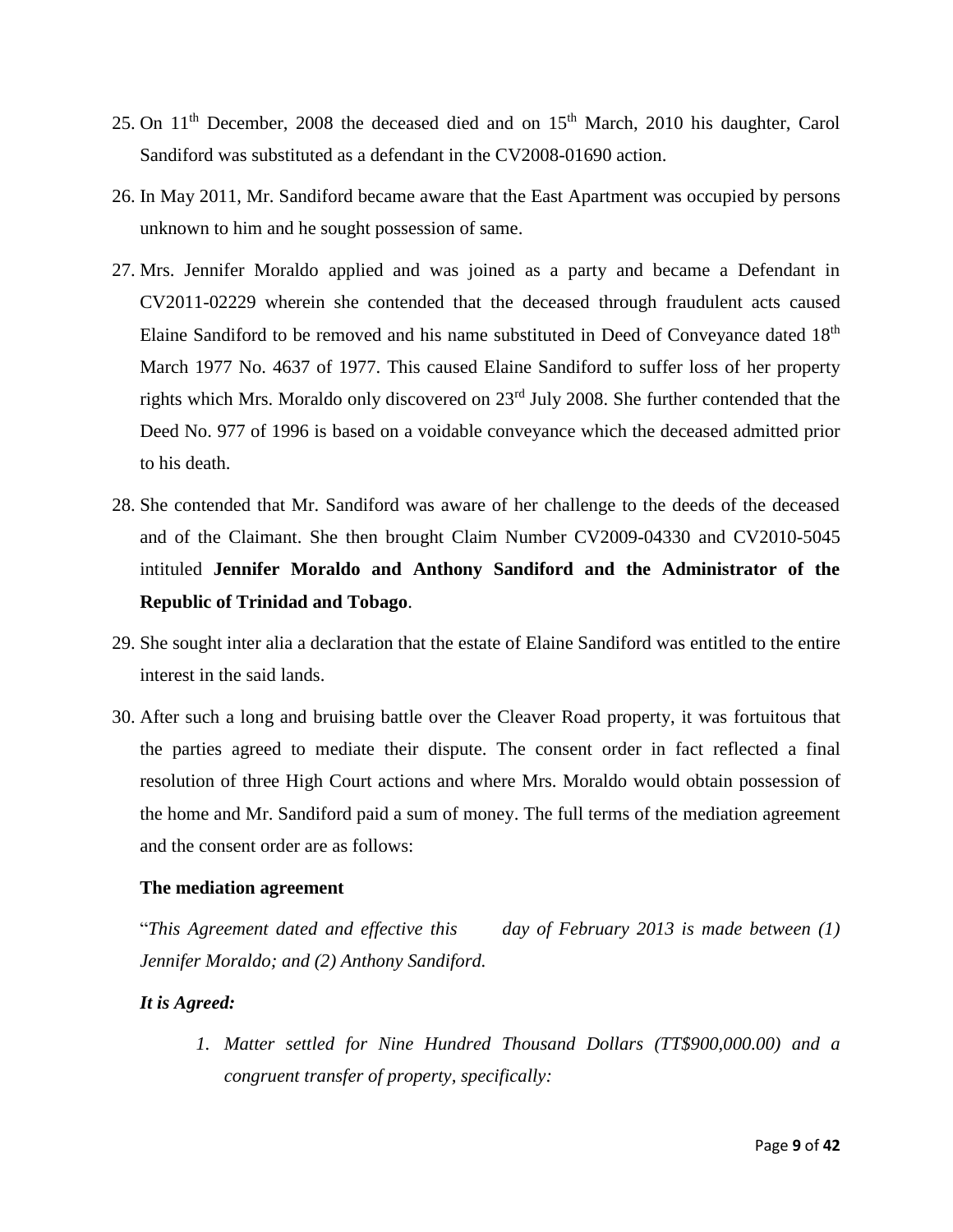- *a) Jennifer Moraldo will pay Anthony Sandiford the agreed sum of TT\$900,000.00 on or before 31 December 2013; and*
- *b) Anthony Sandiford will convey the property in Arima known as 104 Capildeo Land, Cleaver Road in Arima to Jennifer Moraldo (preferably by Deed of Gift but if that's not feasible then otherwise by Deed of Conveyance; the costs and charges associated with the transfer to be borne by Jennifer Moraldo). The Deed of Gift/Transfer shall be prepared and signed forthwith and in any event before 31 December 2013, but will be held in escrow until the agreed sum has been paid. If Jennifer Moraldo needs more time to pay the agreed sum Anthony Sandiford will be entitled to statutory interest (12%) from 31 December 2013 to the date of final payment inclusive.*
- *2. All further proceedings (including HCA CV2008-01690 and HCA CV2010-5045) stayed upon the terms set out above.*
- *3. The parties acknowledge that the above terms represent their complete agreement relating in property and finance and it constitutes full and final satisfaction of all and any claims either may have against the other.*
- *4. Each party acknowledges and agrees that upon complete compliance by each other with the terms of this Agreement and with any Order made embodying or reflecting it, these proceedings and all other proceedings (including HCA CV2008-01890 and HCA CV2010-5045) do stand dismissed and neither party will have any further claims upon the other including any claims upon her or his respective estates.*
- *5. Each party will bear their own costs with respect to this Agreement and there shall be no order as to costs in these and the other proceedings.*
- *6. This Agreement shall be filed and made an Order of the Court.*
- *7. There shall be liberty to both parties to apply as to carrying the agreed terms into effect.*

*Concurrence of the Mediator*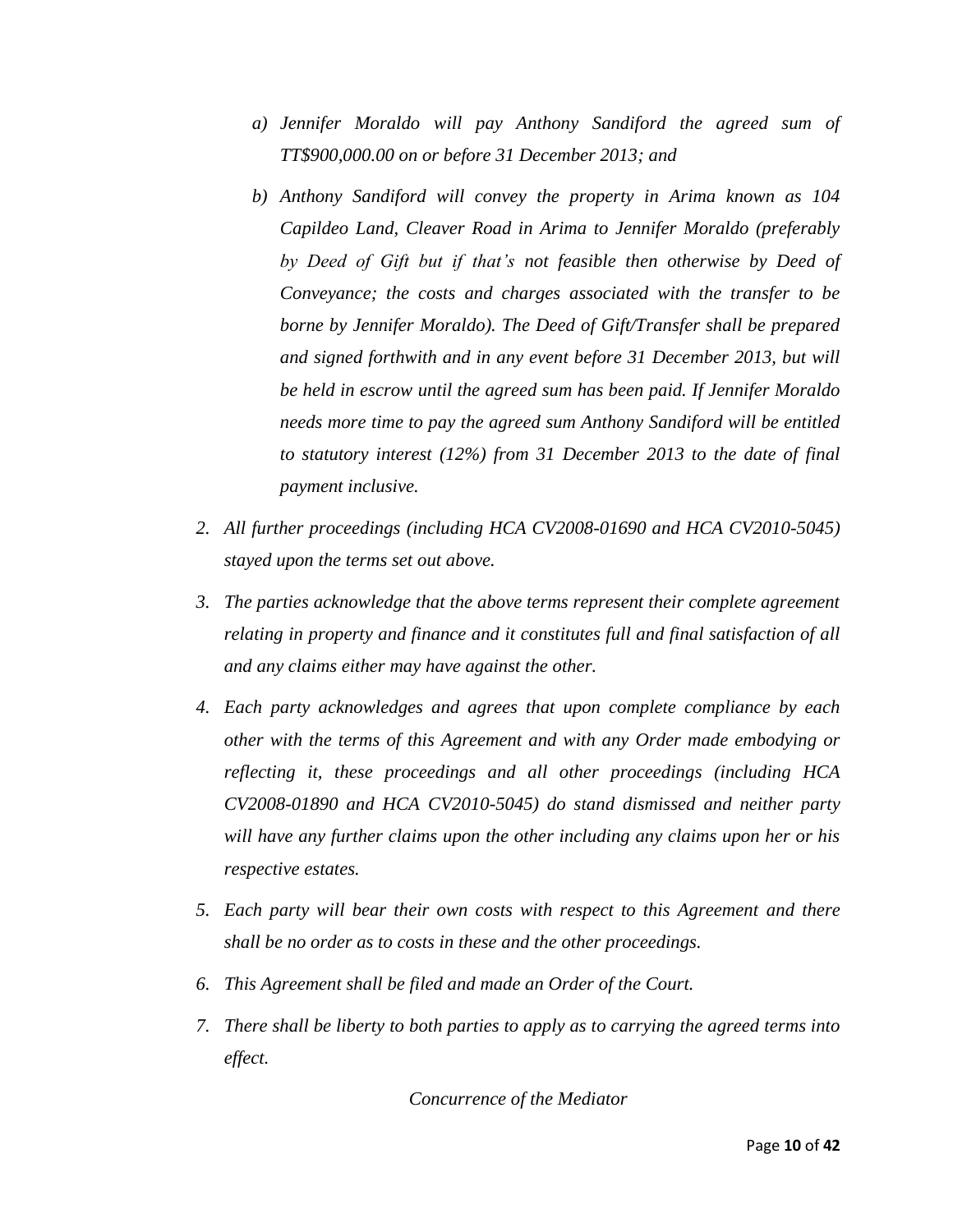*The general provisions contained in the foregoing Agreement were reached by the parties in mediation conducted by the undersigned mediator. Legal advice and services required for vetting and approving this agreement were provided by the independent advisory attorneys whose signature appear above."*

## **The Consent order**

*a) That the matter is settled for Nine Hundred Thousand Dollars (TT\$900,000.00) and a congruent transfer of property specifically:*

*Jennifer Moraldo will pay Anthony Sandiford the agreed sum of Nine Hundred Thousand Dollars (TT\$900,000.00) on or before 31st day of December 2013 and; Anthony Sandiford will convey the property in Arima at 104 Capildeo Lane, Cleaver Road in Arima to Jennifer Moraldo (preferably by Deed of Gift but if that is not feasible then otherwise by deed of conveyance; the cost and charges associated with the transfer to be borne by Jennifer Moraldo. The Deed of Gift/Transfer shall be prepared and signed forthwith and in any event before 31st December 2013, but will be held in escrow until the agreed sum had been paid. If Jennifer Moraldo needs more time to pay the agreed sum Anthony Sandiford will be entitled to statutory interest of twelve perfect (12%) from 31st day of December, 2013 to the date of final payment inclusive;*

- *b) All further proceedings (including HCA CV2008-01690 and HCA CV2010-05045) are stayed upon the terms set out above;*
- *c) The parties acknowledging that the above terms represent their complete agreement relating to property and finance and it constitutes full and final satisfaction of all and any claims that either may have against the other;*
- *d) Each party acknowledges and agrees that upon compliance by each other with the terms of this agreement and with any Order made embodying or reflecting it, these proceedings and all other proceedings (including HCA CV2008-01690 and HCA CV2010-05045) do stand dismissed and neither party will have any further claims upon the other including any claims upon her and his respective estates;*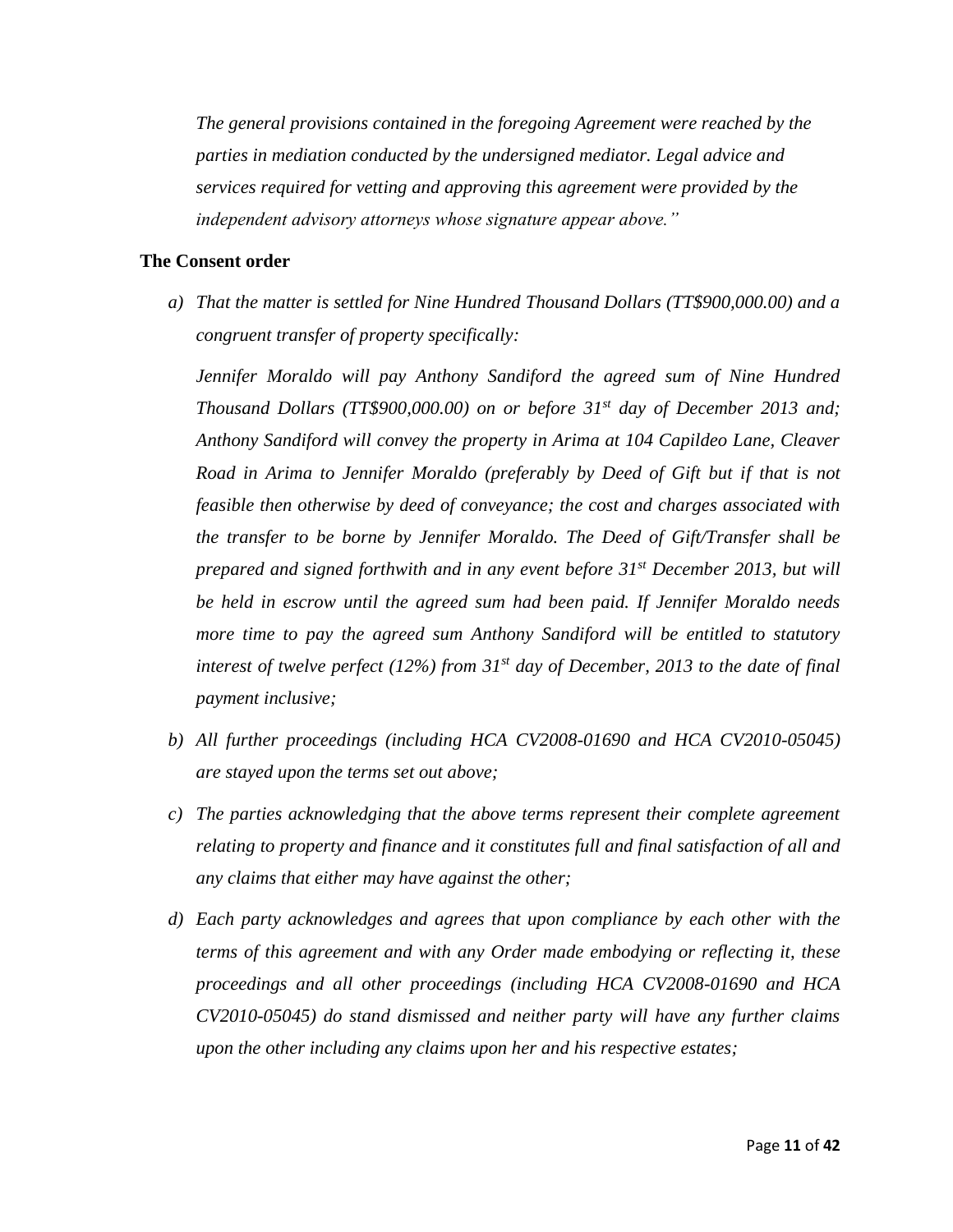- *e) Each party will bear their own costs with respect to this Agreement and there shall be no order as to costs in these and the other proceedings;*
- *f) Liberty to apply; and*
- g) *The parties shall bear their own costs.*
- 31. Importantly, by this consent order two further high court proceedings concerning the property were to be stayed pending the completion of the transfer of the property from Mr. Sandiford to Mrs. Moraldo. On the transfer those actions would have stood dismissed and both parties would finally be free of three set of proceedings.
- 32. A consent order like any agreement is liable to be set aside on various grounds. The sole ground relied upon in this case is that there was no authority by Dr. O'Brien to enter into such agreement. To analyse Mrs. Moraldo's claim the starting point must be the pleadings. I will then analyse the evidence of both parties, Mrs. Moraldo, Mr. Keith Moraldo, Mr. Sandiford and importantly that of the mediator and then determine the three main questions in this setting aside action.

## **The pleadings**

33. Mrs. Moraldo contends that upon the conclusion of the mediation proceedings she expressly instructed her then attorney at law, Dr. O'Brien, that she could not agree to the terms proposed by Mr. Sandiford as she was unable to source the funds due to her advanced age (60 years). Mrs. Moraldo states that she was then advised by Dr. O'Brien that the matter would be relisted before this Court. Mrs. Moraldo further stated that thereafter she was repeatedly advised by Dr. O'Brien that steps would be taken to have the matter relisted for hearing before this Court. Importantly, in paragraphs 4 and 5 of the Statement of Case, no mention is made of any private or separate conversation with Dr. O'Brien after the mediation session:

"4. In or around the month of February 2013 the parties attended mediation proceedings facilitated by Mr. Anthony Vieira, Attorney at Law. At the conclusion of the mediation session the Defendant proposed certain terms of settlement of the said proceedings filed in CV2011-02229 and referred to above. The Claimant avers that at no time did she expressly or impliedly agree to the said proposal for settlement. Further, the Claimant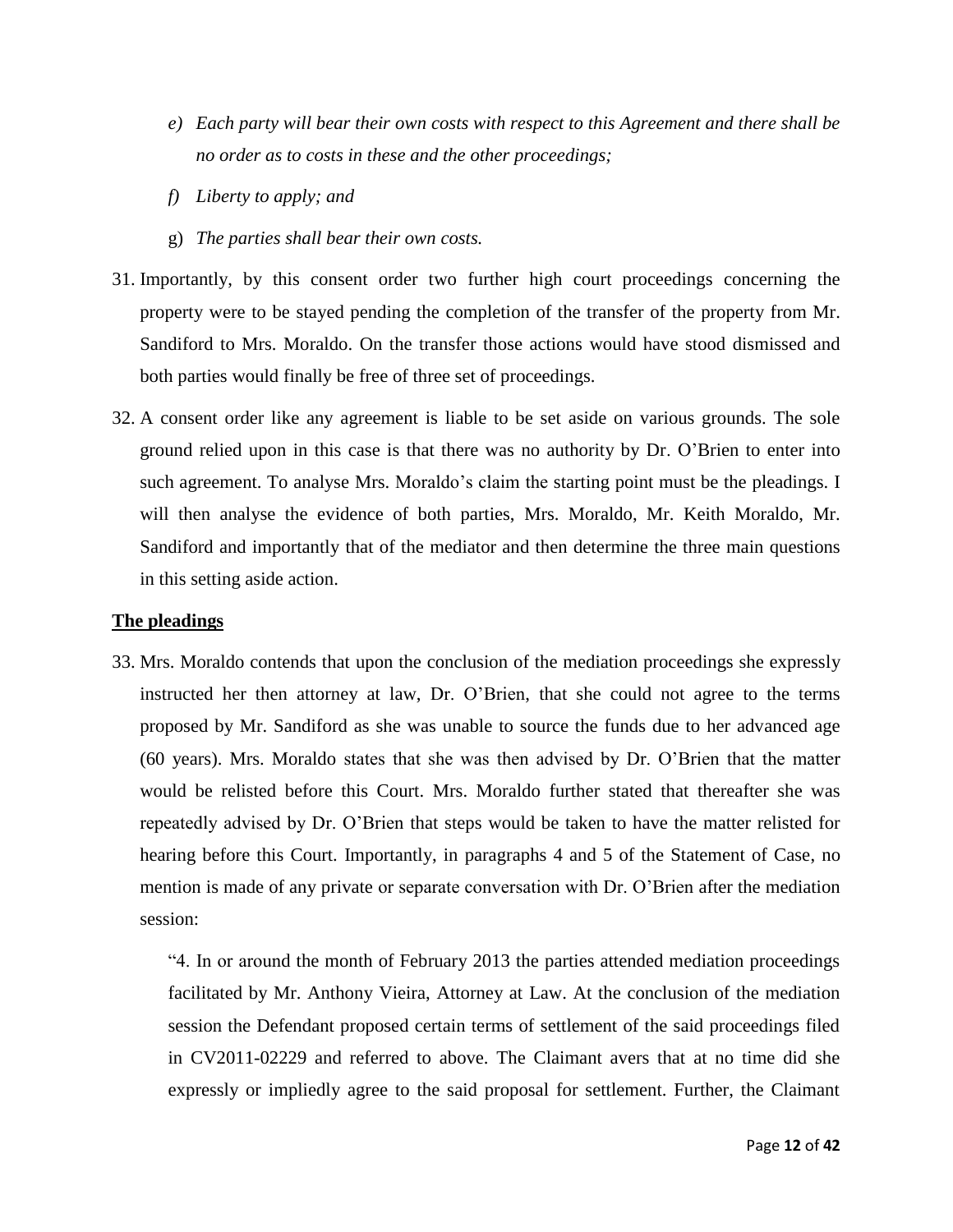states that at no time did she expressly or impliedly authorize her former Attorney at Law to agree to the terms of settlement proposed by the Defendant.

5. The Claimant states that upon the conclusion of the mediation proceedings she expressly instructed her former Attorney at Law that she could not agree to the terms proposed by the Defendant as she was unable to source the funds due to her advanced age (60 years). The Claimant states that she was then advised by her then Attorney at Law that the matter would be listed for hearing before Mr. Justice Kokaram. The Claimant further states that thereafter she was repeatedly advised by her former Attorney at Law that steps would be taken to have the matter relisted for the hearing before the learned Judge."

- 34. Her case was that she never responded to the proposal in the mediation room, never agreed to it and at the conclusion of the mediation told Dr. O'Brien not to enter in any agreement in those terms. Indeed, in the Claimant's submissions she identified as the first issue whether the Claimant entered into an oral agreement with the Defendant at the close of the mediation session. It is clear from her pleaded case that no such agreement was made at the close of the mediation session and that all that was advanced was a proposal for her consideration.
- 35. She contends that the consent order was entered without her knowledge and consent. She further contends that at no time did she authorise the entry of the consent order by Dr. O'Brien.
- 36. In the alternative, she avers that there was agreement made by the parties and the consent order was entered as a consequence of the unilateral mistake of Dr. O'Brien.
- 37. By his Defence<sup>12</sup>, Mr. Sandiford contends that the consent order was entered into by Counsels for both parties based on the actual authority of the Defendant's attorney at law and the ostensible authority of the Claimant's attorney at law. At paragraphs 4 and 6 of his Defence, it is stated:

"4. The Defendant denies paragraph 4 of the statement of case save that the parties held mediation proceedings on the  $14<sup>th</sup>$ ,  $17<sup>th</sup>$  and  $18<sup>th</sup>$  January 2013 before Mr. Anthony Vieira,

 $\overline{\phantom{a}}$ 

<sup>&</sup>lt;sup>12</sup> Defence filed 4<sup>th</sup> January, 2017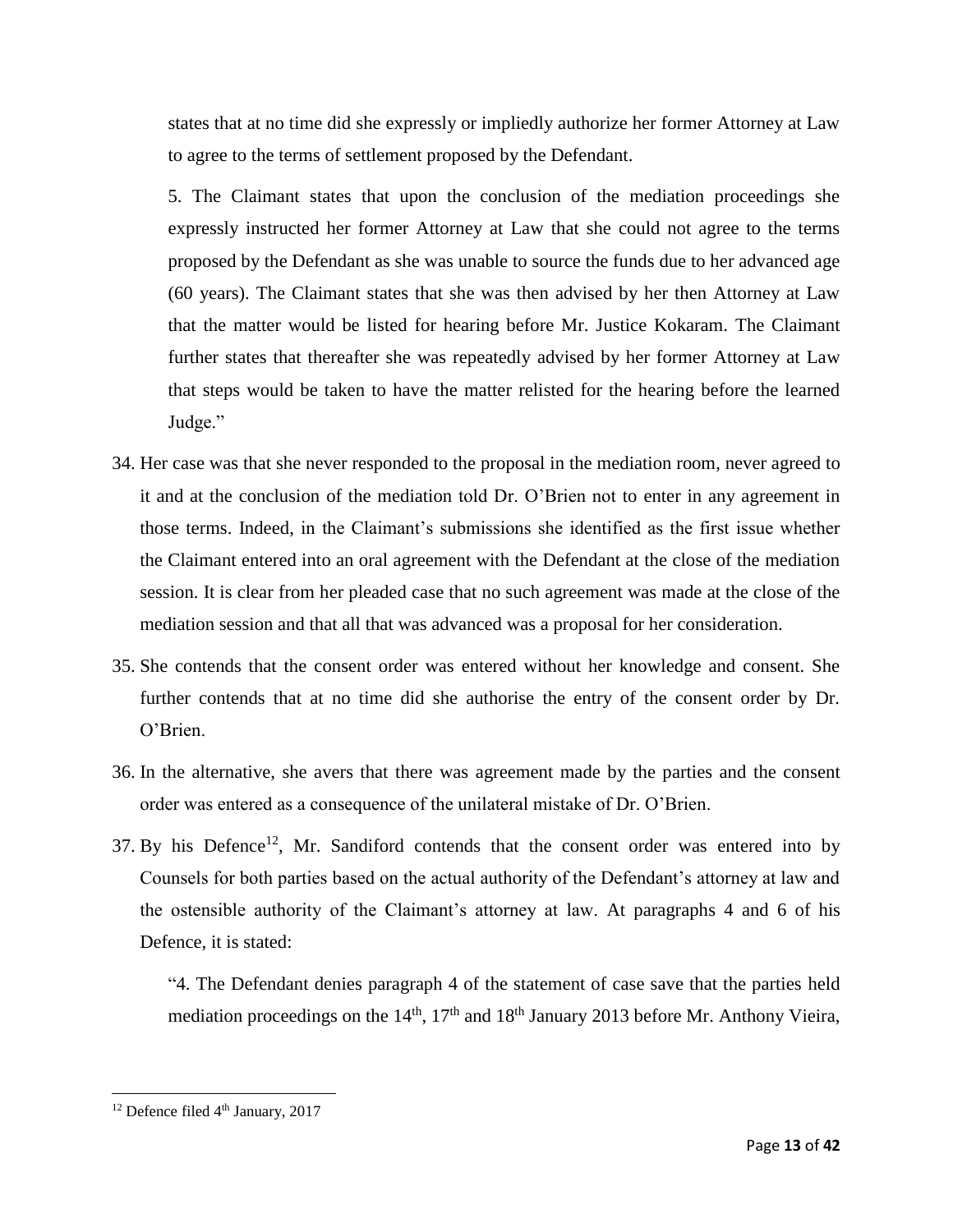Attorney at Law and the parties reached an agreement to be reduced into writing by the said mediator and sent to the respective attorneys at law for the parties.

6. The Defendant admits paragraph 6 of the statement of case and avers that the said consent order was entered by the respective attorneys at law for the parties based on the actual authority of the Defendant herein attorney at law and the ostensible authority of the Claimant herein attorney at law."

- 38. The Mediation Settlement Agreement was also sent to this Court's Judicial Support Officer (JSO) under cover of letter  $6<sup>th</sup>$  March 2013 on the letterhead of Wheeler and Co. and was jointly signed by Dr. O'Brien as Counsel for Mrs. Moraldo and Ms. Turkessa Blades as Counsel for Mr. Sandiford.
- 39. Mr. Sandiford contends that the consent order did not involve matters collateral to those in CV2011-02229 and as such it cannot be impeached if Mrs. Moraldo's attorney at law did not have any implied authority to act on her behalf.
- 40. Although there were other persons present with the Moraldos at the mediation, the only person to testify on their behalf were those interested in the outcome, Mr. and Mrs. Moraldo.

## **Analysis of the evidence**

41. At the trial the Claimant led evidence from herself and her husband, Mr. Keith Moraldo. The Defendant led evidence through himself. Mr. Anthony Vieira was initially summoned by the Defendant. After discussion with the parties he was summoned as a witness by the Court and treated as the Court's witness. He attended a case management conference (CMC) and openly disclosed material aspects of the mediation which suggested quite candidly that all parties had arrived at an agreement at the mediation session. Further the agreement that was shown to him and the consent order was consistent with the agreement that the parties had arrived at in the mediation room. With the consent of the parties, his evidence was taken under oath at the CMC and Mrs. Moraldo was given time to consider this evidence before pursuing the matter further. It was then agreed, upon the indication that Mrs. Moraldo insisted on trying the matter, that Mr. Vieira would be treated as the Court's witness and his evidence used in both the setting aside action and the negligence action. The transcript of his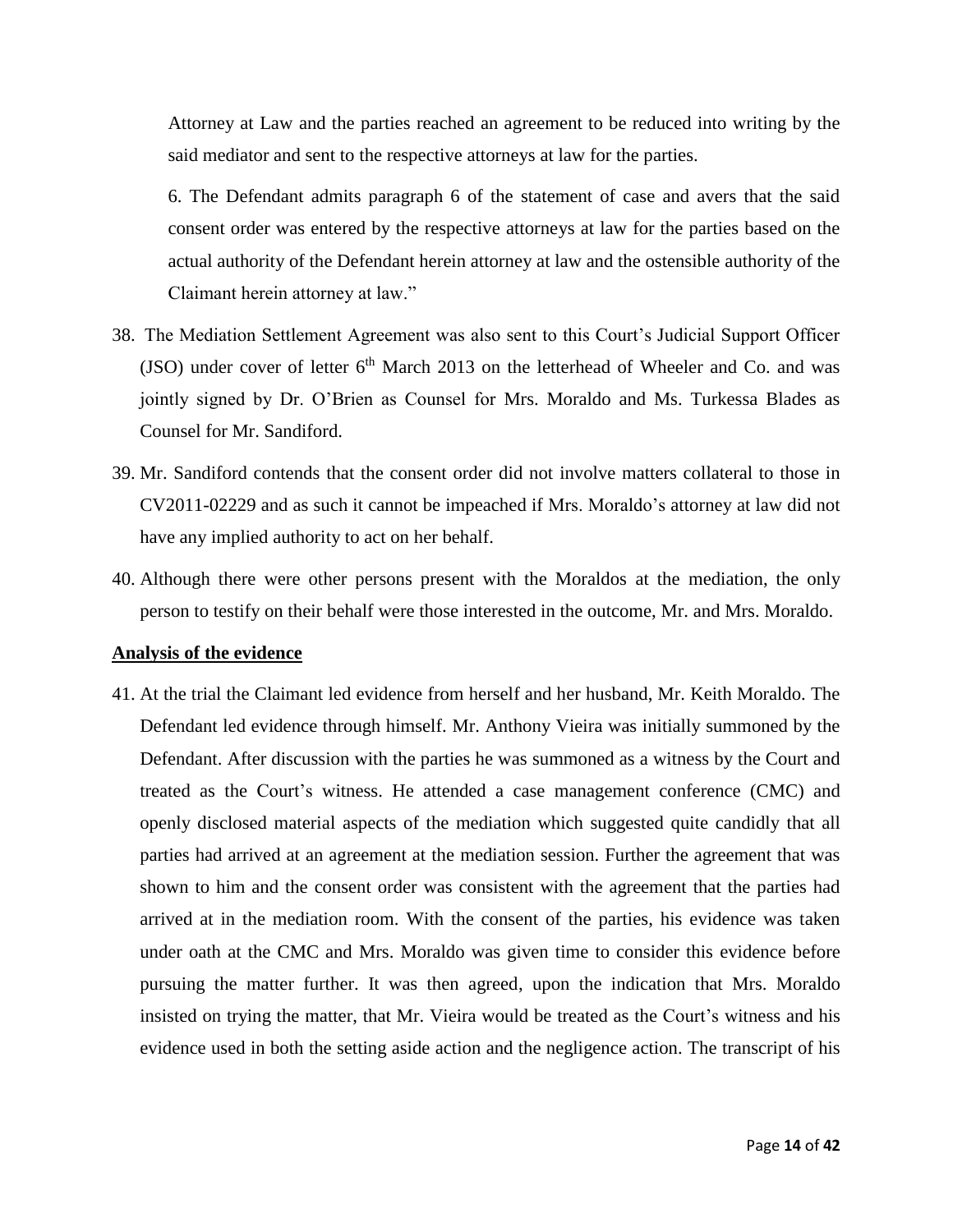evidence taken at the  $CMC<sup>13</sup>$  was tendered as his evidence in chief and he was cross examined by counsel for Mrs. Moraldo and Mr. Sandiford at the trial.

42. Before analysing the evidence, an important issue of the confidentiality of the mediation process must be addressed. Mrs. Moraldo had in fact taken evidential objections to certain aspects of the evidence of Mr. Sandiford on the grounds that it was inter alia a breach of the confidentiality of the mediation. I allowed the evidence de bene esse. After consideration of the matter, I have overruled those objections and allowed the evidence but ascribe the appropriate weight to such communications which in this case was evidently not entirely completely representative of all that transpired at the mediation session.

## **Analysis of the evidence-Admissibility of evidence in confidential mediation sessions**

- 43. Mediation is a confidential process. Parties in a mediation session conducted by a certified mediator meet and discuss their disputes under the protection of the statutorily provided confidentiality provided by the Mediation Act. Subject to certain exceptions:
	- a) A certified mediator shall not disclose any confidential information obtained in the mediation session;
	- b) The certified mediator is not compellable as a witness to give evidence of any matter which occurred during the mediation session or to provide any confidential information which came to his knowledge during the process  $14$ ; and
	- c) Evidence of communications or documents made or prepared for in the mediation session are not admissible in any proceedings.<sup>15</sup>

 $\overline{a}$ 

- (b) a document, whether delivered or not, prepared—
	- (i) for the purposes of;
	- (ii) in the course of; or
	- (iii) pursuant to a decision taken or undertaking given in a mediation session,
	- is not admissible in any proceedings."

<sup>&</sup>lt;sup>13</sup> Transcript of Mr. Vieira's evidence dated 19<sup>th</sup> January, 2018

 $14$  "12(3) Subject to subsection 11(2), the certified mediator or any other person involved in the mediation process is not compellable as a witness, to give evidence of any matter which occurred during the mediation session or any confidential information which came to his knowledge during the mediation process."

 $15$  13. (1) Evidence of —

<sup>(</sup>a) a communication made in a mediation session; or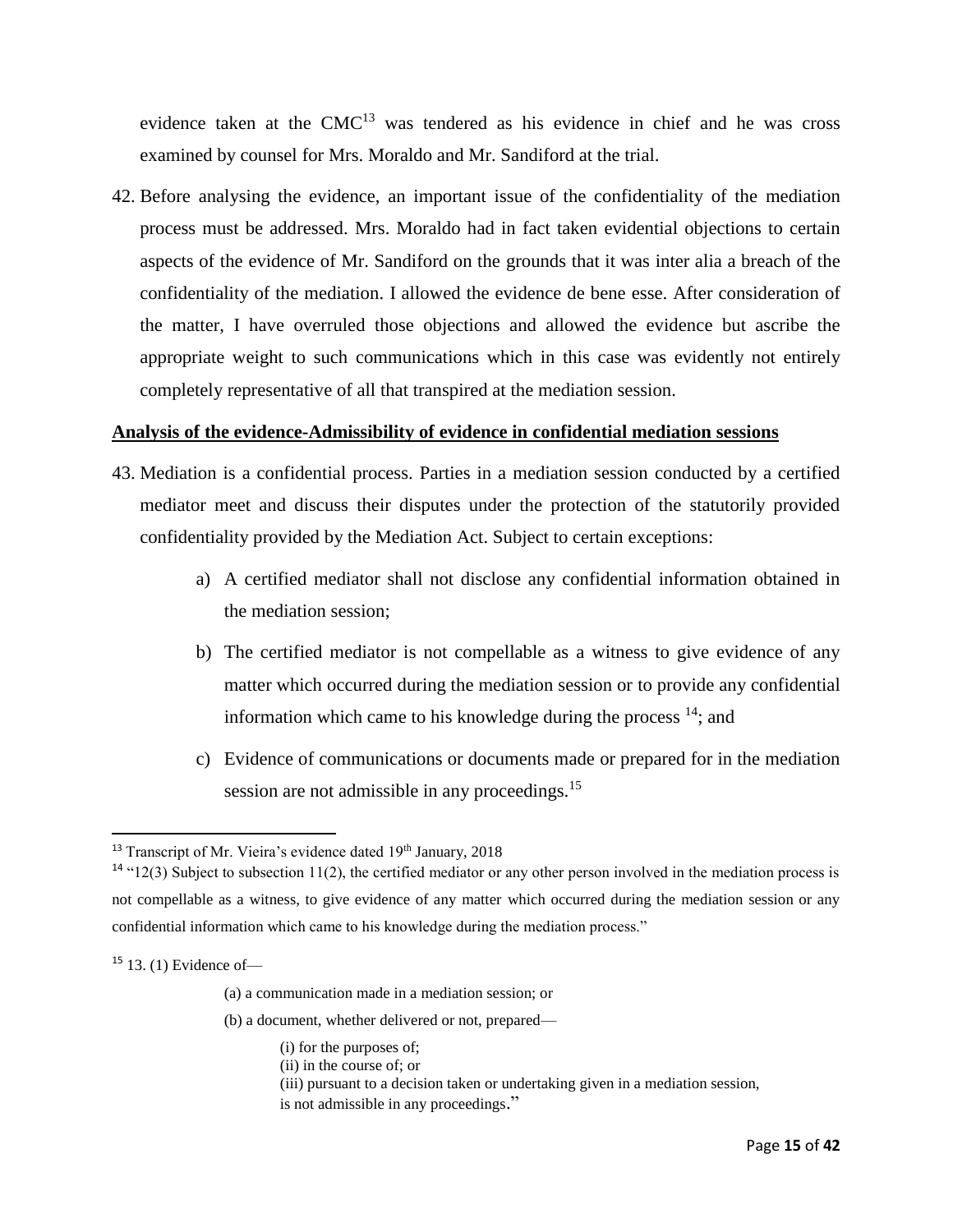44. Section 10 defined confidential information as follows:

"10. For the purposes of this Part "Confidential information" means any information expressly intended by the source not to be disclosed, or which is otherwise obtained under circumstances that would create a reasonable expectation on behalf of the source, that the information shall not be disclosed and includes—

*(a)* oral or written, communications, made in the mediation process, including any memoranda, notes or work-product of the mediator, mediation party or non-party participants;

*(b)* an oral or written statement made or which occurs during mediation or for purposes of considering, conducting, participating, initiating, continuing or reconvening mediation or retaining a mediator; and

*(c)* any other information expressly intended by the source not to be disclosed, or obtained under circumstances that would create a reasonable expectation on behalf of the source that the information shall not be disclosed."

45. The compellability of a mediator as a witness was dealt with recently in this region in the High Court of Jamaica in **Margarette Macaulay v Harold Brady and Bruce Golding**  [2014] JMSC Civ. 33. In that case Ms. Macaulay was the mediator who facilitated a mediation between Mr. Brady and Mr. Golding in an action for damages for libel. The parties were unable to arrive at an agreement at the mediation and Mr. Brady was of the view that the mediation failed because of the conduct of Mr. Golding in the mediation session. Mr. Brady filed an application seeking to strike out the Defence while Mr. Golding denied that he demonstrated any attitude or behaviour during the mediation to frustrate the process. A witness summons was served on Ms. Macaulay to testify on behalf of Mr. Brady regarding the conduct and attitude of Mr. Golding at the mediation session. Ms. Macaulay thereafter applied to have the witness summons set aside on the ground that it was a breach of the mediation agreement; a breach of Part  $74.10(4)(a)$  of the Civil Procedure Rules<sup>16</sup> and; it was contrary to the spirit of mediation where the parties have agreed on confidentiality were

"Mediation is a confidential process such that:

 $\overline{a}$ 

<sup>16</sup> Part 74.10(4) (a) of the Civil Procedure Rules of Jamaica provides:

<sup>(</sup>a) Discussions during the mediation and documents prepared solely for the purposes of mediation are confidential and may not be disclosed in any other proceedings or context….."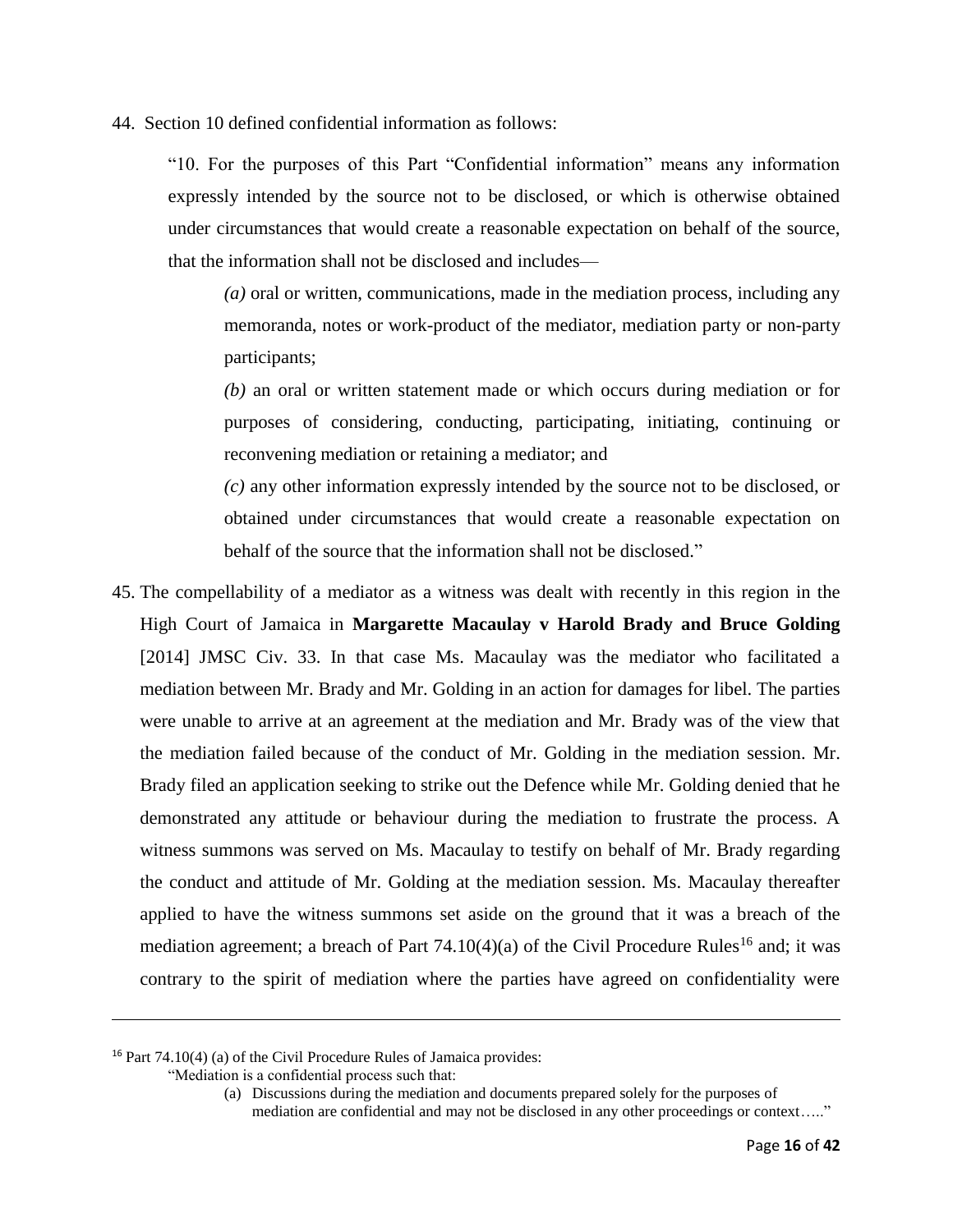encouraged to be frank and free in their discussions during the mediation process. In setting aside the witness summons, P.A Williams J in recognising that the interest of justice will not be served by compelling Ms. Macaulay to give her evidence as to Mr. Golding's conduct in the mediation stated at paragraph 46:

"The mediation process remains undoubtedly an important part of new dispensation in the judicial system. The fact that it is mandatory does in fact point to the significant role it plays in assisting the process. Parties must indeed be encouraged to be frank and free in their discussions with each other and the mediator. The need for the participants to trust that their discussions will not be used for any other purpose is what ensures that the process works. One must therefore be very mindful of not doing anything that would cause participants to feel restrained in their discussions. The removal of expectations of confidentiality privilege and non-disclosure of documents must be done in exceptional circumstances. It may well be that in being free and frank a person may not want to settle- if this is said expressly it may well be considered privileged or confidential. To say that one's attitude and conduct should be interpreted and then be disclosed to my mind would contribute to diminishing the process."

46. The confidentiality of the mediation sessions are important. It assures parties the freedom to express themselves without the fear of incrimination or that any matter said or exchanged can be used in the pending litigation. Lord Jackson in his useful ADR handbook outlined the importance of maintaining the confidentiality of these proceedings $17$ :

"5.01 Privacy can be a particular attraction of an ADR process. Whereas litigation normally takes place in open court, ADR process are normally private, which may be particularly relevant where there is commercial or personal sensitivity as regards the subject matter of a case. An ADR process, and the outcome of it, are normally protected from publicity by a confidentiality clause, save the extent that it may be agreed something be made public.

5.02 Separately from the attractions of privacy parties, it is important for public policy reasons that attempts to resolve a dispute take place in confidence. Parties must be able to communicate and feel free to make potential concessions with a view to settlement

 $\overline{\phantom{a}}$ 

<sup>&</sup>lt;sup>17</sup> The Jackson ADR Handbook  $2<sup>nd</sup>$  Edition paragraphs 5.01 and 5.02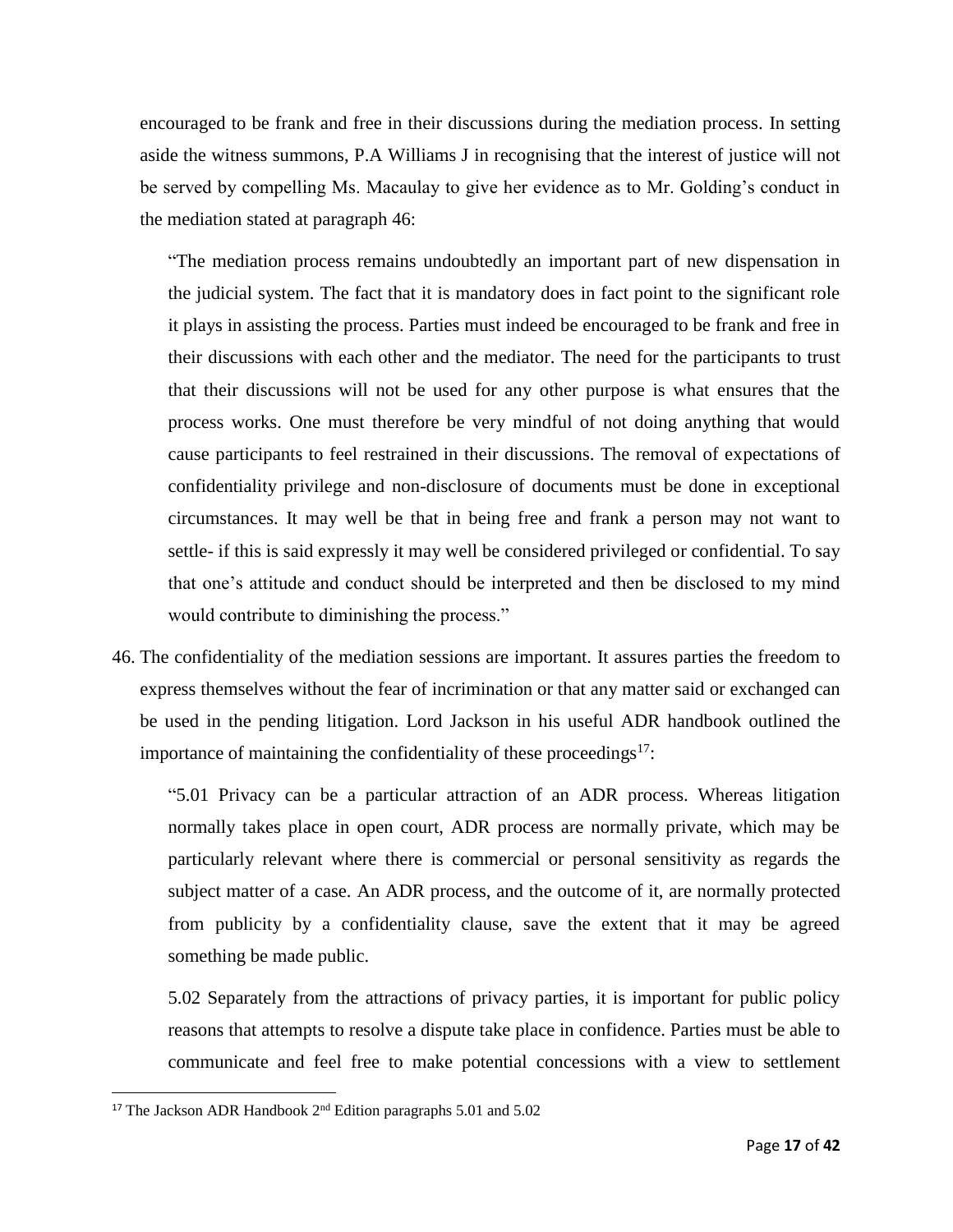without fear that if the process does not succeed the potential concession might prejudice their position in any litigation. This has led to the development by the courts of the "without prejudice" principle, which means that a communication made in a genuine attempt to settle an existing dispute cannot normally be referred to in court in proceedings."

- 47. Apart from statute, parties frequently agree on the confidentiality of their mediation sessions. Some jurisdictions do not statutorily preserve the confidentiality of these sessions, however, in that event, it is recognised as settlement negotiations protected similarly by the "without prejudice" rule.
- 48. In **Farm Assist Ltd v Secretary of State for the Environment, Food and Rural Affairs**  [2009] EWHC 1102 a mediator was issued a witness summons to give evidence of negotiations between the parties at the mediation and she sought to have the witness summons set aside. Interestingly, in that case, the parties waived their "without prejudice" privilege whereas the mediator was seeking to uphold the confidentiality clause in the mediation agreement. Mr. Justice Ramsey explained:

"44. Therefore, in my judgment, the position as to confidentiality, privilege and the without prejudice principle in relation to mediation is generally as follows:

(1) Confidentiality: The proceedings are confidential both as between the parties and as between the parties and the mediator. As a result even if the parties agree that matters can be referred to outside the mediation, the mediator can enforce the confidentiality provision. The court will generally uphold that confidentiality but where it is necessary in the interests of justice for evidence to be given of confidential matters, the Courts will order or permit that evidence to be given or produced.

(2) Without Prejudice Privilege: The proceedings are covered by without prejudice privilege. This is a privilege which exists as between the parties and is not a privilege of the mediator. The parties can waive that privilege.

(3) Other Privileges: If another privilege attaches to documents which are produced by a party and shown to a mediator, that party retains that privilege and it is not waived by disclosure to the mediator or by waiver of the without prejudice privilege."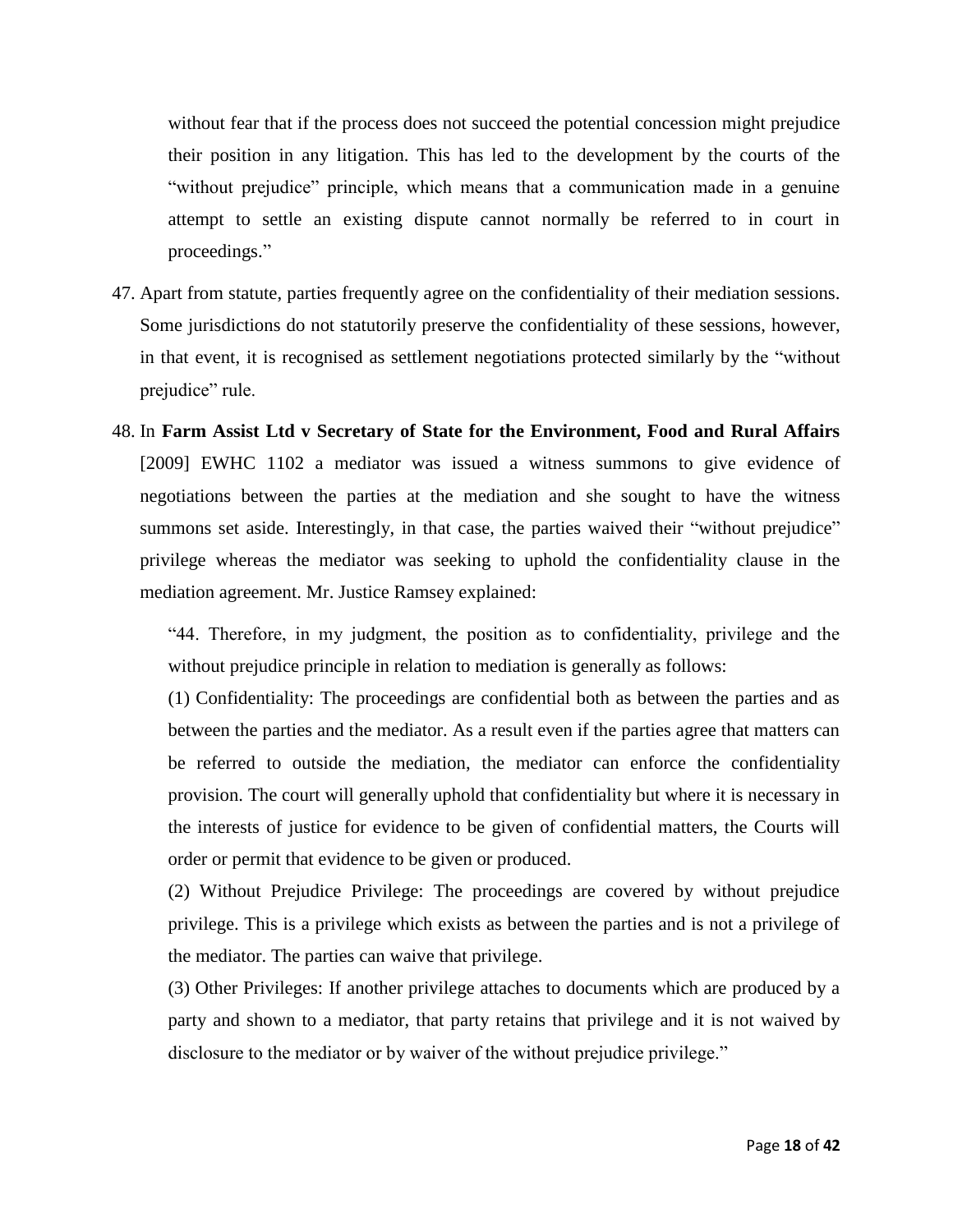- 49. The witness summons was not set aside. Mr. Justice Ramsey commented that in the interest of justice, the mediator should give evidence as to what was said and done in the mediation for a number of reasons namely, the mediator's evidence would not be contrary to the express terms of the mediation agreement and the parties waived any without prejudice privilege in the mediation which they were entitled to do.
- 50. In **Brown v Rice** [2007] EWHC 625 (Ch), it fell for determination whether the proceedings had been settled at the mediation session. One of the issues was whether without prejudice communications could be admitted into evidence. It was held that it was permissible and necessary for the Court to consider evidence relating to the issue of whether there was a concluded settlement and the admission of without prejudice communications into evidence had not been prevented by the without prejudice rule. Mr. Stuart Isaacs QC commented at paragraph 13, 14, 15, 16 and 21:

"13. Mediation takes the form of assisted without prejudice negotiation. In **Aird v Prime Meridian Ltd** [2006] EWCA Civ 1866, the Court of Appeal recognised that "with some exceptions not relevant to this appeal ", what goes on in the course of mediation is privileged, so that it cannot be referred to or relied on in subsequent court proceedings if the mediation is unsuccessful: see at para 5 per May LJ, with whom the other members of the court agreed. The court rejected the claimants' submission that a joint experts' statement ordered under CPR rule 35.12 in the litigation between the parties and used in an unsuccessful mediation between them was a privileged document which could not thereafter be used in the resumed litigation.

14. In **Reed Executive plc v Reed Business Information Ltd** [2004] 1 WLR 3026, following a successful appeal by the defendant, the claimant sought to argue that it should be awarded a substantial part of its costs on the basis that the defendant had unreasonably refused ADR and, for that purpose, unsuccessfully sought disclosure of the details of the without prejudice negotiations which had taken place between them.

15. The judgment of Jacob LJ, with whom Auld and Rix LJJ agreed, shows that no distinction is to be made between party-to-party negotiations and negotiations conducted within a mediation: both are to be treated as subject to the without prejudice rule. Jacob LJ's judgment also shows that he did not regard mediation as a distinct type of without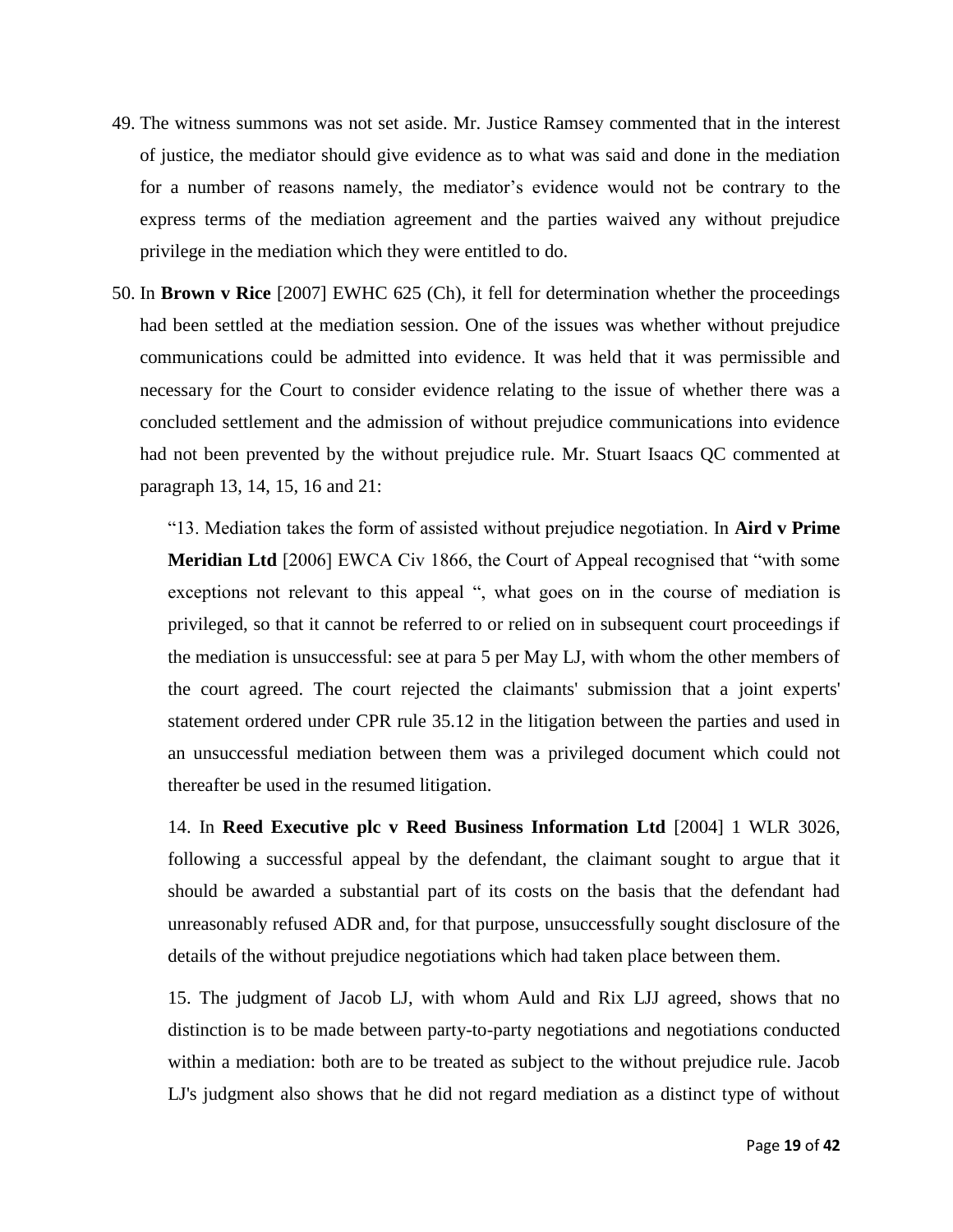prejudice negotiation to which the exceptions to the without prejudice rule listed by Robert Walker LJ in Unilever were inapplicable. In arriving at its conclusion on the issue before it, the court in Reed observed that this list did not include an exception relating to the question of costs.

16. Referring to the requirement in CPR rule 44.3(4) that the court should have regard to "all the circumstances ", Jacob LJ highlighted, at para 17, the inherent difficulty that:

" 'without prejudice' negotiations, including offers and counter-offers, whether there should be an ADR, what form an ADR should take or what actually happens in an ADR (e.g. one side being recalcitrant) are all in principle relevant. Yet the 'without prejudice' rule apparently makes them inadmissible on the question of costs."

21. The issue here is whether the without prejudice communications in question have resulted in a concluded settlement. In my judgment, in the circumstances referred to later, the admission of those communications in evidence is not prevented by the without prejudice rule since the situation is fairly and squarely within the recognised exception to the rule in respect of such communications listed by Robert Walker LJ in *Unilever*. The fact that the communications took place in the context of a mediation – a form of assisted without prejudice negotiation - does not confer on them a status distinct from any other without prejudice communications such as to take them outside the scope of the exception or otherwise to render them inadmissible. This much is clear from *Reed and Hall v Pertemps Group Ltd*. No investigation of the underlying merits of the dispute is involved. Like Jacob LJ in *Reed*, I do not regard this conclusion as running counter to the public policy which exists in favour of mediation. It would be an odd result if in any given case the court was prevented from determining the existence of a concluded settlement solely because the alleged settlement arose within the context of a mediation."

51. Lord Jackson also recognised the necessity for limited disclosure notwithstanding the confidentiality of proceedings: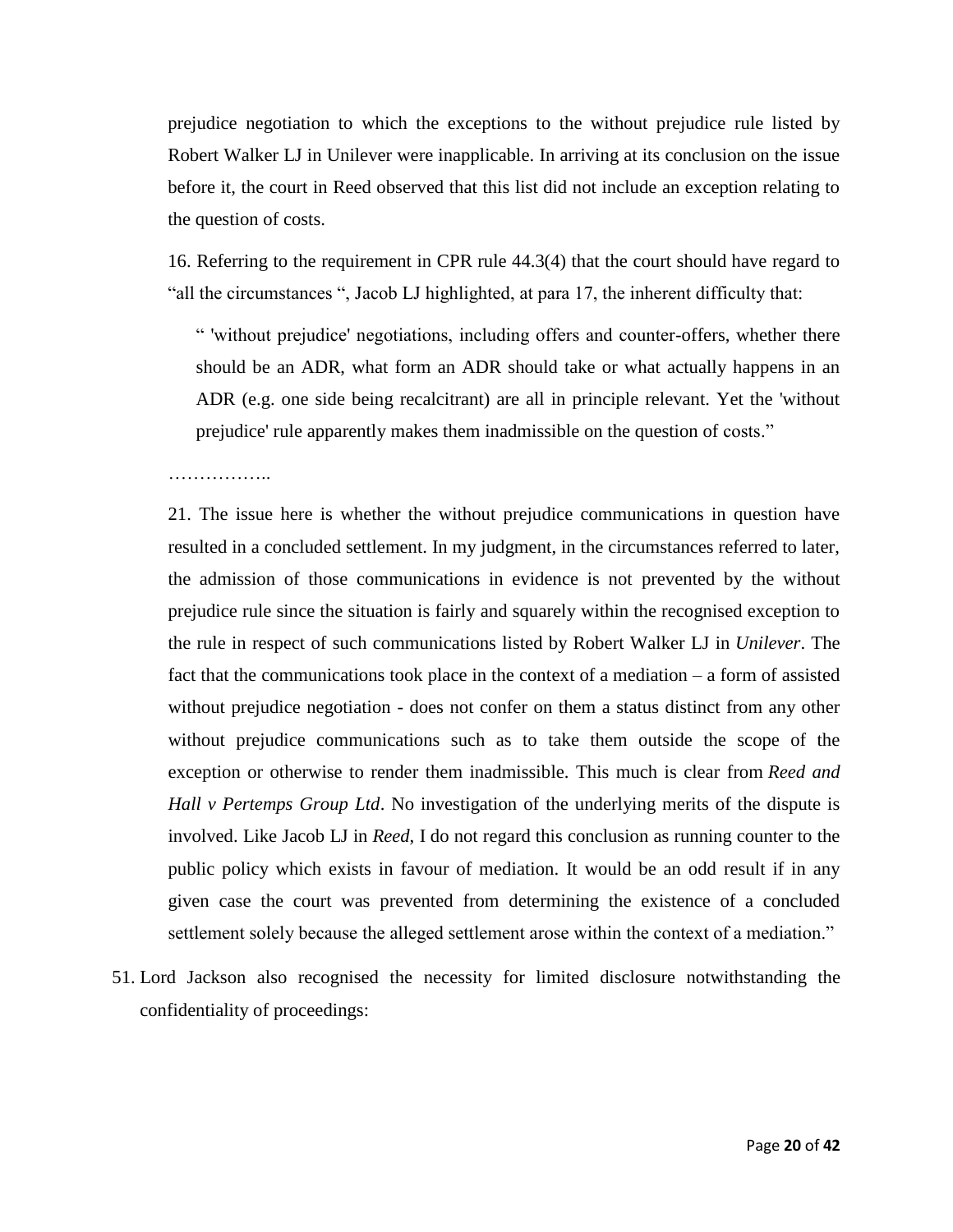"5.07 While confidentiality is of such importance, there may be good reasons for wishing to make use of information derived from an ADR process. The main difficulties that may arise are:

- There may be a dispute about the precise terms of settlement which cannot be resolved without reference to the ADR process;
- A settlement might be challenged on the basis it was reached improperly, for example through fraud or misrepresentation during ADR process;
- If an ADR process is not successful, a party may wish to use a communication made during the process as evidence relevant to an issue in the course of litigation;
- An allegation of potential negligence or breach of professional conduct on the part of a lawyer or third party involved in an ADR process may be difficult to pursue if it is not possible to use information from the ADR process itself."
- 52. The Mediation Act reflects the learning of **Farm Assists** and **Brown v Rice** by providing for the disclosure of information exchanged in mediation under limited circumstances set out in section 11(2) and 13(2) of the Mediation Act.
- 53. The section 11(2) disclosures are not relevant to this but it provides:
	- " $11(2)$  Subsection (1) does not apply where—
		- *(a)* the disclosure is required by or under an Act of Parliament;
		- *(b)* the disclosure is made with the consent of the mediation parties;

*(c)* the disclosure is made with the consent of the person who gave the confidential information; or

*(d)* the person referred to in subsection (1), believes on reasonable grounds that—

(i) a person's life or health is under serious and imminent threat and the disclosure is necessary to avert, or mitigate the consequences of its realisation;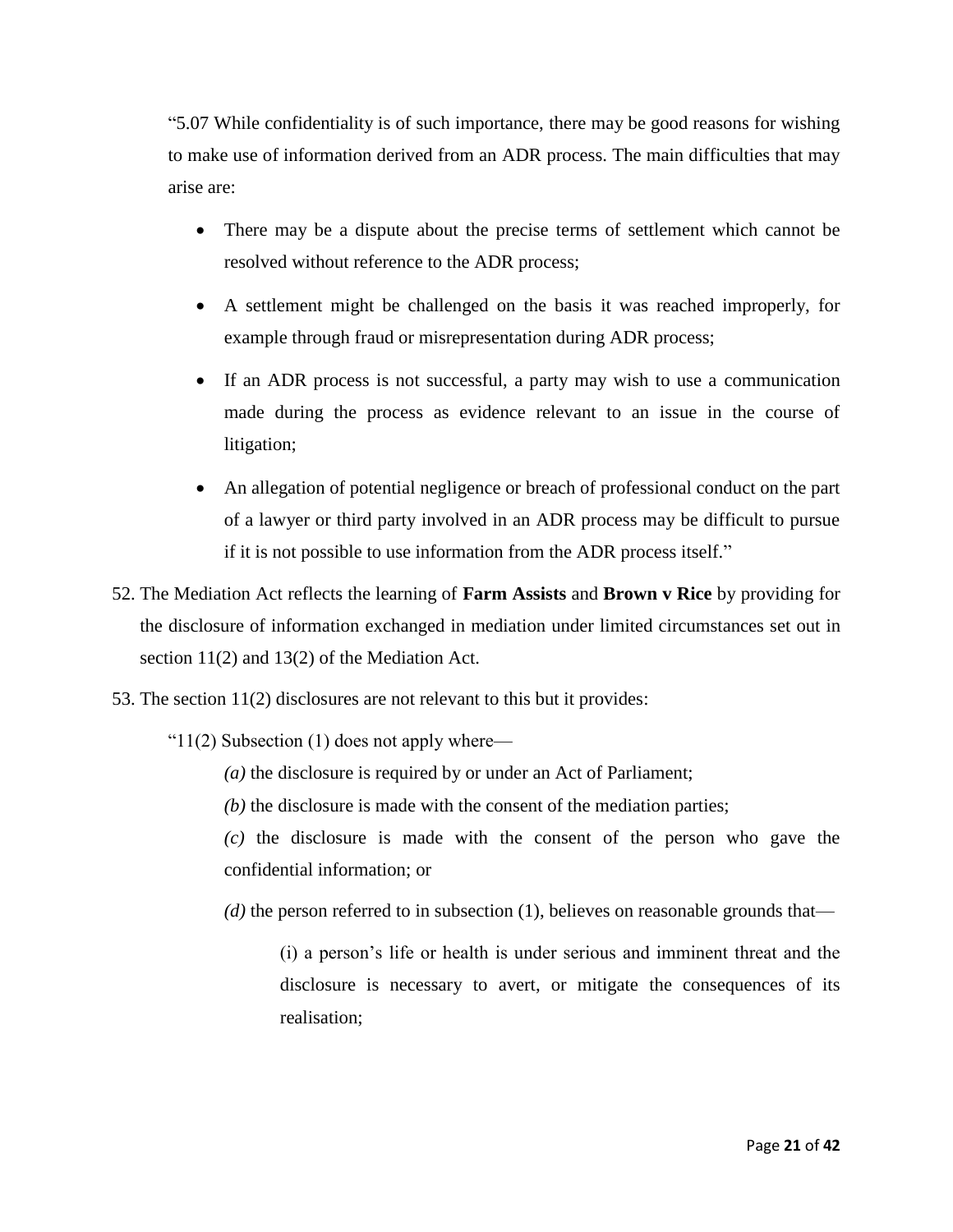(ii) the disclosure is necessary to report to the appropriate authority the commission of an offence or prevent the likely commission of an offence; or

(iii) the disclosure becomes necessary for the purpose of disciplinary proceedings by the Panel."

54. Pursuant to Section 13(2) the exceptions to the inadmissibility of mediation communications in legal proceedings are where:

> *(a)* the mediation parties consent to the evidence being adduced in the proceedings concerned;

> *(b)* any of the mediation parties has tendered the communication or document in evidence in proceedings in a foreign Court and all the other mediation parties so consent;

> *(c)* the substance of the evidence has been disclosed with the express or implied consent of all the mediation parties;

> *(d)* the substance of the evidence has been partly disclosed with the express or implied consent of the mediation parties, and full disclosure of the evidence is reasonably necessary to enable a proper understanding of the other evidence that has already been adduced;

> *(e)* the document or communication includes a statement to the effect that it was not to be treated as confidential;

> *(f)* the evidence tends to contradict or to qualify evidence that has already been admitted, about the course of an attempt to settle the dispute;

> *(g)* **the proceeding in which it is sought to adduce the evidence is a proceeding to enforce an agreement between the mediation parties to settle the dispute, or a proceeding in which the making of such an agreement is in issue;** or

> *(h)* evidence that has been adduced in the proceeding, or an inference from evidence that has been adduced in the proceeding, is likely to mislead the Court,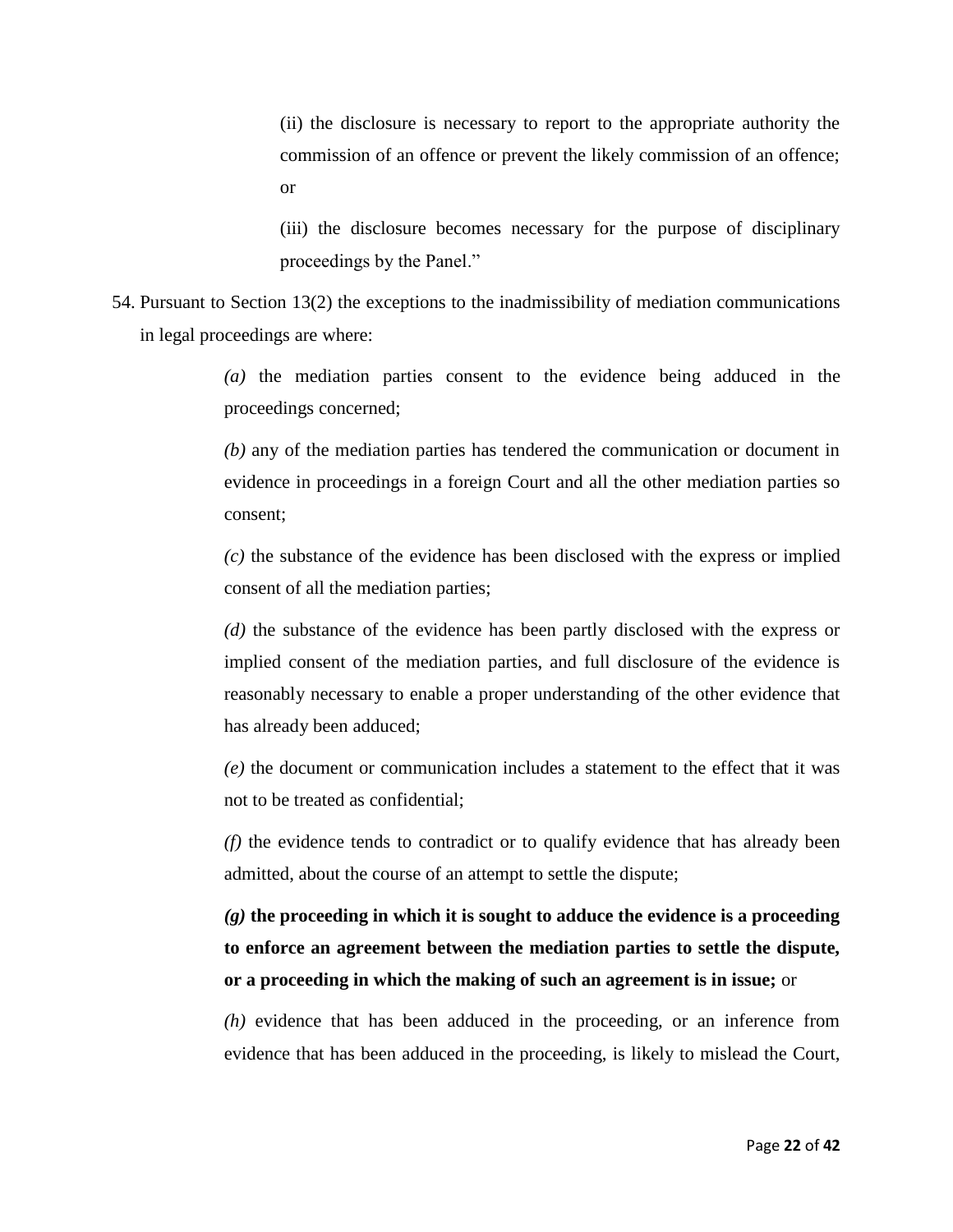unless evidence of the communication or document is adduced to contradict or to qualify that evidence.

55. Clearly, as these proceedings deal with the enforcement of a mediation agreement, the communications and documents exchanged in the mediation are disclosable pursuant to section  $13(2)(g)$  of the Mediation Act. In this way section  $13(2)$  preserves the common law position of the disclosure of confidential information or "without prejudice" communications where there is a dispute concerning whether an agreement was made during settlement discussions in the mediation. To this extent, the evidence of the parties and the mediator as to what happened in this mediation are admissible and relevant to determining whether an agreement was made between Mrs. Moraldo and Mr. Sandiford at the mediation. However, equally recognising the principle of confidentiality, there was no extensive examination of the minutiae of detail of what transpired in the mediation session. The critical evidence related to the end of the mediation session and whether it ended as Mrs. Moraldo has pleaded with a proposal and nothing more or whether there was an agreement arrived at by the parties at the mediation session. I turn now to the parties' evidence.

#### **Analysis of the evidence – the parties' respective versions**

- 56. The main question in dispute as to whether an agreement was arrived at is a factual inquiry. There was hard swearing on both sides and the determination of this fact depends on a large measure on the credibility of witnesses. The well-known authorities of **Reid v Dowling Charles and Percival Bain** Privy Council Appeal No. 36 of 1987 and **The Attorney General of Trinidad and Tobago v Anino Garcia** Civil Appeal No. 86 of 2011 are pertinent guides in determining the credibility of witnesses where less emphasis is placed on demeanour and more emphasis is placed on a forensic analysis of the witness testimony.
- 57. In **The Attorney General v Anino Garcia** CA Civ. 86/2011 Bereaux JA placed emphasis on the assessment of the credibility of witnesses as against the pleaded case, contemporaneous documents and the inherent probabilities of the rivalling contentions. He adopted the guidance of the Privy Council in **Reid v Dowling Charles and Percival Bain** Privy Council Appeal No. 36 of 1987 at page 6 where the Court noted:

"Where the wrong impression can be gained by the most experienced of judges if he relies solely on the demeanour of witnesses, it is important for him to check that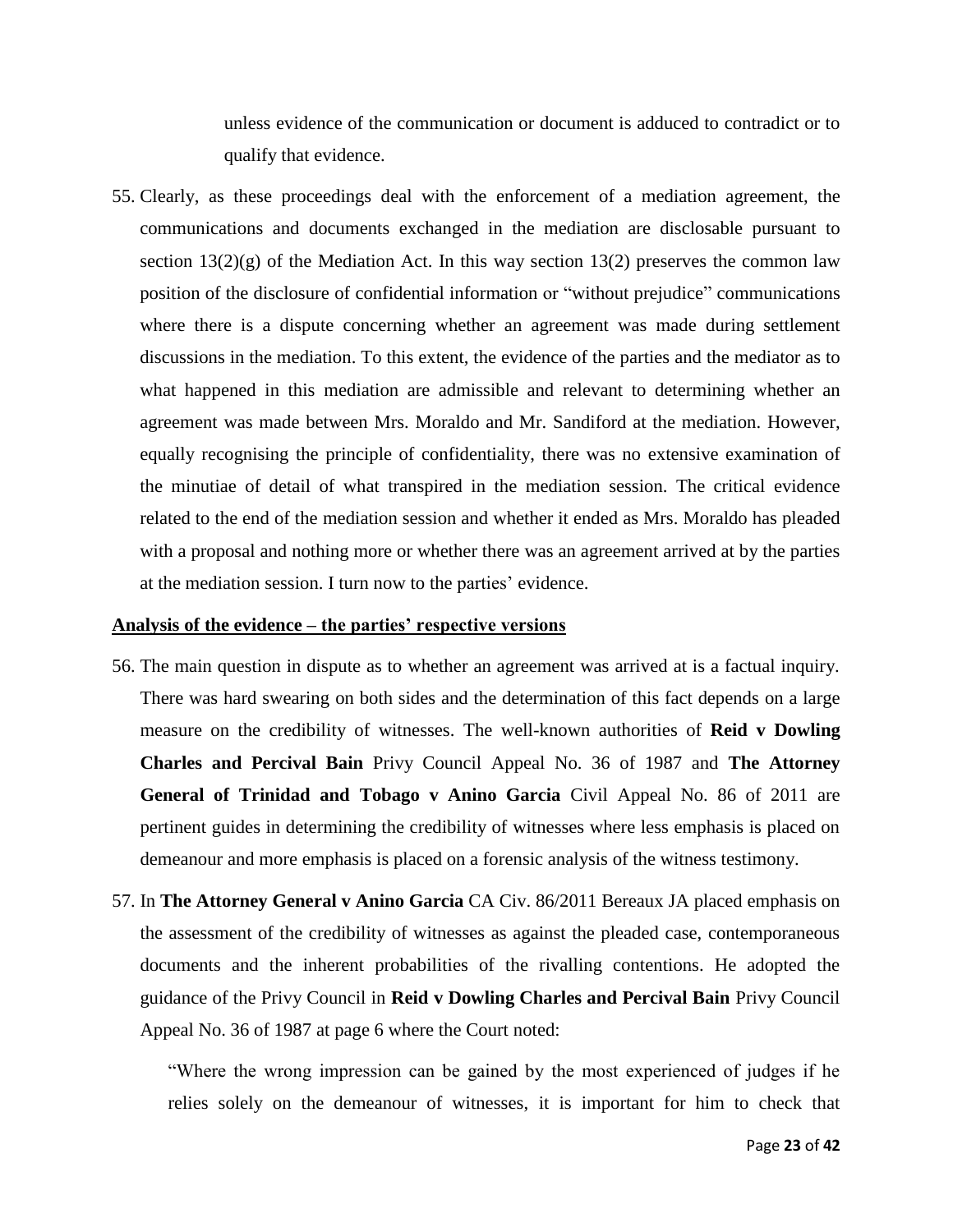impression against contemporary documents, where they exist, against the pleaded case and against the inherent probability or improbability of the rival contentions, in the light in particular of facts and matters which are common ground or unchallenged, or disputed only as an afterthought or otherwise in a very unsatisfactory manner. Unless this approach is adopted, there is a real risk that the evidence will not be properly evaluated and the trial judge will in the result have failed to take proper advantage of having seen and heard the witnesses. "

# 58. In **Mahabir Industries Limited v Winston Moore**, Mohammed J opined at paragraphs 31-  $33:$

"[31] Before arriving at a conclusion, the court ought to "weigh in the balance matters of substantive evidence which bear on the question of whether a particular witness was or was not telling the truth": **Ramsaran v Hoodan** (unreported) Privy Council App. No 5 of 1997 (the Privy Council noting with approval the words of de la Bastide CJ in the Court of Appeal judgment of that case). It is well-established that in doing so, a first instance trial judge can take into consideration observations in respect of the non-verbal communication that accessorizes a witness' oral testimony while the witness is being examined or cross-examined. Where the version of facts proffered by each side is diametrically opposed the court ought to consider the credibility and reliability of the witnesses in determining what is more likely to be the truth.

[32] Throughout, however, as cautioned by the Privy Council in **Attorney General and anor. v. Kalicklal Bhooplal Samlal** (1987) 36 WIR 382 it must be borne in mind that the trial judge must balance the demeanor of the witnesses against the rest of the evidence. The trial judge must, when weighing the credibility of a witness, put correctly into the scales the important contemporaneous documents and inherent improbabilities. This principle was concisely put in the headnote of the Privy Council's judgment in **Kalicklal** (supra), per curiam, as follows: "Before a trial judge forms a view based on the demeanour of a witness on a matter on which there is a conflict of evidence, he must check his impression on the subject of demeanour by a critical examination of the whole of the evidence (in this case, the contemporaneous documents and the inherent improbability...)."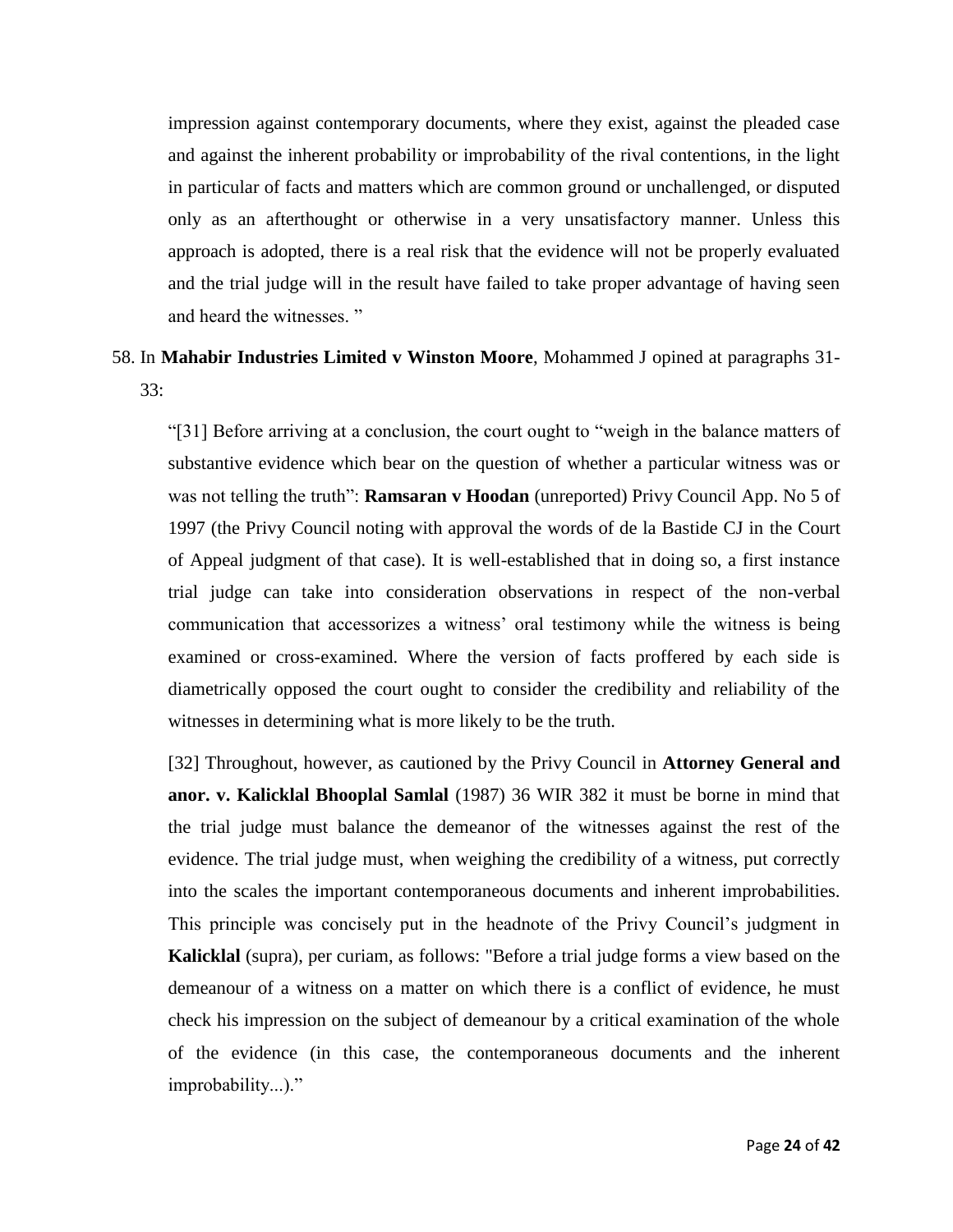[33] The court's final determination on the issue of fact should: (i) be based on the facts as properly deduced from the matter; (ii) have much support in the evidence; and (iii) be a decision which a reasonable judge could have reached: deduced from **Attorney General of Trinidad and Tobago and Anino Garcia** CA No. 86 of 2011. Of course, a court should always have due regard to the particular circumstances of a matter when determining an issue of fact: **Attorney General for the Isle of Man v Moore** (1938 3 All ER 263 (Privy Council)."

59. In this case I recognise that there is no "transcript" of the mediation session and clearly not everything was discussed at the mediation was disclosed in these proceedings<sup>18</sup>. The focus on this case was whether there was an agreement arrived at the end of the mediation session.

## *The Claimant's evidence*

 $\overline{\phantom{a}}$ 

- 60. Mrs. Moraldo in her examination in chief<sup>19</sup> contends that prior to the mediation session, Mr. Sandiford indicated that he was prepared to accept the sum of \$313,000.00 but Mrs. Moraldo thought the sum was excessive and therefore hoped that in the mediation session, Mr. Sandiford would accept a lower sum.
- 61. Upon attending the mediation session, Dr. O'Brien indicated to her that it was his first experience doing a mediation, that she was not obligated to sign any documents and that he would speak on her behalf. After a lengthy exchange between the attorneys during the mediations session, Mr. Sandiford proposed a sum of \$900,000.00 for the settlement of the matter which, Mrs. Moraldo contends was an increase from the original sum that was proposed.
- 62. Mrs. Moraldo contends that when they left the mediation session she had to consider the terms of settlement proposed by Mr. Sandiford. She contends that she never agreed to the proposal nor did she authorize Dr. O'Brien to sign on her behalf. She informed Dr. O'Brien when they **left the room** that she could not agree to the terms proposed by Mr. Sandiford

<sup>&</sup>lt;sup>18</sup> "WITNESS: Mr. O'Brien suggested that there be some escrow account which my wife did not entertain. Mr. Vieira said something that changed the whole aspect of that mediation because I believe as a mediator you should mediate and you should not say things that could sway what is taking place in that mediation and that change the whole, I was ready to get up and leave that mediation with what he said because it changed everything in the mediation. What he said was nothing that could've assisted it only made more turmoil in the mediation. Would you like to know what he said sir?." See Notes of Evidence

 $19$  Witness statement of Jennifer Moraldo filed  $30<sup>th</sup>$  June 2017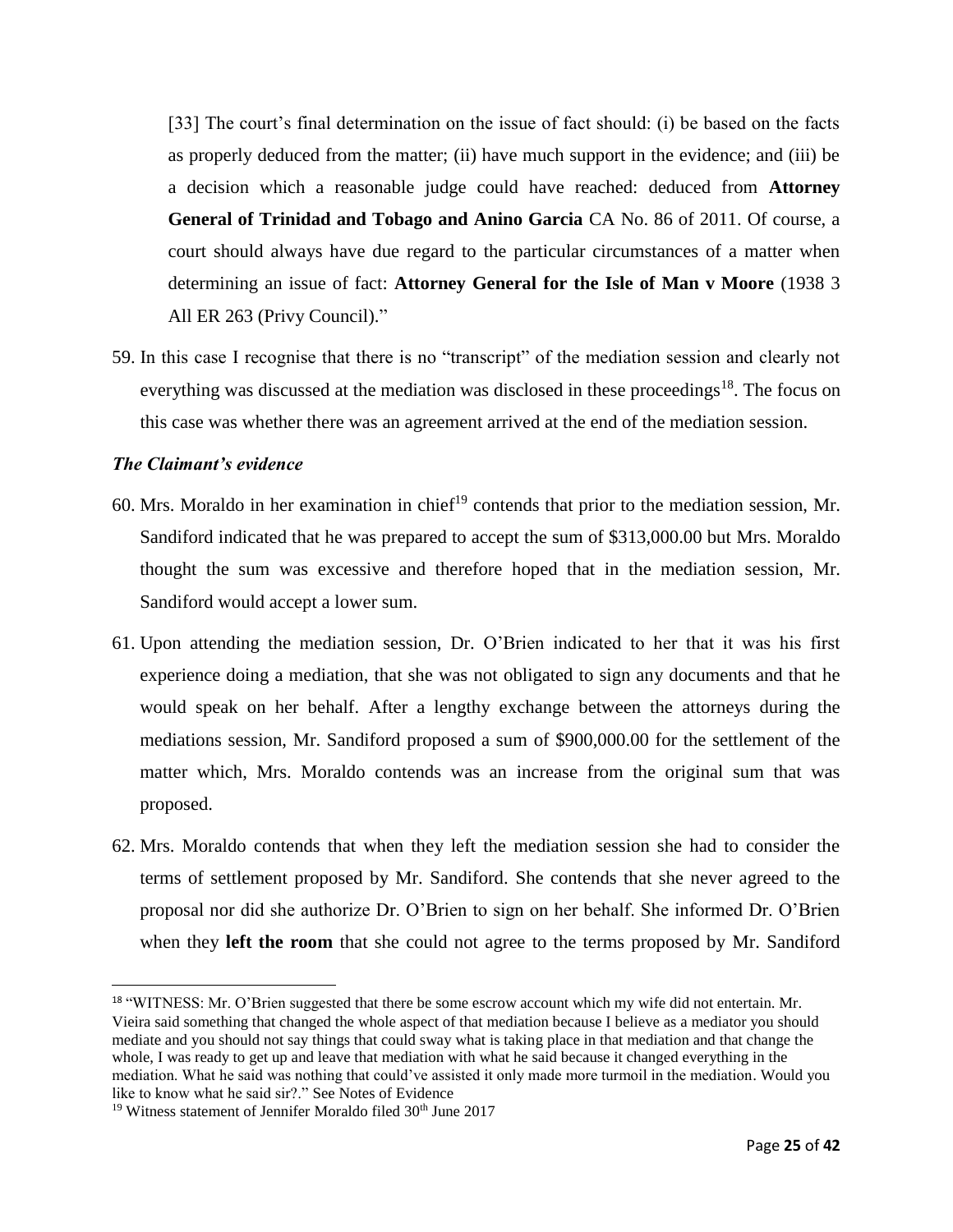given her advanced age. This was the first time it was being suggested that she said this which was a material departure from her pleaded case which gave the impression that this was said at the mediation session itself. Dr. O'Brien assured her that the matter would be listed before this Court.

- 63. In November, 2014, her husband visited Dr. O'Brien's office and met with Ms. Thandiwe Hove-Masaisai. She received a call from him informing her that a consent order was entered in the matter. She and her husband subsequently received confirmation that a consent order was received by the Civil Registry, Hall of Justice. She discovered that on 13<sup>th</sup> March 2013 a consent order was entered in the following terms:
	- *a)* "*That the matter is settled for Nine Hundred Thousand Dollars (TT\$900,000.00) and a congruent transfer of property specifically:*

*Jennifer Moraldo will pay Anthony Sandiford the agreed sum of Nine Hundred Thousand Dollars (TT\$900,000.00) on or before 31st day of December 2013 and; Anthony Sandiford will convey the property in Arima at 104 Capildeo Lane, Cleaver Road in Arima to Jennifer Moraldo (preferably by Deed of Gift but if that is not feasible then otherwise by deed of conveyance; the cost and charges associated with the transfer to be borne by Jennifer Moraldo. The Deed of Gift/Transfer shall be prepared and signed forthwith and in any event before 31st December 2013, but will be held in escrow until the agreed sum had been paid. If Jennifer Moraldo needs more time to pay the agreed sum Anthony Sandiford will be entitled to statutory interest of twelve perfect (12%) from 31st day of December, 2013 to the date of final payment inclusive;*

- *b) All further proceedings (including HCA CV2008-01690 and HCA CV2010-05045) are stayed upon the terms set out above;*
- *c) The parties acknowledging that the above terms represent their complete agreement relating to property and finance and it constitutes full and final satisfaction of all and any claims that either may have against the other;*
- *d) Each party acknowledges and agrees that upon compliance by each other with the terms of this agreement and with any Order made embodying or reflecting it, these proceedings and all other proceedings (including HCA CV2008-01690 and HCA*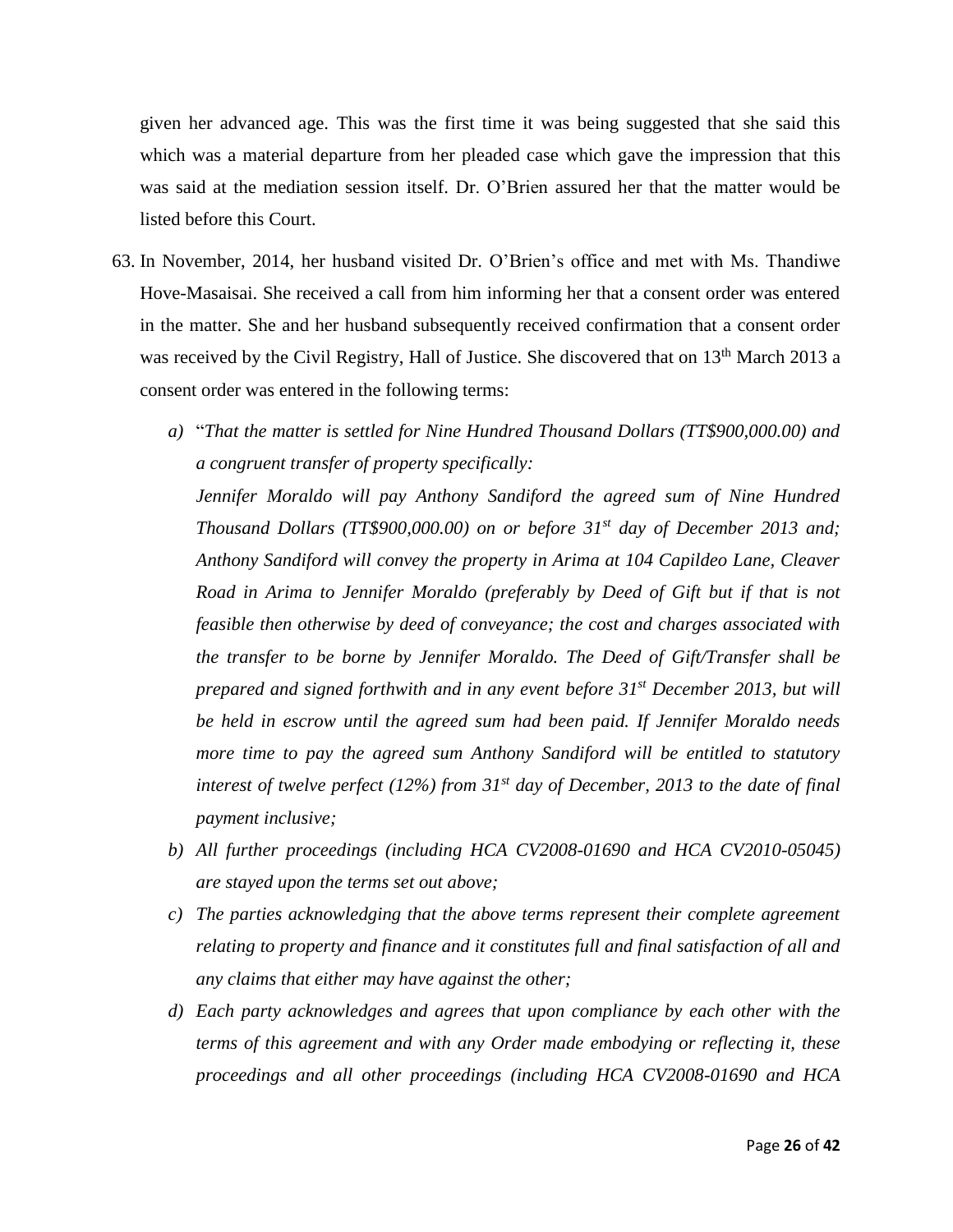*CV2010-05045) do stand dismissed and neither party will have any further claims upon the other including any claims upon her and his respective estates;*

- *e) Each party will bear their own costs with respect to this Agreement and there shall be no order as to costs in these and the other proceedings;*
- *f) Liberty to apply; and*
- g) *The parties shall bear their own costs."*
- 64. Mrs. Moraldo contends that the consent order was entered without her knowledge and consent. She thereafter visited Dr. O'Brien's office around November/December 2014 and he neither omitted nor denied that the consent order was entered. He informed Mrs. Moraldo that the matter would be relisted and that he would have the consent order set aside.
- 65. Dr. O'Brien requested that she obtain a forensic examination report from Mr. Glenn Parmassar. Dr. O'Brien wrote to Mr. Parmassar by letter dated 22<sup>nd</sup> January 2015 requesting a forensic examination of the Deed of Conveyance No. 4637 of 1977. The report was prepared on 31st July 2015 and delivered to Dr. O'Brien who then informed Mrs. Moraldo that he received the report and that he would inform her when the matter was re-listed for hearing.
- 66. Mrs. Moraldo contends that she did not receive any further information from Dr. O'Brien and no steps were taken by him to set aside the consent order. As a result, she sought new representation. She obtained an office copy of the mediation agreement which was undated but signed by Dr. O'Brien. She contends that the mediation agreement was not signed in her presence nor did she give instructions to Dr. O'Brien to sign same.
- 67. She contends if the agreement is allowed to stand that she would suffer financial loss since she is not in a financial position to pay the sum of \$900,000.00.
- 68. By letter dated 19th July, 2016, Mr. Sandiford's attorney wrote to her attorney advising that Mr. Sandiford was ready to execute the Deed of Conveyance of the land in dispute in the sum of \$900,000.00 and interest of \$279,000.00. She contends that prior to that, she did not receive any request for payment from Mr. Sandiford.
- 69. In cross examination when questioned if she ever attempted to contact Mr. Sandiford when she discovered the consent order, she stated she did not and that she contacted Dr. O'Brien.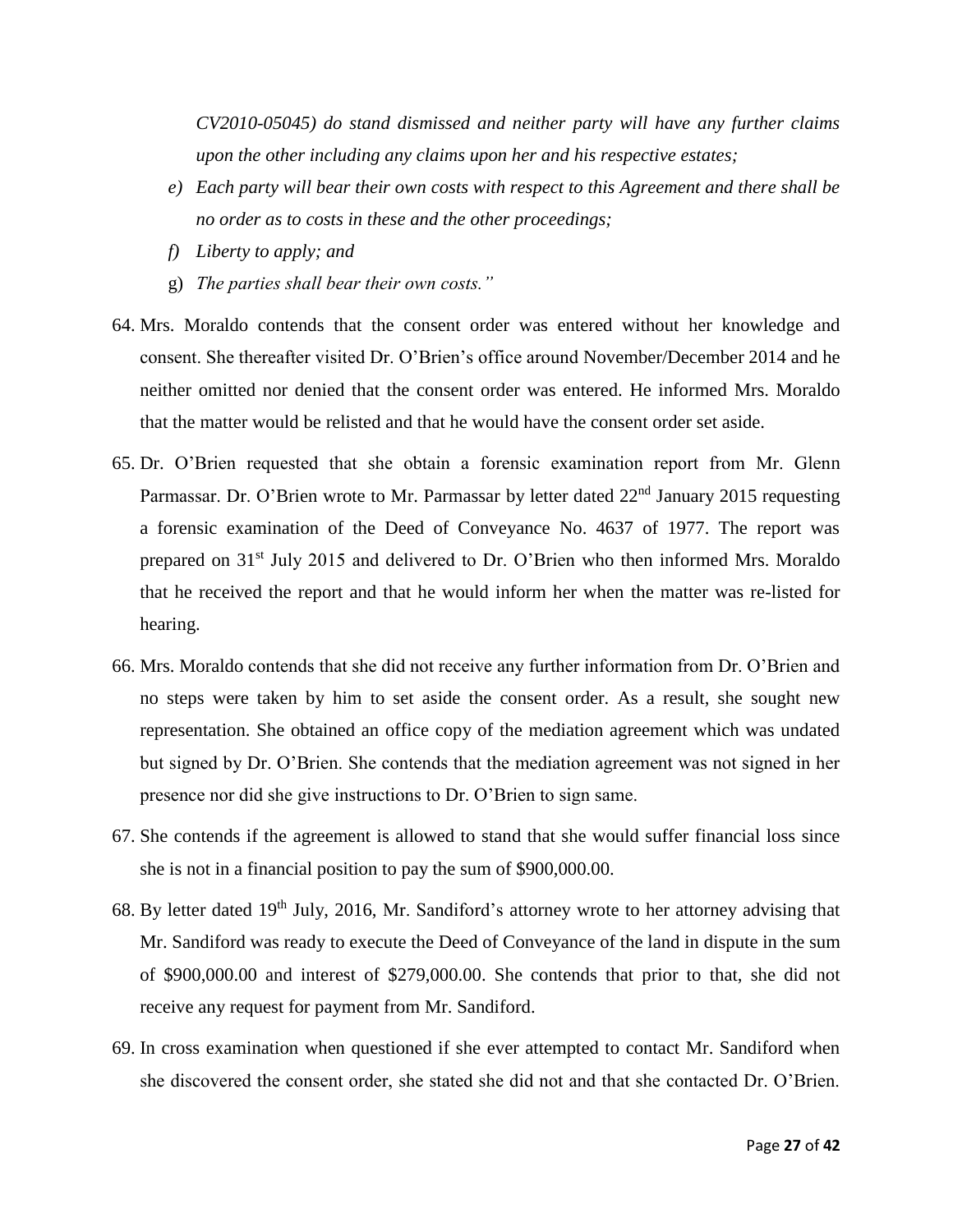She also stated that Mr. Sandiford did not contact her. She was firm in her stance that did not agree to anything in the mediation session and that there was no agreement arrived at the mediation. She stated that Dr. O'Brien did not have any authority to enter the consent order.

- 70. Mr. Keith Moraldo in his examination in chief<sup>20</sup> contends that in February, 2013, he attended a mediation session with Mrs. Moraldo, Mr. Sandiford and her sister. Dr. O'Brien accompanied them and the mediation session was facilitated by Mr. Anthony Vieira. The sum of \$900,000.00 was proposed in the mediation session as settlement for the matter and Mrs. Moraldo was asked to consider the proposal. The mediation session then ended and Mrs. Moraldo informed Dr. O'Brien that she could not pay the sum proposed to which he assured her that the matter would be relisted before this Court.
- 71. After the mediation session, he visited Dr. O'Brien's office from time to time to enquire about the progress of the matter and was assured by Dr. O'Brien that the matter would be relisted and that he was on top of it.
- 72. In November 2014, he visited the office again and met with Ms. Thandiwe Hove-Masaisai who informed him that a consent order was entered in the matter. Upon making enquires at the Hall of Justice, Mr. and Mrs. Moraldo received confirmation of the entry of the consent order. He subsequently had discussions with Dr. O'Brien who stated that the matter would be re-listed and that the order would be set aside.
- 73. In cross examination Mr. Moraldo stated that Dr. O'Brien stopped being Mrs. Moraldo's attorney sometime after November, 2014. He confirmed that Dr. O'Brien was Mrs. Moraldo's attorney. He contended that they all chatted at the end of the mediation session but they did not have any personal conversation with Mr. Sandiford. He stated that no agreement was reached at the mediation session.

### *The Defendant's evidence*

l

74. Mr. Sandiford in his examination in chief<sup>21</sup> contends that the proceedings in CV2011-0229 concerned his property at 104 Clever Road, Arima being unlawfully occupied by persons who were unknown to him. Mrs. Moraldo applied to be joined as a party and became a Defendant to those proceedings. He stated that in 1995, his uncle, Arnold Sandiford

<sup>&</sup>lt;sup>20</sup> Witness statement of Keith Moraldo filed 30<sup>th</sup> June 2017

<sup>&</sup>lt;sup>21</sup> Witness statement of Anthony Sandiford filed  $15<sup>th</sup>$  November, 2017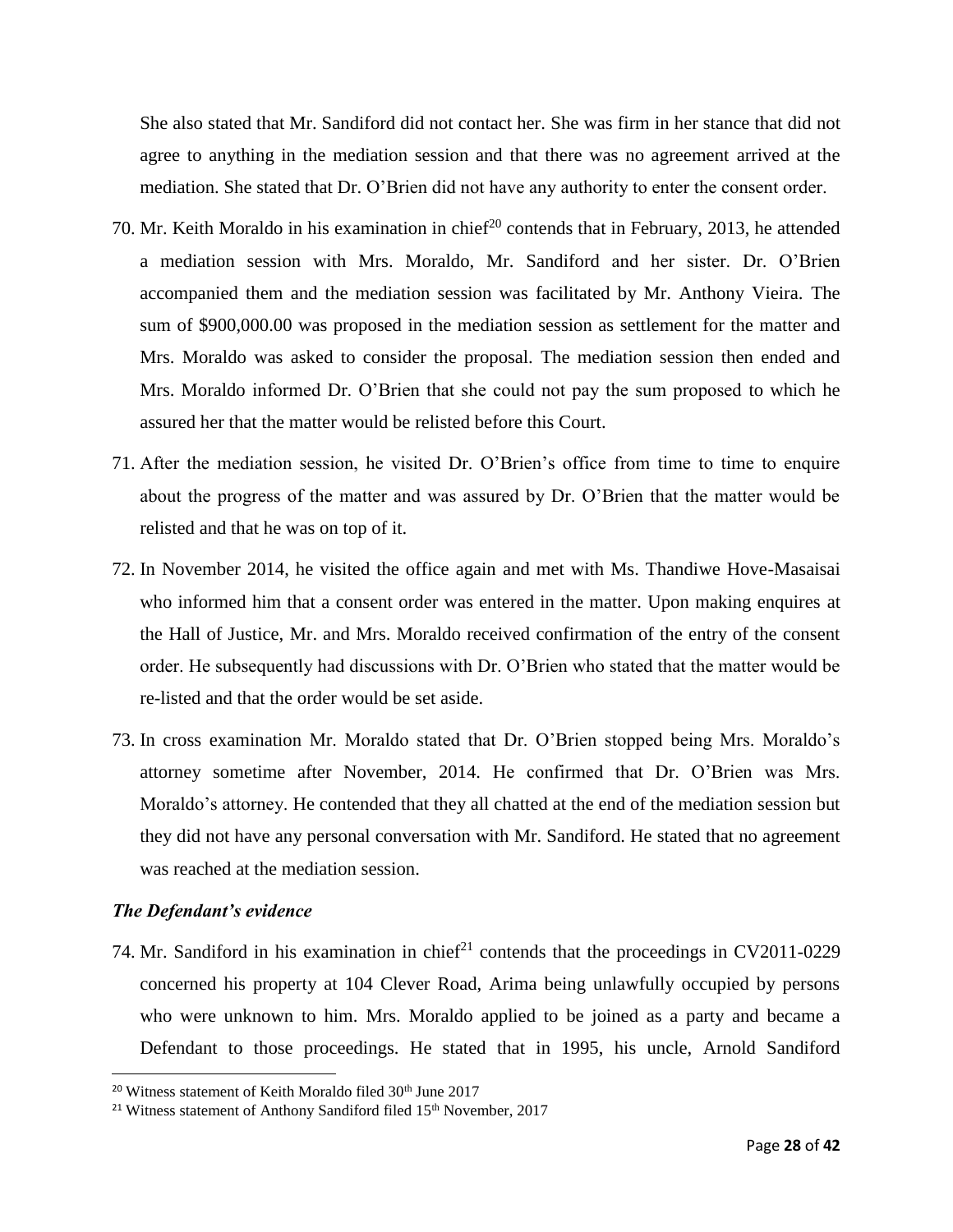transferred the said property to him by Deed No. 977 of 1996. He was not present when the deed was executed since he had migrated to the United States of America (USA) since 1986. Upon discovering that the property was in his name, he reconstructed the two buildings on the property. In 1995 the West building was unfinished and the East building was dilapidated where his uncle lived. He returned to Trinidad in 2005 and resided with his uncle in the East building. When the tenant in the West building left, he and his wife moved in there before they returned to the USA in 2007.

- 75. He stated that at the mediation proceedings, the mediator spoke to both parties and the representatives and explained the mediation process. The parties were placed in separate rooms and he was asked by the mediator what he hoped to achieve at the end of the mediation. He indicated that he wanted to recover the amount of money he spent on the property which was about US\$200,000.00 and he was prepared to accept the equivalent of TT\$1,200,000.00. He also informed the mediator that his attorney at law had disclosed his receipts to Mrs. Moraldo's Attorney at law.
- 76. The mediator then left to speak with Mrs. Moraldo but when he returned he informed him that Mrs. Moraldo was not prepared to pay that amount. After further discussions were conducted, it was agreed that a Valuator would be contacted so that both parties can obtain an opinion of the market value of the property. Mr. Sandiford contends that he spoke to the valuator who suggested that the market value of the property would be higher than the figure he was proposing.
- 77. After further discussions with the mediator going back and forth, Mr. Sandiford contends he was prepared to accept the value of \$900,000.00. He proposed that he would waive interest under  $31<sup>st</sup>$  December, 2013 after which Mrs. Moraldo would have to pay the additional sum of 12% interest per annum. Further negotiations ensued and eventually an agreement was arrived at that Mrs. Moraldo would pay the sum of \$900,000.00 with Mr. Sandiford giving her until  $31<sup>st</sup>$  December, 2013 to pay and if more time was needed, she would pay interest of 12% per annum. They also agreed that all existing Court matters between them would come to an end.
- 78. Mr. Sandiford contends that both parties then returned to the same room with the mediator and the agreement was repeated to the parties. He further contends that both he and Mrs.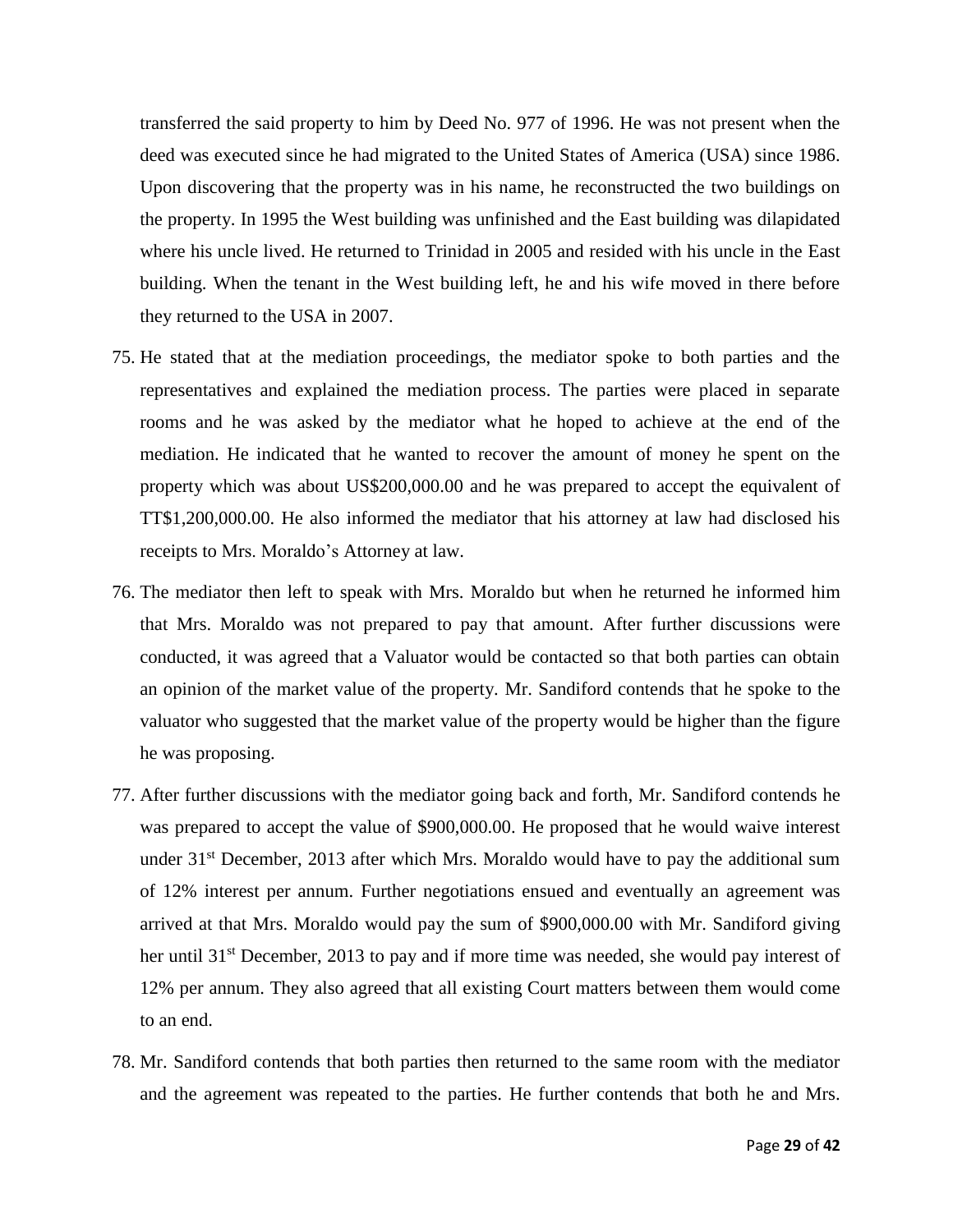Moraldo orally confirmed that they were in agreement with the details of the agreement. Due to the late hour, Ms. Sharmaine King indicated that she had to leave and in those circumstances, Mr. Sandiford contends that the parties told the mediator that their respective attorneys at law were authorised to sign the agreement which he would prepare for the Judge.

- 79. After the mediation came to an end, he spoke to Mrs. Moraldo and he remembered asking her about his uncle's funeral and she informed him of same.
- 80. On 11<sup>th</sup> April, 2013, his then attorney at law wrote to the Dr. O'Brien and reminded him of the consent order of 13th March 2013 as well as the discussions on the issue of the rental of the two structures on the property and that a joint account in the names of the attorneys representing the parties be opened to deposit all rental monies. On  $17<sup>th</sup>$  April, 2013 Dr. O'Brien acknowledged and replied to his then attorney's letter of 11<sup>th</sup> April, 2013.
- 81. In my view Mr. Sandiford was unshaken in his testimony in cross examination. One of the troubling features of the cross examination was the attempt by Counsel for Mrs. Moraldo to interrogate the merits of the settlement by cross examining Mr. Sandiford on certain aspects of his pleaded claim in the compromised claim. Not only is that unfair to the witness, it is simply irrelevant. The trial never took place. Mr. Sandiford did not advance his full case for trial nor was any evidence taken. Such cross examination ignores the basic premise of a mediation which distinguishes it from adversarial proceedings. It is not restricted by the pleadings or the legal issues identified in the litigation. It focuses on parties' underlying interests and desires which many times are not reflected in any of the pleadings or Court documentation. For example, the exchange in cross examination demonstrates the point:

"Q: Ok. Well I'm saying to you that Ms. Moraldo indicated that she didn't speak to any valuator and not aware that such transaction happened. Ok. What do you have to say to that?

A: I just told you she were not in the room.

Q: So paragraph 11, you said I proposed that was prepared to accept the value of \$900,000.00 instead of \$313,000.00 as we spoke about before. Correct?

A: After speaking to the valuator.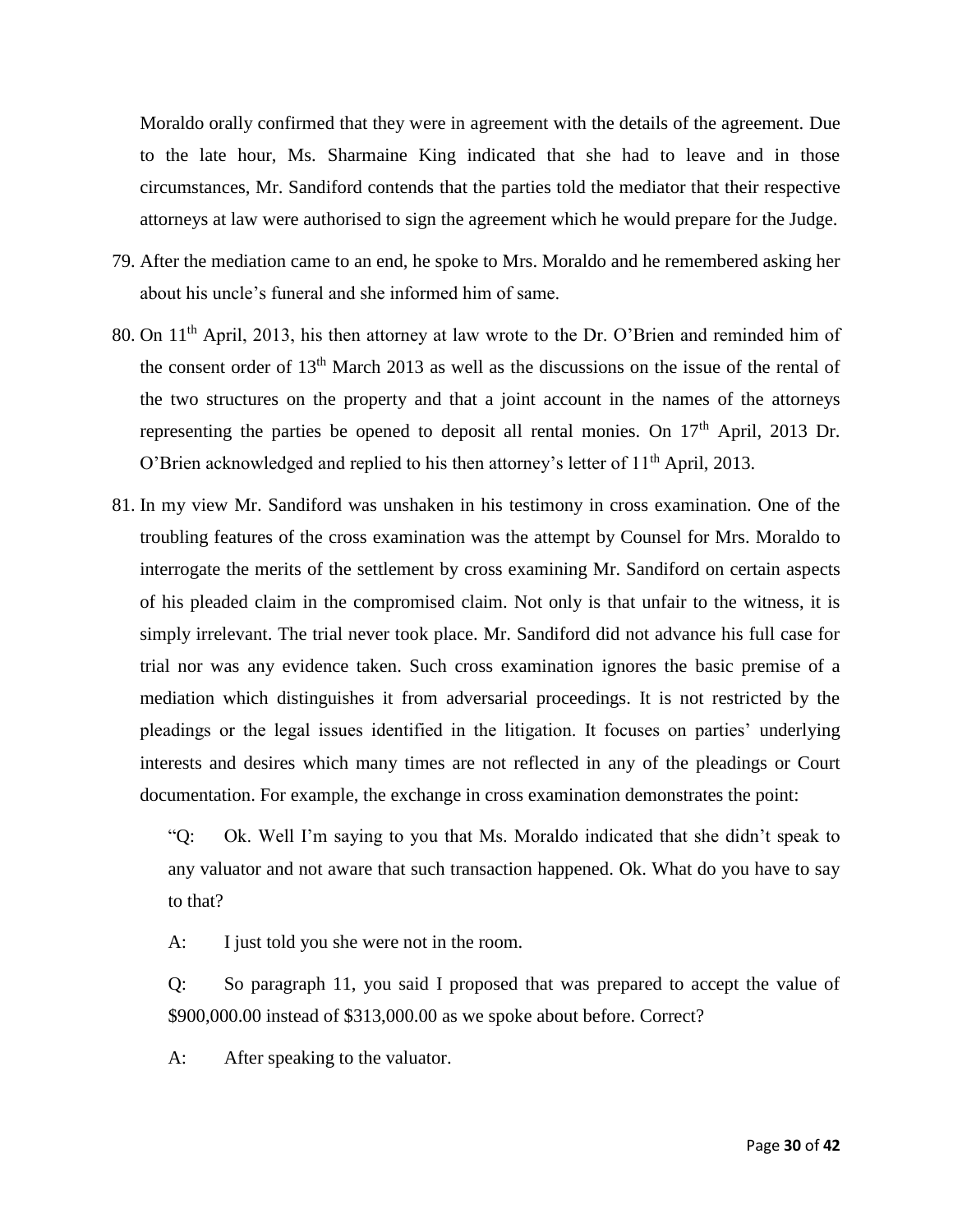Q: I am saying originally in your claim you wanted \$313,000.00, but at the mediation you were willing to accept \$900,000.00.

A: I supply bids for that amount.

Q: Mr. Sandiford, were you prepared after the mediation to move from the original figure of \$313,000.00 to \$900,000.00?

- A: No from \$1.2 to \$900,000.00 that is where it moved from.
- Q: So you ignored your claim for \$313,000.00 your revised it."
- 82. What was Mr. Sandiford's "claim" in the mediation room? To interrogate that calls for a complete unravelling of all the details of the mediation which includes Mr. Sandiford's expectations, his desires, his interest and his future goals, none of which is tied to any pleadings filed in the Court but all of which is relevant to the live and real issues relevant to the parties and the Cleaver Road property. Ultimately, in cross examination, Mr. Sandiford was unshaken on the material aspects of his case that Mrs. Moraldo was not in the room when he and Mr. Vieira spoke to a valuator on the phone. This obviously relates to a caucus held by the mediator. He stated that there was a handwritten agreement at the end of mediation session which was initialled by the parties. He stated that the agreement was read out to both parties and Mrs. Moraldo agreed to it.
- 83. The proceedings in the compromised action also reveal that after the consent order was entered, Mr. Sandiford attempted to enforce his judgment by filing an application on 6<sup>th</sup> April, 2016. That application was withdrawn when it was indicated that Mrs. Moraldo intended to set aside the judgment. It was the first time that this was being communicated to Mr. Sandiford.
- 84. As this evidence stood, it was a case of Mr and Mrs. Moraldo's word against that of Mr. Sandiford. Mrs. Moraldo's evidence that she spoke to her attorney outside the mediation room after she left is not only a departure from her case, it is strictly hearsay and little weight can be attached to it in the absence of assessing Dr. O'Brien's version of that allegation. In any event, her main testimony was that no agreement was arrived at in the mediation room. Against this evidence is that of the mediator which corroborated Mr. Sandiford's version of events.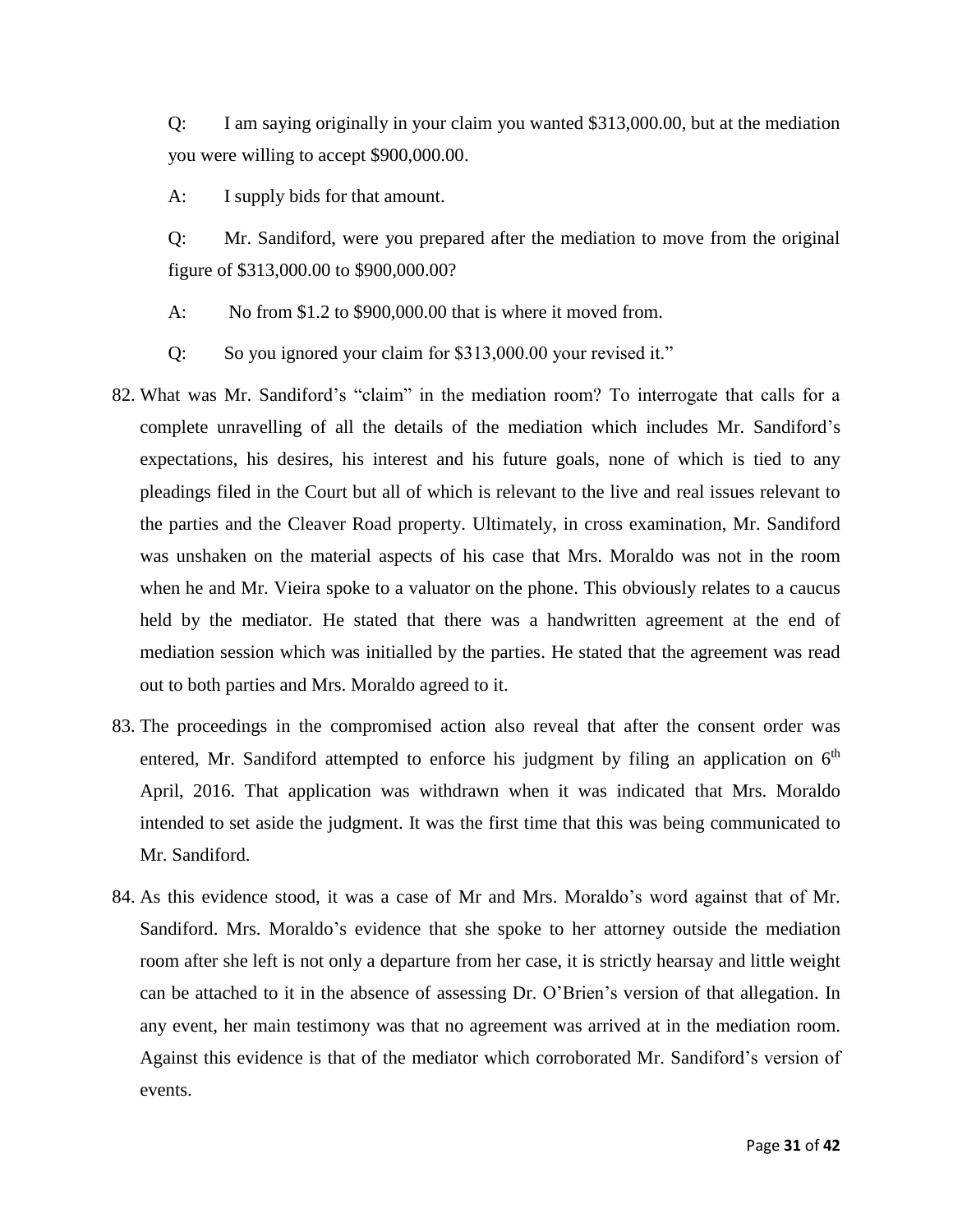## **The mediator**

- 85. On the question of whether or not an agreement was made at the mediation session, is the composed and direct evidence of the mediator, Mr. Vieira himself. Apart from some minor discrepancies in his evidence raised in cross examination which are immaterial, his testimony was largely consistent and established the following facts:
	- (a) The parties and their attorneys at law attended the mediation session.
	- (b) There was a pre-mediation and a main mediation session.
	- (c) It was a difficult mediation.
	- (d) He employed the process of caucusing to break the deadlocks between the parties and to keep the negotiations continuing.
	- (e) Mrs. Moraldo was represented by her attorney Dr. O'Brien and Mr. Sandiford represented by Ms. Blades. All present had full authority to settle the claim.
	- (f) All parties present were allowed to speak and to participate in the negotiations.
	- (g) The mediator recorded the terms of settlement. This was read over to the parties at the end of the session and all agreed to the terms.
	- (h) The mediator was unsure as to whether the parties had themselves initialled his draft of the agreement however he took his notes back to his office and as agreed by them he later typed up the agreement, signed it and sent it to the respective attorneys.
	- (i) Both attorneys eventually executed the agreement.
- 86. It can reasonably be inferred from this evidence that an agreement was arrived at by all parties and in particular by Mrs. Moraldo together with her attorney at law, with Mrs. Moraldo being fully informed of the nature of the agreement. Importantly, the agreement that was read to the parties was the same agreement typed by the mediator subsequently which was signed by the attorneys and presented to the Court.
- 87. It is inherently implausible that Mr. Vieira as the impartial mediator with no interest to serve will draft up an agreement in his own terms as it were "out of thin air" and send it to the parties. It clearly represented what he understood and what was recorded by him to be the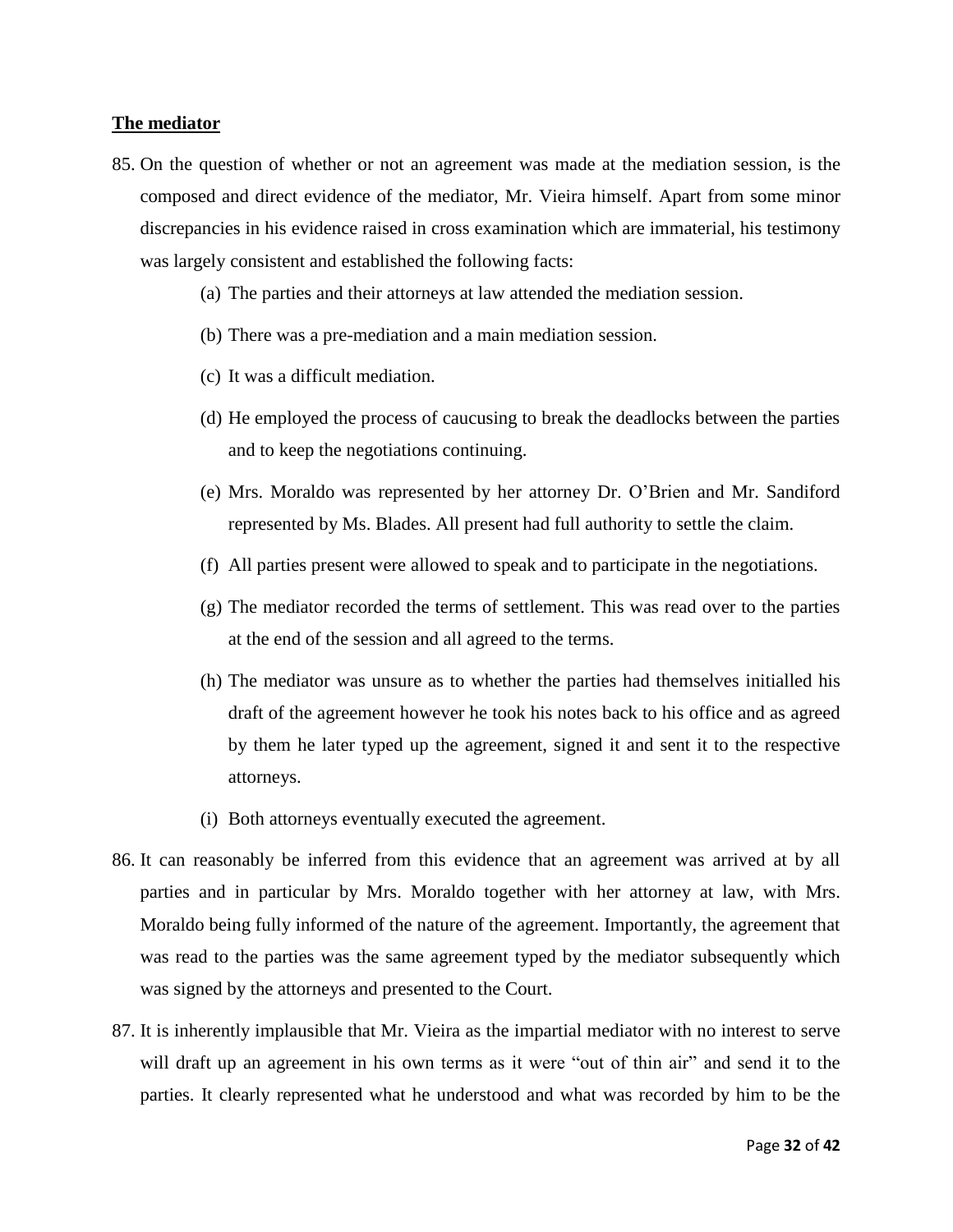agreement by the parties. The attorney for Mr. Sandiford executed it without demur and so did Dr. O'Brien as was directed and agreed to by both parties at the mediation. Importantly, one of the terms of the agreement which was read to the parties was that "this agreement would be made an order of the Court."

88. It is this agreement which was sent to the Court and which was reflected in the consent order. There was no indication to Mr. Sandiford or his attorney at law that Mrs. Moraldo or her attorney, Dr. O'Brien, did not agree to those terms or changed her mind or relented. The first that Mr. Sandiford would have learnt of Mrs. Moraldo's disagreement would have been when the action was filed in March 2016 some three (3) years after the fact and after he tried to enforce the order.

#### **Jurisdiction to set aside consent orders**

89. Lord Denning MR explained the nature of consent orders in **Siebe Gorman & Co Ltd v Pneupac Ltd** [1982] 1 All ER 377 at page 380:

"There are two meanings to the words 'by consent'. That was observed by Lord Greene MR in *Chandless-Chandless v Nicholson* [\[1942\] 2 All ER 315 at 317,](http://www.lexisnexis.com/uk/legal/search/enhRunRemoteLink.do?A=0.12207809604716091&service=citation&langcountry=GB&backKey=20_T27578352879&linkInfo=F%23GB%23ALLER%23vol%252%25sel1%251942%25page%25315%25year%251942%25tpage%25317%25sel2%252%25&ersKey=23_T27578352863) [\[1942\] 2 KB 321 at](http://www.lexisnexis.com/uk/legal/search/enhRunRemoteLink.do?A=0.11980912245330555&service=citation&langcountry=GB&backKey=20_T27578352879&linkInfo=F%23GB%23KB%23vol%252%25sel1%251942%25page%25321%25year%251942%25tpage%25324%25sel2%252%25&ersKey=23_T27578352863)  [324.](http://www.lexisnexis.com/uk/legal/search/enhRunRemoteLink.do?A=0.11980912245330555&service=citation&langcountry=GB&backKey=20_T27578352879&linkInfo=F%23GB%23KB%23vol%252%25sel1%251942%25page%25321%25year%251942%25tpage%25324%25sel2%252%25&ersKey=23_T27578352863) One meaning is this: the words 'by consent' may evidence a real contract between the parties. In such a case the court will only interfere with such an order on the same grounds as it would with any other contract. The other meaning is this: the words 'by consent' may mean 'the parties hereto not objecting'. In such a case there is no real contract between the parties. The order can be altered or varied by the court in the same circumstances as any other order that is made by the court without the consent of the parties. In every case it is necessary to discover which meaning is used. Does the order evidence a real contract between the parties? Or does it only evidence an order made without obligation?"

90. A party bound by a consent order must obey it until it is set aside. Until then the matter had been effectually compromised in terms of the consent order of March 2013. As observed in **Halsbury Laws of England Vol 37, 4th Edition**, paragraph 390:

"A party cannot arbitrarily avoid a consent judgment or order, but before such a judgment or order is entered or passed, a consent given by mistake or surprise may be withdrawn,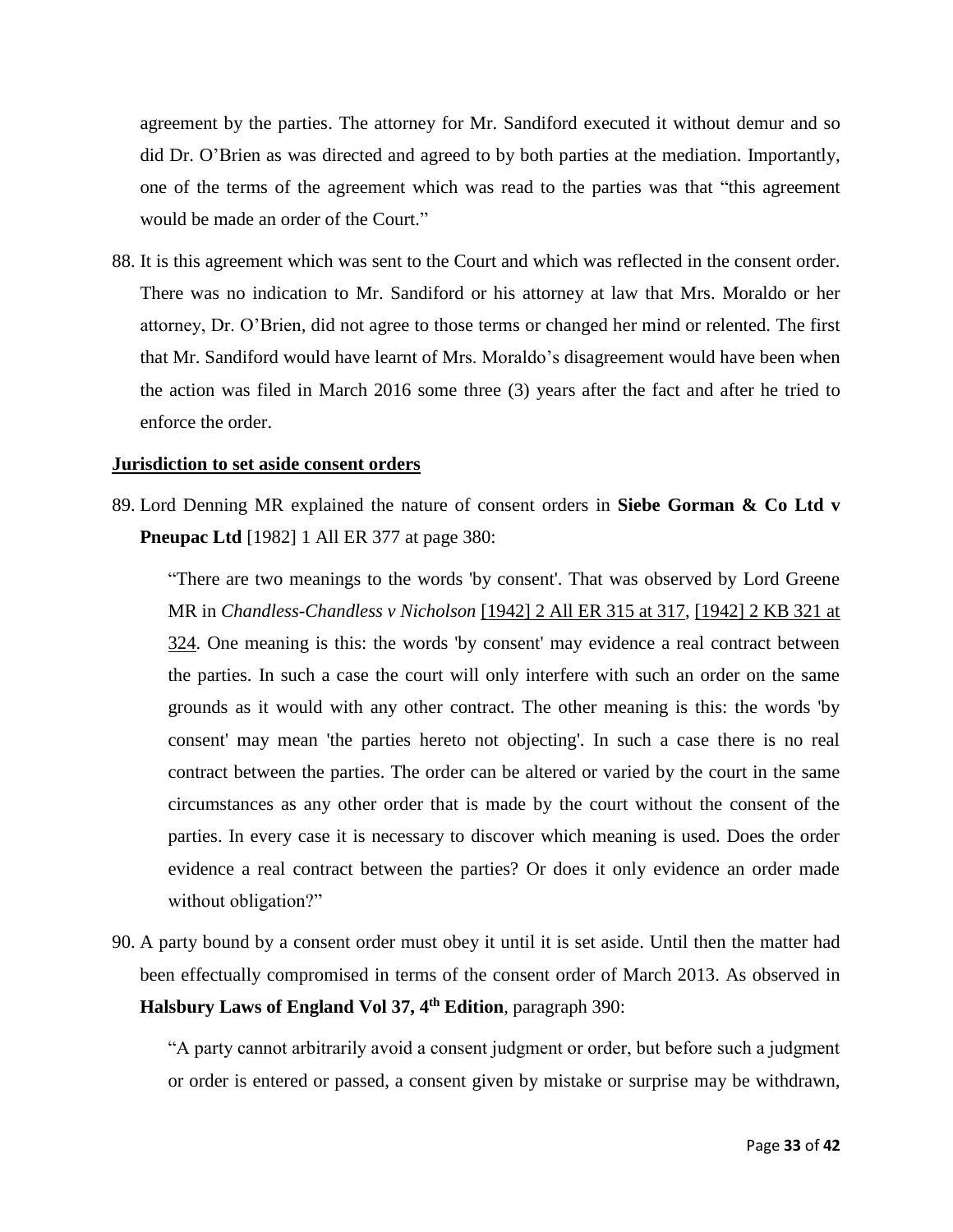and a consent order, even if approved by the court, may be set aside if it appears that the consent was given under a misapprehension or misrepresentation ...moreover, where the consent order or judgment is still executor, the courted may refuse to enforce it if it would be inequitable to do so."

# 91. In **Alric C Hillocks Agencies Ltd v Saunders International Sales Corporation** [1993] 46 WIR 110 it was observed at 114:

"The need to discover the meaning in which the words 'by consent' were used in this case would have been relevant, had there been an application to set aside, or vary the order, and the court had to consider what method could be employed to effect that objective. In this appeal, however, we are not faced with any such application, the appellant has merely questioned the ruling of the trial judge that the parties were in fact bound by that 'consent order'. The answer is supplied by the words of Lord Blanesburgh in *Kinch v Walcott* [\[1929\] All ER Rep 720](http://www.lexisnexis.com/uk/legal/search/enhRunRemoteLink.do?A=0.7549337631975093&service=citation&langcountry=GB&backKey=20_T27578404637&linkInfo=F%23GB%23ALLERREP%23sel1%251929%25page%25720%25year%251929%25&ersKey=23_T27578403090) at page 725:

"A party bound by a consent order, as was tersely observed by Byrne J in *Wilding v Sanderson* [1897] 2 Ch 544, "must when once it is completed, obey it, unless and until he can get it set aside in proceedings duly constituted for the purpose". In other words, the only difference in this respect between an order made by consent and one not so made is that the first stands unless and until it is discharged by mutual agreement or is set aside by another order of the court; the second stands unless and until it is discharged on appeal. And this simple consideration supplies at once the answer to this appeal."

# 92. Lord Herschell L.J. In **Re South American and Mexican Co., ex parte Bank of England** [1895] 1 Ch. 37, 50 commented:

"The truth is, a judgment by consent is intended to put a stop to litigation between the parties just as much as is a judgment which results from the decision of the court after the matter has been fought out to the end."

93. The Court is not concerned to approve or disapprove its terms and has no power to give such a judgment or make such an order in terms different from those actually agreed. Parties, however, cannot escape from their obligations under the contract giving rise to the consent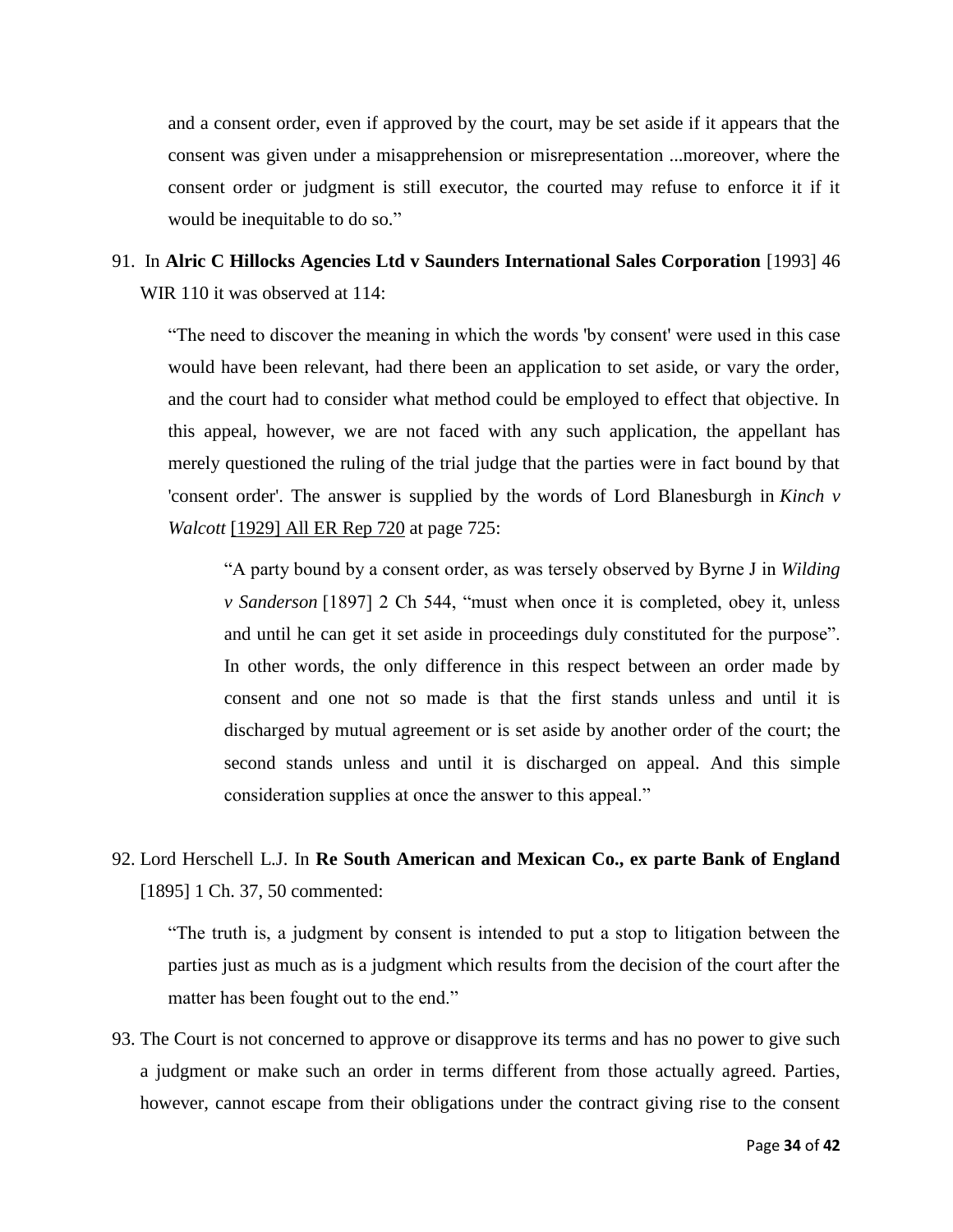order as the Court has passed and has given its authority to the making of that order. Moreover, no appeal lies to the Court of Appeal from a consent judgment or order without the leave of the Court.

- 94. In these circumstances, practitioners would be failing in their duty if they should allow a consent order to be made which does not fully and precisely give effect to the terms agreed and intended to be agreed between the parties and which does not entirely and effectively prevent further disputes and, even worse, further litigation between the parties. Ordinarily, a consent judgment or order can only be set aside or varied on the grounds on which a contract may be set aside or rectified, such as mistake, misrepresentation and the like and for this purpose a fresh action must be brought.
- 95. Jones J, as she then was, dealt with a similar matter in **Joash Morris v Curtis Johnson and Capital Insurance Limited** CV2007-00987. In **Joash Morris** the Claimant had sought damages for personal injuries arising from an accident. Attorneys for the Claimant and the Second Defendant of the matter eventually advised the Court that the matter had been settled and the Court entered an order that the matter was settled on the terms endorsed on Counsel's brief. The Claimant thereafter complained that he never authorised the consent order that was entered by his attorney at law. Jones J in dismissing the application to set aside the consent order observed that the Claimant cannot complain when his attorney at law who had implied authority to act on his behalf to compromise a suit represents to the Court that a consent order had been arrived at between the parties.
- 96. Although having grave reservations of Counsel acting on behalf of the client in that matter without his instruction, Jones J held that the client was bound to the terms of the consent order entered into despite the complaint that it was done without the client's authority. The Court felt compelled to hold that in the face of the client's complaint that it did not give the attorney clear instructions to settle the claim that it could not set aside such a consent order as the consent was not in relation to matters collateral to the suit. Further, the attorney had the implied authority of his client to settle the claim and the ostensible authority to bind his client.
- 97. I now turn to the three main issues in this case.

## **The parties' agreement at the mediation**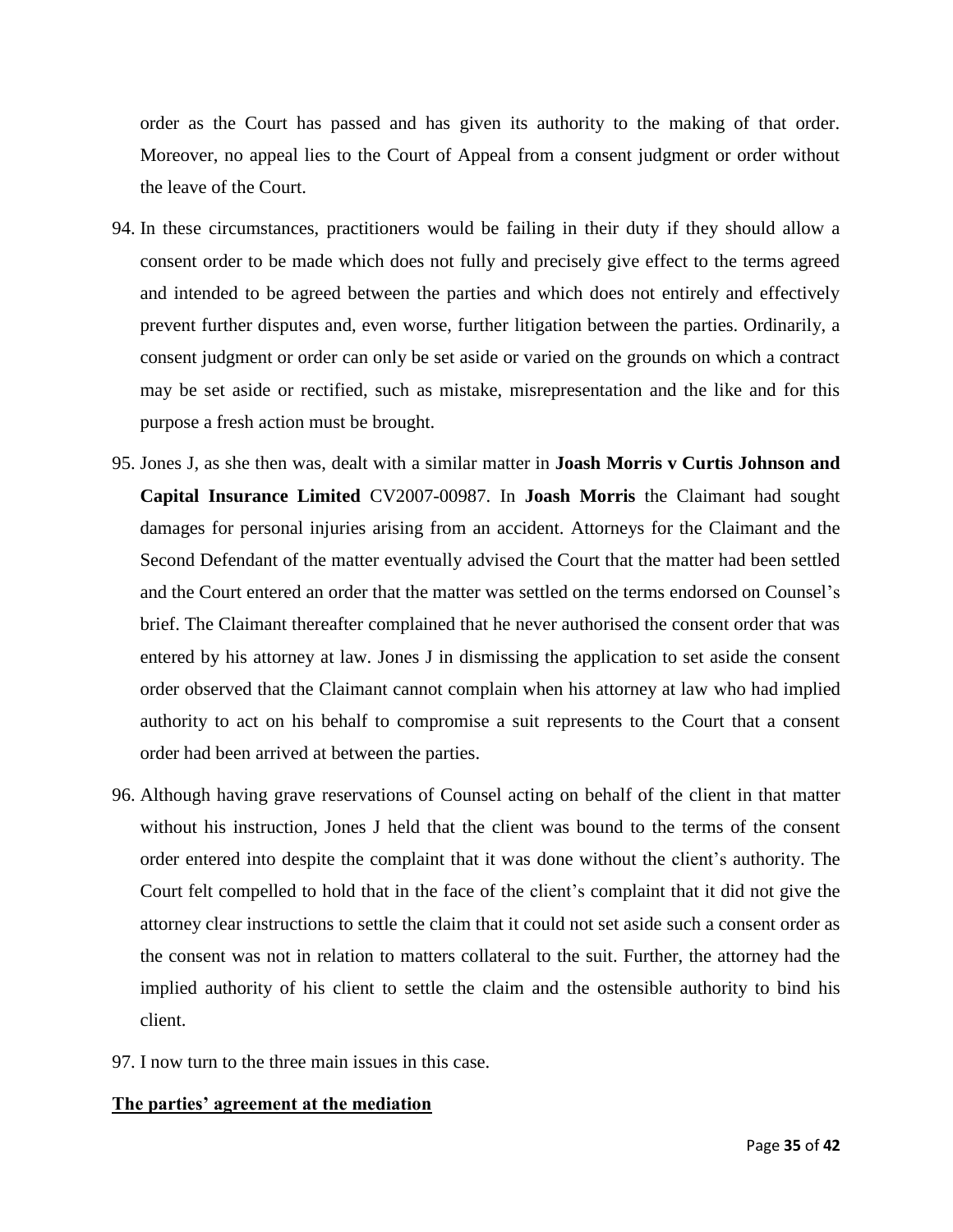98. I have considered the criticisms made by Counsel for Mrs. Moraldo of the Defendant and Mr. Vieira's evidence, however, they are simply not sustainable. I am convinced that it is more probable that the parties had agreed at the mediation room to the terms as set out in the mediation agreement drafted by Mr. Vieira. Mr. Vieira was unshaken in his evidence. He had no interest to serve. His testimony was consistent with the documentary evidence and the evidence of Mr. Sandiford. I took careful note of the fact that the Moraldos' themselves were not harshly critical of Mr. Vieira and paused when they were asked to say in cross examination whether Mr. Vieira was lying. It is certainly more probable based on their responses that they did agree to the terms at the mediation room and simply changed their mind at a later stage unknown to Mr. Sandiford. It is implausible for Mr. Vieira to have manufactured such a detailed agreement without reference to the parties themselves. It was the Moraldos who had the greater motive to fabricate a story that there was no agreement arrived at in the mediation room rather than Mr Vieira.

#### **Implied and Ostensible Authority of Attorney to Compromise**

99. Where express authority to compromise an action is given by a client to his attorney no question can arise as to the binding nature of the agreement. The authority of the legal adviser is conferred directly by the instructions given by the client. As Foskett recognises (para 29-05) the law of agency can clothe the attorney with the authority to bind the client to terms of compromise notwithstanding the absence of instructions or worse instructions to the contrary. Brightman L.J explained in **Waugh And Others V. H. B. Clifford & Sons Ltd. And Another** [1982] Ch. 374 at 383:

"In approaching this appeal it is, in my opinion, necessary to bear in mind the distinction between on the one hand the *implied* authority of a solicitor to compromise an action without prior reference to his client for consent: and on the other hand the *ostensible or apparent* authority of a solicitor to compromise an action on behalf of his client without the opposing litigant being required for his own protection either (1) to scrutinise the authority of the solicitor of the other party, or (2) to demand that the other party (if an individual) himself signs the terms of compromise or (if a corporation) affixes its seal or signs by a director or other agent possessing the requisite power under the articles of association or other constitution of the corporation."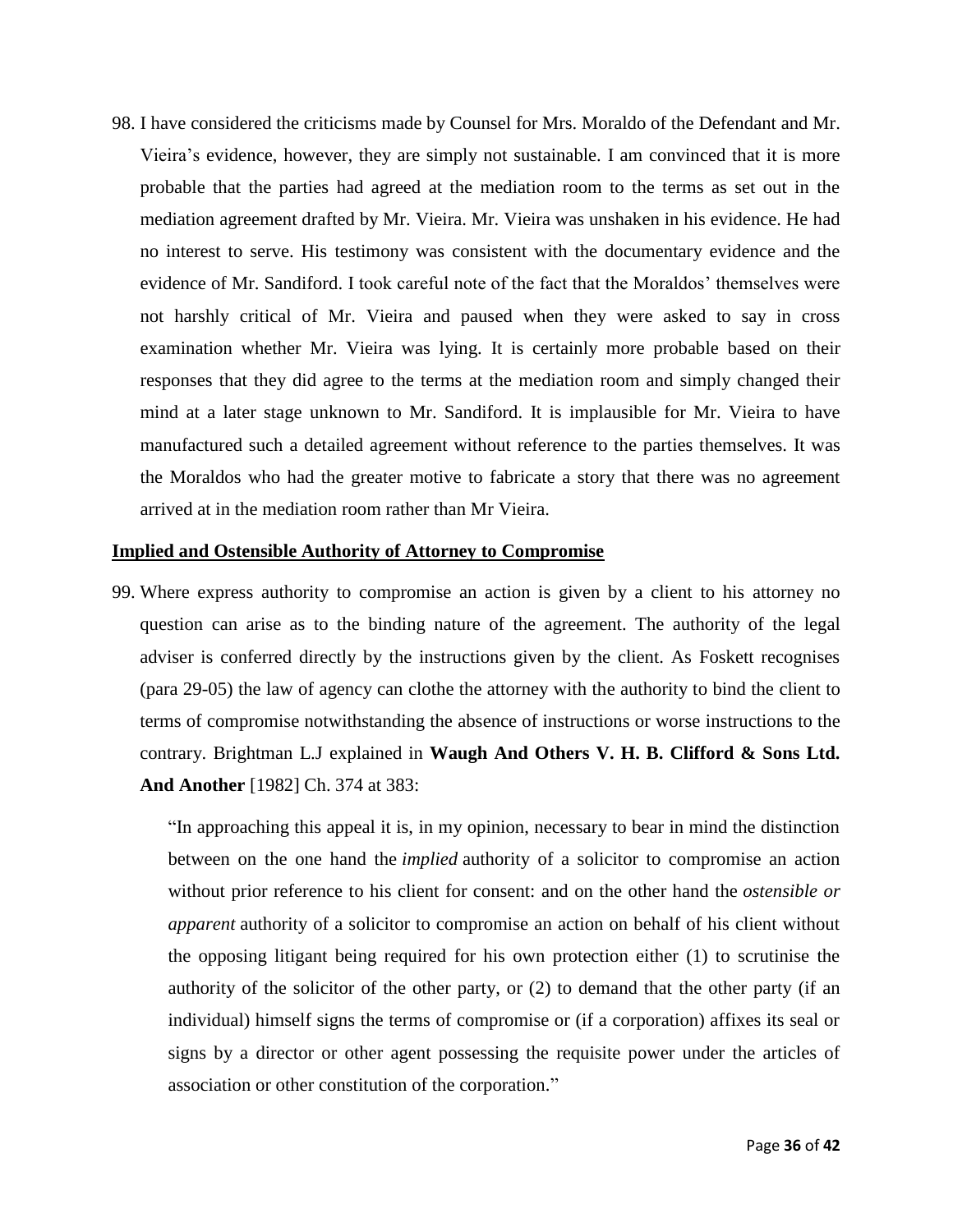### 100. In **Matthews v Munster** [1887] 20 Q.B.D. 141 at 142 to 143 Lord Esher observed that:

"No counsel can be advocate for any person against the will of such person, and as he cannot put himself in that position so he cannot continue in it after his authority is withdrawn. But when the client has requested counsel to act as his advocate he has done something more, for he thereby represents to the other side that counsel is to act for him in the usual course, and he must be bound by that representation so long as it continues, so that a secret withdrawal of authority unknown to the other side would not affect the apparent authority of counsel. The request does not mean that counsel is to act in any other character than that of advocate or to do any other act than such as an advocate usually does. The duty of counsel is to advise his client out of court and to act for him in court, and until his authority is withdrawn he has, with regard to all matters that properly relate to the conduct of the case, unlimited power to do that which is best for his client.

I apprehend that it is not contended that this power cannot be controlled by the Court. It is clear that it can be, for the power is exercised in matters which are before the Court, and carried on under its supervision. If, therefore, counsel were to conduct a cause in such a manner that an unjust advantage would be given to the other side, or to act under a mistake in such a way as to produce some injustice, the Court has authority to overrule the action of the advocate.

I have said that the relation of an advocate to his client can be put an end to at any moment, but that the withdrawing of the authority must be made known to the other side, and this shews that the client cannot give directions to his counsel to limit his authority over the conduct of the cause and oblige him to carry them out, all he can do is to withdraw his authority altogether, and in such a way that it may be known he has done so.

Now let me consider what authority there is on this point. In *Swinfen v. Lord Chelmsford*, Pollock, C.B., in delivering the judgment of the Court said,

"We are of opinion, that although a counsel has complete authority over the suit, the mode of conducting it, and all that is incident to it - such as withdrawing the record, withdrawing a juror, calling no witnesses, or selecting such as, in his discretion, he thinks ought to be called, and other matters which properly belong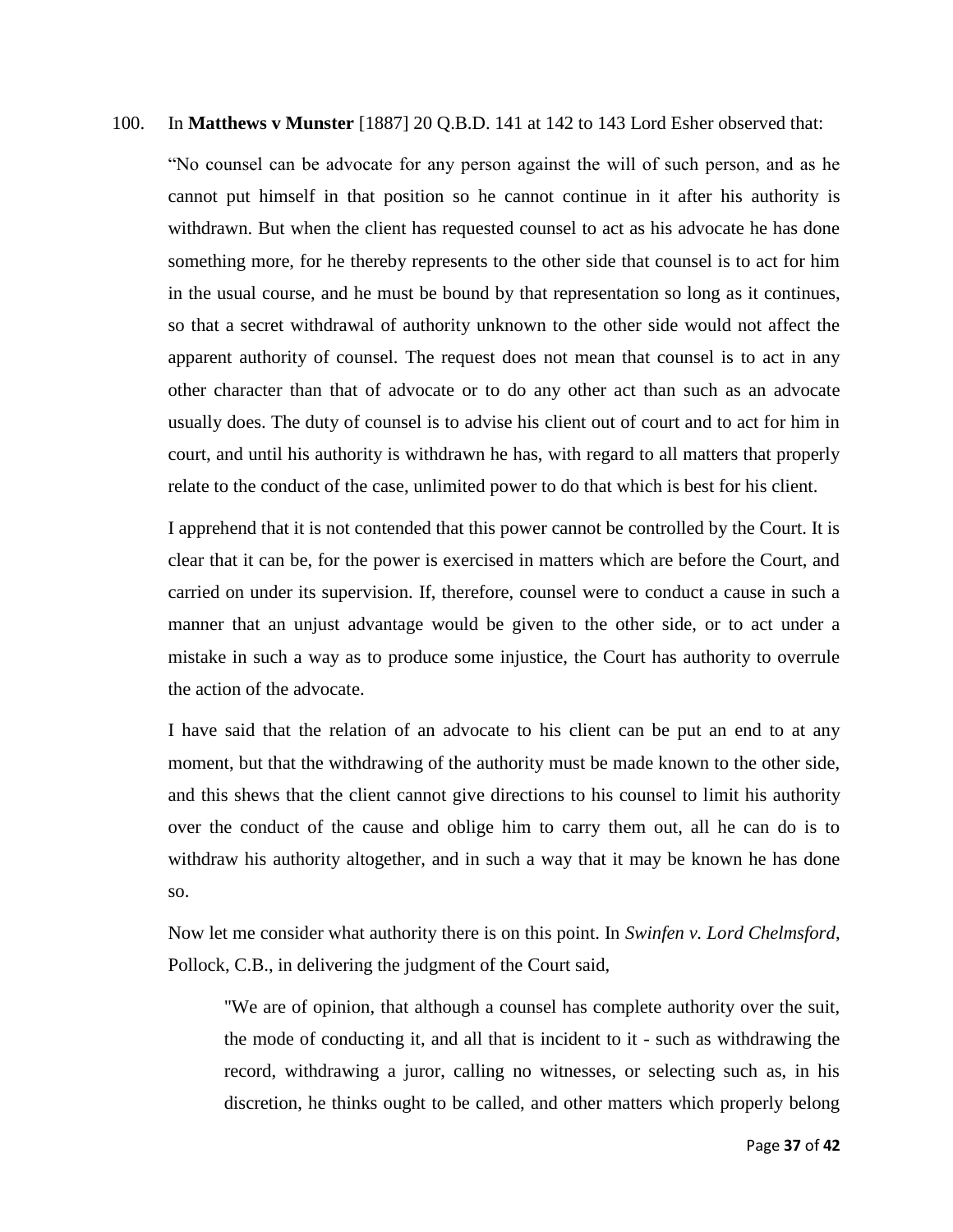to the suit and the management and conduct of the trial - we think he has not, by virtue of his retainer in the suit, any power over matters that are collateral to it."

The instances that are given shew that one of the things that counsel may do, so long as the request of the client to him to act as advocate is in force, is to assent to a verdict for a particular amount and upon certain conditions and terms; and the consent of the advocate to a verdict against his client and the withdrawing of imputations is a matter within the expression "conduct of the cause and all that is incidental to it."

- 101. In **Development Bank of St Kitts and Nevis v Michael Hanley and Cephus Audain**  CLAIM NO.: SKBHCV 2012/0273 the Court recognised the implied and ostensible authority of the attorney to compromise a claim on behalf of the client. The Court correctly observed that "An attorney seeking to settle or compromise a matter may, depending on the nature of what he proposes to do, may do well to seek the express authority from his client, but that is a matter between his own client and himself and has nothing to do with the ostensible authority to settle or compromise the matter.."
- 102. As **Joash Morris** demonstrates above the scope of ostensible authority may even be greater. Ordinarily it is not necessary for advisers for the either side in a dispute to question the extent of the actual authority when a settlement proposal is decided. Limitations on the ostensible authority doctrine appear to be whether the opposing Counsel is aware of limitation of the authority of Counsel or aware of formal procedures which must be undertaken before counsel can be bound by the agreement or that it extends to matters collateral to the action. See **Foskett on Compromise, 5th Edition** para 29-15 and 29-16<sup>22</sup> .

 $\overline{a}$ 

<sup>&</sup>lt;sup>22</sup> Foskett on Compromise, 5<sup>th</sup> Edition:

<sup>29-15. …</sup> A legal adviser's ostensible (or apparent) authority may be more extensive than his actual authority, whether the actual authority is express or implied. It follows that ordinarily it is not necessary for the advisers for the other side in a dispute to question the extent of the actual authority when a settlement proposal is discussed. If the legal representative agreeing to a settlement is doing so on behalf of a party that needs to execute certain formal procedures before even it can be bound by the settlement, then the ostensible authority of the legal representative will not be sufficient to make good that deficiency if its exists. Equally, if the other party knows that the actual authority of the representative acting for the opposing party is limited notwithstanding the position apparently being taken, the ostensible authority will not be operative.

<sup>29-16</sup> The other limitation upon the operation of the principle of ostensible authority is that it does not extend to "collateral matters". A matter obviously outside the ambit of the dispute being discussed would be regarded as "collateral" for this purpose, but presumably a legal representative may bind his client by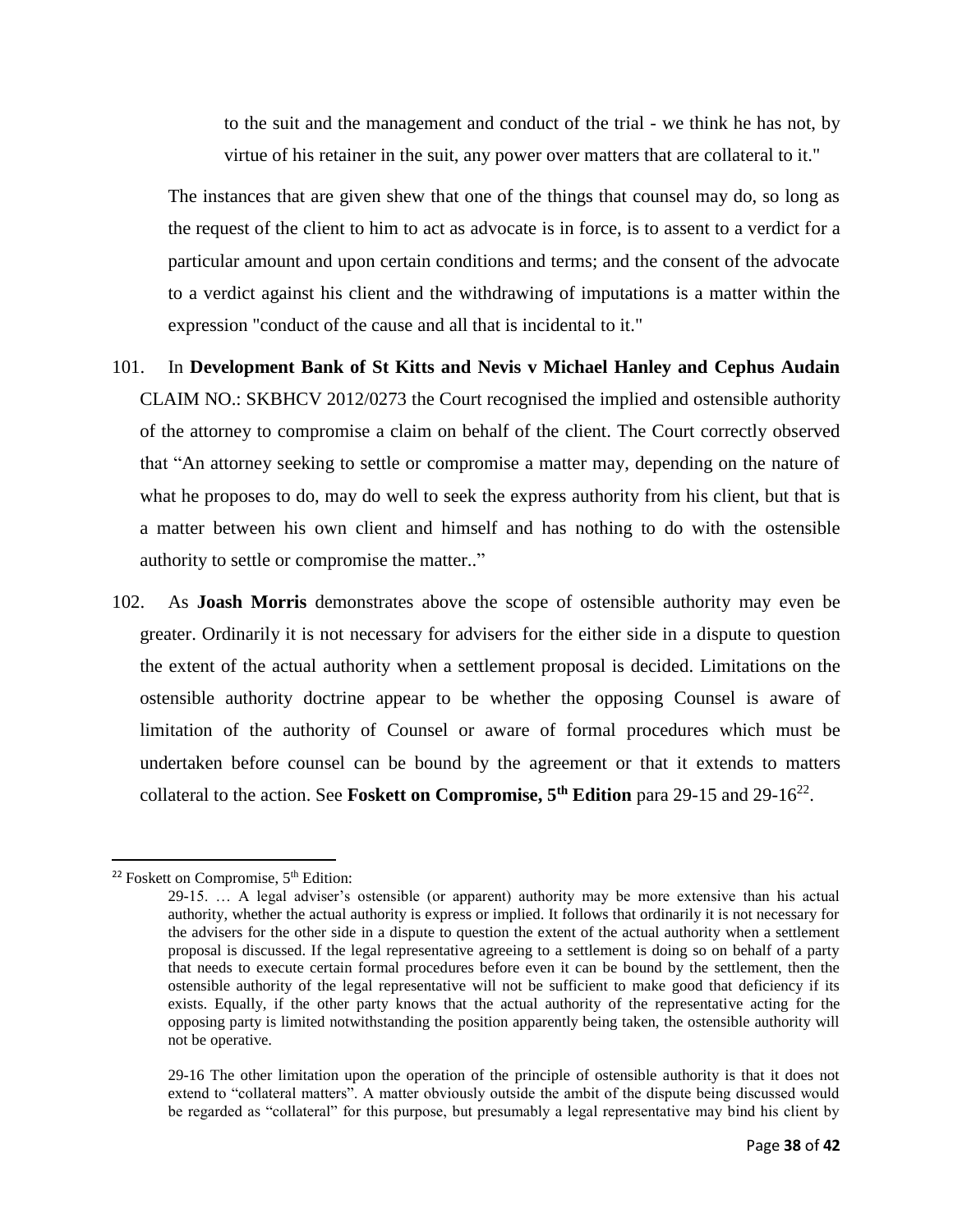- 103. It is also acceptable for attorneys to issue consent orders to the Court and for those orders to be made and entered without a hearing. Foskett in paragraph 10-03 observed that where the Court will enter a consent order it must be satisfied that the appropriate consents have been given. "If the parties are not physically present before the Court but have invited the making of an order by consent the draft order submitted to the Court must be signed by the solicitors or counsel acting for each of the parties to the order…Unless the Court has any reason to doubt the authenticity of the signature or that the consent was given voluntarily the order will be made".
- 104. In this case, the consent order did not embody any terms that were collateral to the suit. The terms were intrinsically related to the central feature of the dispute of the need for possession of the land on the one part and the need to recover an investment or equity on the other part. Mr. Sandiford and his attorney were not aware of any condition on the authority of Dr. O'Brien to represent his client or to enter into an agreement. The agreement in any event was made orally at the mediation room and subsequently, without demur, drawn up by the mediator. No instructions were given to Dr. O'Brien to indicate to the mediator that the deal was off. Taken at its highest, Mrs. Moraldo's case in this claim is that after the session was ended and without the knowledge of the opposing party or her Counsel, she changed her mind. This change of position after the fact is simply not good enough and suffers from a period of inactivity and delay unlike other cases referred to the Court by Counsel for Mrs. Moraldo where consent orders were set aside on the basis that the client had given clear instructions not to settle.
- 105. For instance in **Sheppard v Robinson** [1919] 1 K.B. 474 (C.A) the attorney who had entered into the consent order had applied even before the order was perfected to set it aside on the ground of genuine mistake that he did not receive his client's instruction in time which had countermanded his original instructions to settle.
- 106. Similarly in **Marsden v Marsden** [1972] 3 WLR 136 Watkins J pointed out that it is well settled that the Court would not entertain an application to set aside the order after it was perfected. Since the action had been taken to inform the Court of their intention to make the application before the order was perfected the Court entertained the application. The true

 $\overline{\phantom{a}}$ 

the operation of the principle of ostensible authority to a general release of all claims, whether foreseen or unforeseen at the time of the settlement.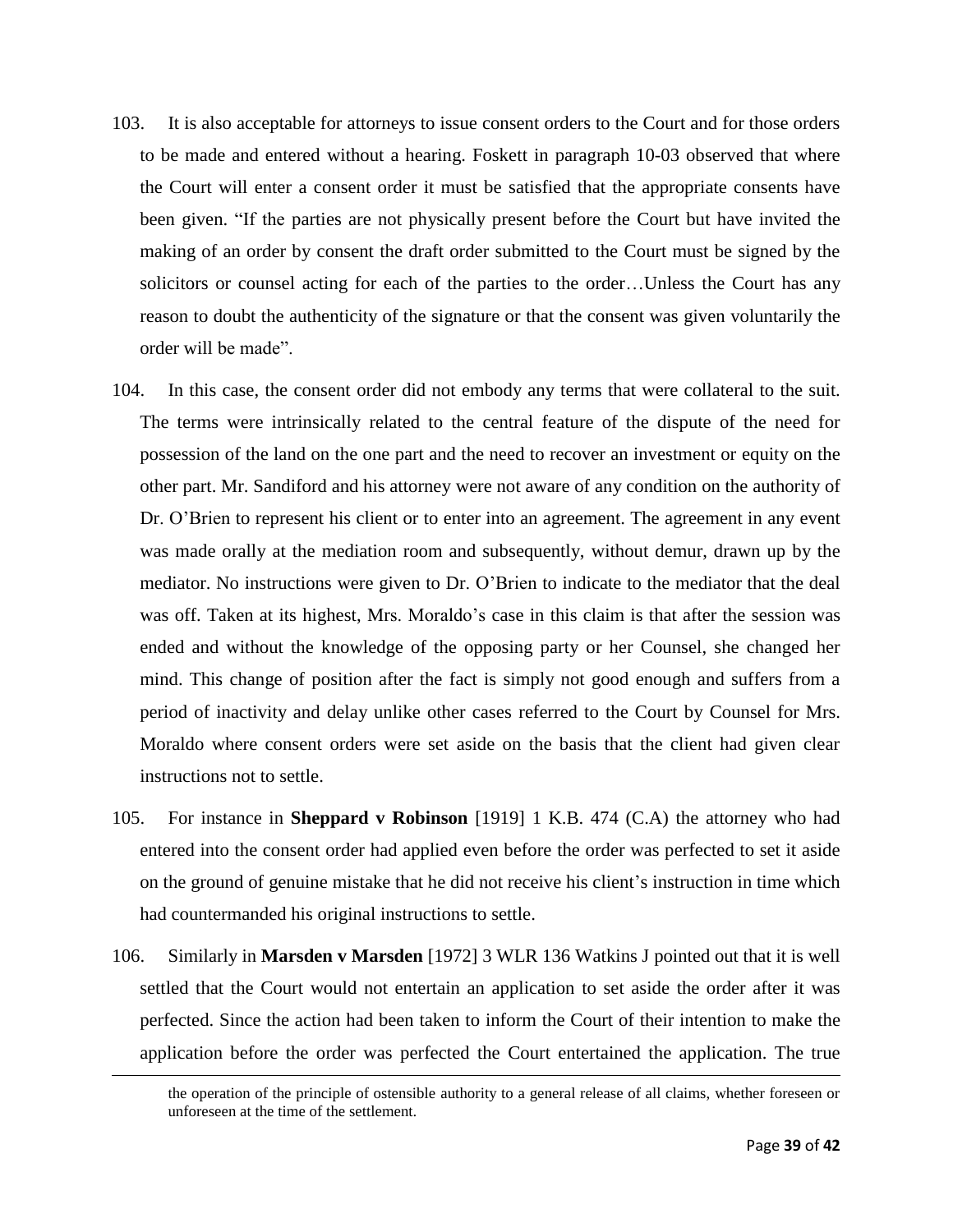position in a case where the attorney has limited authority to settle an action is that the Court has power to interfere but must do so with extreme caution and only where a grave injustice would be done to allow the compromise to stand.

- 107. Counsel for the Claimant referred the Court to a recent decision from the OECS, **Bank of Montserrat v Owen Rooney** CASE MNIHCV 2009/0018. In that case, a mediation agreement was signed by the attorneys acting on behalf of both parties indicating that Rooney will pay off his debt which he owed to the Bank of Montserrat. However, on examination of the events surrounding the agreement, it was discovered that prior to the mediation, Rooney had expressed his frustration about his attorney acting without his instructions and mishandling his matters. Rooney thereafter insisted that his attorney was never instructed to act for him at the mediation and further, he did not even know that a mediation was scheduled, was not informed of its outcome and only knew of its existence from the Court pursuant to a Court order. The Hon. Mr Justice Iain Morley QC found that there was an absence of a record of instructions from Rooney to the attorney and so the mediation agreement could not reflect an agreement by Rooney. The mediation agreement was therefore set aside.
- 108. However, that case of course is distinguishable from the case at bar. In this case, unlike in **Rooney**, both the attorneys and their clients attended the mediation and the attorneys had the full authority of their clients to negotiate. Both the clients and attorneys entered into discussions and the clients agreed to the terms of settlement after it was re-read to them by the mediator. In **Rooney** the court connected mediation rules specify that all parties must attend the mediation and "a lawyer may not attend in place of a party". Although, in **Rooney**, as in this case, there are no written instructions of the client to settle the matter in terms, there is the compelling evidence of the mediator himself corroborating Mr. Sandiford's version of what transpired at the end of the session. In **Rooney** it was important for the attorney to demonstrate clearly his written instructions from his client as he attended the mediation session without his client. However, in this case the party herself was there and gave her consent to the terms of the mediation agreement.
- 109. In this case after a period of five (5) years and in the face of Mr. Sandiford himself attempting to enforce the terms of the order, it would be unfair to now set aside such a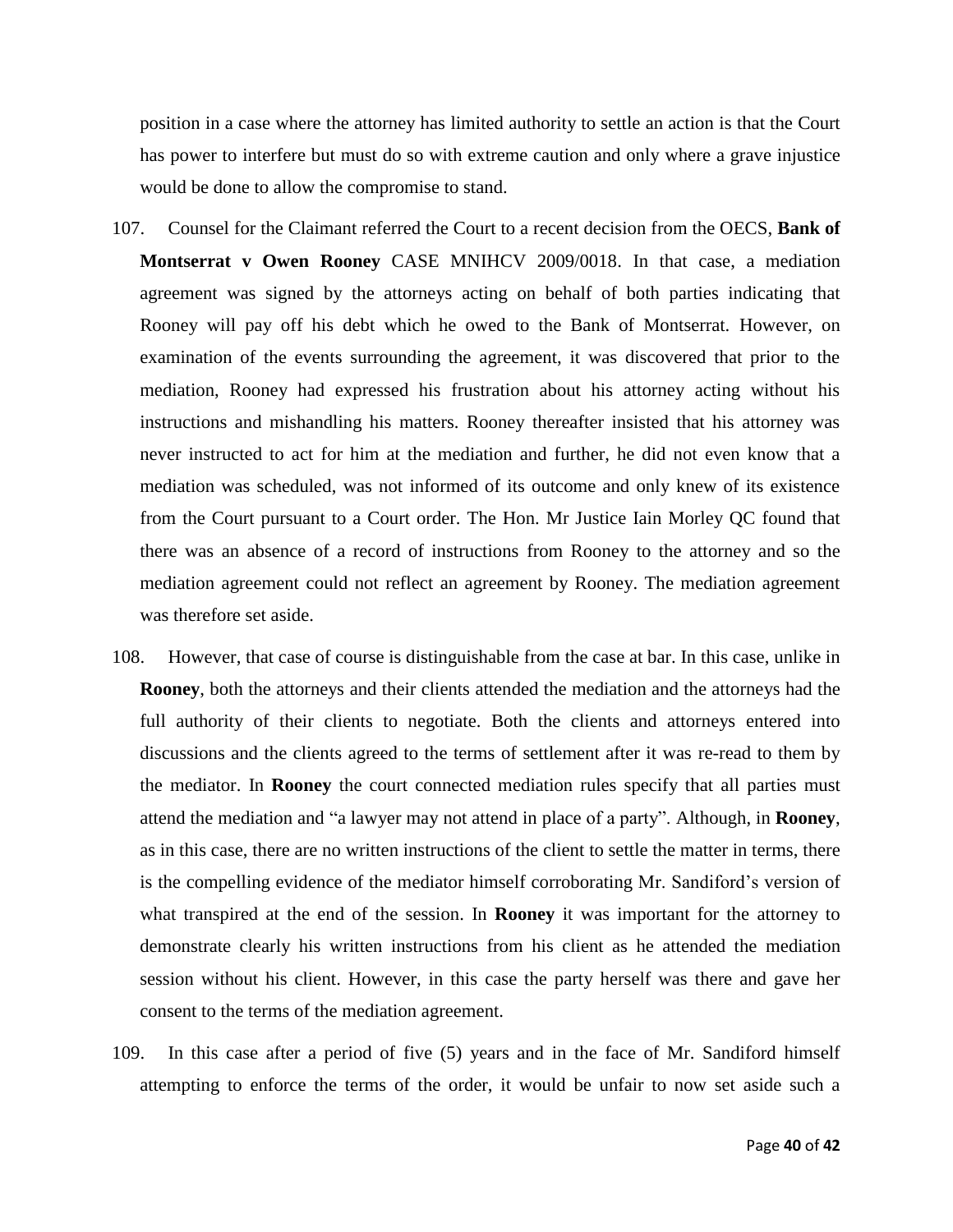compromise and if indeed there was fault on the part of the attorney Mrs. Moraldo must be left with her remedy against the attorney. To this extent I agree with the reasoning and logic of Jones J in **Joash Morris**. See also **Neale v Gordon Lennox** [1902] A.C. 465, **Welsh v Roe** [1918] All ER Rep 620, **Development Bank of St Kitts and Nevis v Michael Hanley and Cephus Audain** SKBHCV 2012/0273.

#### **Unilateral mistake**

- 110. At its highest, Mrs. Moraldo's claim amounts to a unilateral mistake in entering the agreement. She was at best mistaken as to whether she could have raised the money to pay Mr. Sandiford. However, such a mistake was unknown to Mr. Sandiford. When one party to a compromise is labouring under some misapprehension about its terms and this is known to or in some way encouraged by the other party, there cannot really be said to be a genuine agreement. See **Foskett on Compromise** para 424 and **Wilding v Sanderson** [1897] 2 CH 534 1897 2 Ch 534. If the mistake is a one sided affair unknown to or not contributed to by the other party the compromises will be upheld. See **Taylor v Taylor** 1876 CAT 228 and **O.T Africa Line Ltd v Vickers PLC** [1996] 1 Lloyd's Rep. 700.
- 111. There is further no issue here that the consent order in any event does not accurately reflect the terms of the mediation agreement.

### **Conclusion-No good reason to set aside order**

- 112. On the facts presented in this case there was a clear agreement made by the parties at the mediation session. The terms of that agreement was drawn up subsequently by the mediator and assented to by the attorneys on both sides. It is implausible that Dr. O'Brien would execute that mediation agreement without the concurrence of his client when at all times there was no evidence that Dr. O'Brien did not faithfully represent the interests of his client in the claim. Mr. Vieira's evidence is clear and consistent with his written concurrence in the mediation agreement that "*The general provisions contained in the foregoing Agreement were reached by the parties in mediation conducted by the undersigned mediator. Legal advice and services required for vetting and approving this agreement were provided by the independent advisory attorneys whose signature appear above."*
- 113. The evidence of Mrs. Moraldo and Mr. Moraldo would at best be consistent with a change in position after the agreement was executed. However, at that time, the consent order